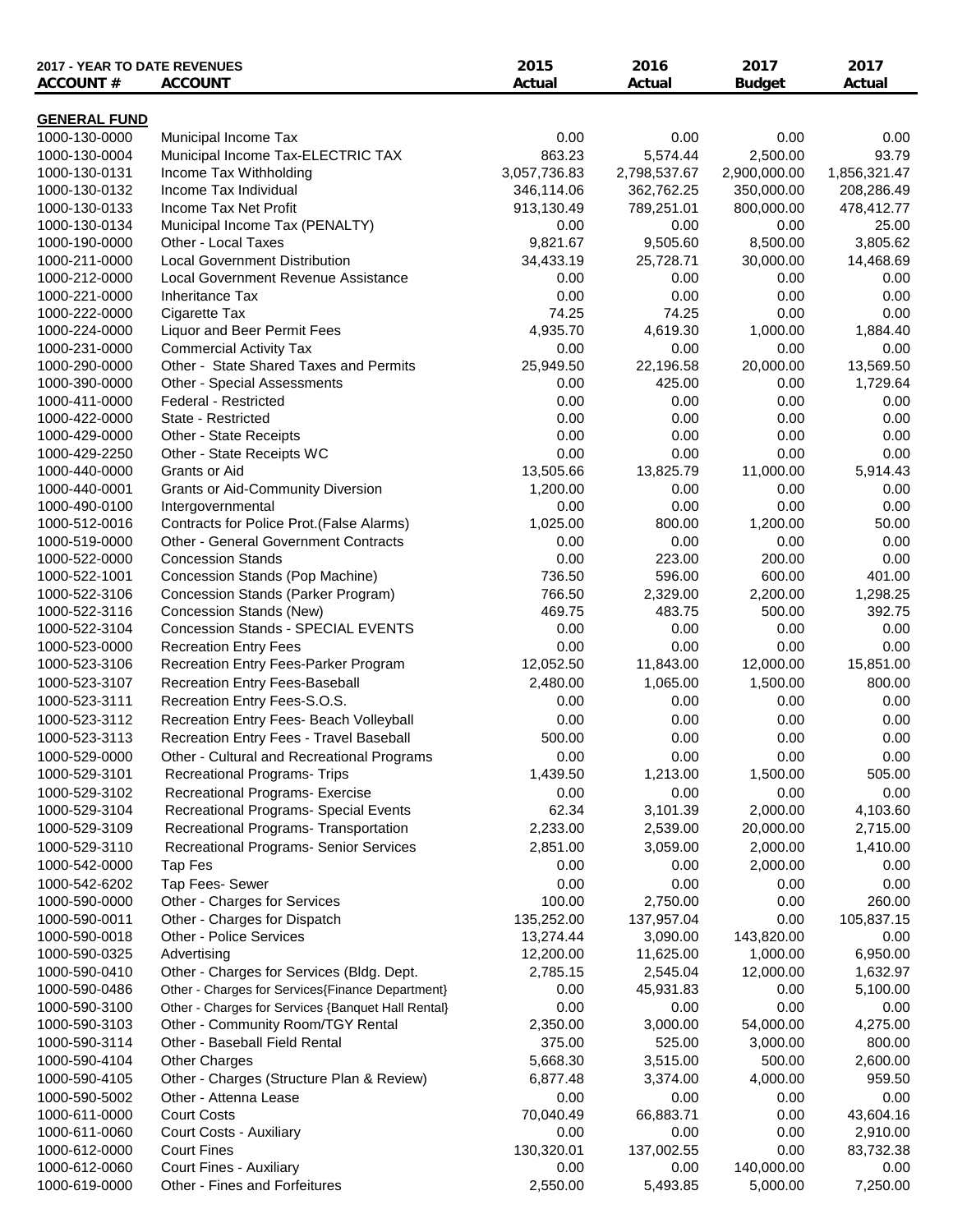| <b>ACCOUNT#</b><br><b>ACCOUNT</b><br>Actual<br>Actual<br><b>Actual</b><br><b>Budget</b><br>1000-619-0006<br>Restitution<br>829.63<br>0.00<br>5,000.00<br>0.00<br>8,630.08<br>7,445.34<br>0.00<br>4,172.14<br>1000-621-0000<br>Permits<br>Permits (1% to State)<br>115.34<br>164.37<br>7,000.00<br>159.82<br>1000-621-4101<br>201.71<br>165.91<br>1000-621-4102<br>Permits (3% Commercial)<br>621.94<br>100.00<br>6,637.24<br>5,389.16<br>1000-621-4103<br>Permits (Comm/Industrial)<br>19,197.56<br>250.00<br>1000-622-0000<br>350.00<br>810.00<br>10,000.00<br>0.00<br>Inspections<br>1000-623-0000<br>Zoning<br>2,925.50<br>6,415.00<br>3,774.20<br>1,000.00<br>1000-623-4103<br>Zoning - Comm/Industrial<br>3,102.00<br>3,000.00<br>625.00<br>11,417.20<br>400.00<br>1000-624-0000<br><b>Street Opening</b><br>0.00<br>200.00<br>7,000.00<br>34,239.81<br>15,595.23<br>1000-625-0000<br><b>Cable Franchise Fees</b><br>35,238.93<br>0.00<br>1000-629-0000<br>Other - Licenses and Permits<br>1,000.00<br>500.00<br>35,000.00<br>0.00<br>11,615.00<br>1000-629-0411<br>Other Licenses and Permits (General)<br>19,775.00<br>18,100.00<br>0.00<br>15,000.00<br>1000-690-0000<br>Other - Fines, Licenses and Permits<br>0.00<br>130.00<br>0.00<br>1000-690-5225<br>Fire dept permits<br>834.00<br>0.00<br>0.00<br>200.00<br>2,679.48<br>0.00<br>2,918.36<br>1000-701-0000<br>Interest- Transferred to Capital<br>0.00<br><b>Contributions and Donations</b><br>100.00<br>602.00<br>0.00<br>3,500.00<br>1000-820-0000<br>0.00<br>850.00<br><b>Contributions and Donations-Special Events</b><br>2,165.00<br>2,125.00<br>1000-820-3104<br>1000-820-3106<br>Contributions and Donations (Parker Program)<br>50.00<br>390.00<br>2,000.00<br>14.00<br>Contributions and Donations-baseball<br>1000-820-3107<br>0.00<br>150.00<br>350.00<br>0.00<br>1000-820-3111<br>Contributions and Donations - SOS<br>0.00<br>0.00<br>0.00<br>0.00<br>57.76<br>20.00<br>0.00<br>39,879.11<br>1000-891-0000<br>Other - Miscellaneous Operating<br>Other - Miscellaneous Recycling<br>0.00<br>0.00<br>0.00<br>0.00<br>1000-891-5001<br>Other - Miscellaneous Non-Operating<br>4,172.35<br>31,498.82<br>0.00<br>4,757.60<br>1000-892-0000<br>Other - Miscellaneous<br>62.34<br>3,000.00<br>10.00<br>1000-892-0002<br>3.13<br>1000-892-0003<br>Other - Prisoner Housing<br>1,265.00<br>0.00<br>0.00<br>0.00<br>1000-892-0005<br>Printing/Advertising Directory<br>979.73<br>58.97<br>0.00<br>166.07<br>0.00<br>1000-892-0009<br>Other - Vehicle Release<br>6,860.00<br>4,745.50<br>3,505.00<br>1000-892-0014<br>Other - Title Search<br>100.00<br>10.00<br>4,000.00<br>0.00<br>650.00<br>854.00<br>100.00<br>631.00<br>1000-892-3105<br>Garage Sale<br>0.00<br>1000-892-3110<br><b>Senior Services</b><br>0.00<br>800.00<br>0.00<br>181,662.13<br>Transfers - In<br>0.00<br>391,560.99<br>0.00<br>1000-931-0000<br>1000-941-0000<br>Advances - In<br>0.00<br>0.00<br>400,000.00<br>0.00<br>1000-961-0000<br>Sale of Fixed Assets<br>0.00<br>0.00<br>0.00<br>0.00<br>0.00<br>0.00<br>1000-961-0018<br>0.00<br>Sale of Fixed Assets{POLICE SERVICES}<br>4,922,256.58<br>5,005,403.44<br>5,025,620.00<br>3,157,939.29<br>TOTAL GENERAL FUND<br><u>S.C.M.R.</u><br>2011-225-0000<br>Gasoline Tax (State)<br>111,547.47<br>112,069.70<br>0.00<br>74,097.20<br>License Tax - County Levied<br>42,335.09<br>2011-430-0000<br>64,832.66<br>55,503.79<br>110,000.00<br>2011-440-0000<br>Grants or Aid (Non-Federal or State)<br>0.00<br>0.00<br>53,000.00<br>0.00<br>2011-701-0000<br>Interest- Transferred to Capital<br>0.00<br>0.00<br>0.00<br>0.00<br>Other - Miscellaneous Non-Operating<br>165.25<br>1,992.75<br>0.00<br>232.95<br>2011-892-0000<br>Transfers in- General Fund<br>590,000.00<br>660,000.00<br>0.00<br>0.00<br>2011-931-0000<br>Advances - In<br>0.00<br>0.00<br>600,000.00<br>0.00<br>2011-941-0000<br>2011-961-0000<br>Sale of Fixed Assets<br>0.00<br>0.00<br>0.00<br>0.00<br><b>STATE HIGHWAY</b><br>2021-225-0000<br>Gasoline Tax (State)<br>9,044.39<br>9,086.76<br>0.00<br>5,148.51<br>3,432.94<br>2021-430-0000<br>License Tax - County Levied<br>5,256.72<br>7,525.96<br>9,000.00<br>0.00<br>2021-701-0000<br>Interest<br>0.00<br>0.00<br>0.00<br>Advances - In<br>6,798.76<br>0.00<br>7,000.00<br>0.00<br>2021-941-0000<br><b>LEFT</b><br>2091-413-0000<br>Federal - Pass Through Grants<br>0.00<br>0.00<br>0.00<br>0.00<br>0.00<br>2091-422-0000<br>State - Pass Through Grants<br>0.00<br>0.00<br>0.00<br>0.00<br>2091-612-0000<br><b>Court Fines</b><br>1,540.00<br>1,530.00<br>1,320.00<br>Other - Fines and Forfeitures<br>165.00<br>392.00<br>3,000.00<br>140.00<br>2091-619-0000<br>2091-820-0000<br><b>Contributions and Donations</b><br>0.00<br>0.00<br>1,000.00<br>0.00<br>0.00<br>2091-931-0000<br>Transfers - In<br>0.00<br>0.00<br>0.00 | <b>2017 - YEAR TO DATE REVENUES</b> |                      | 2015 | 2016     | 2017 | 2017      |
|-------------------------------------------------------------------------------------------------------------------------------------------------------------------------------------------------------------------------------------------------------------------------------------------------------------------------------------------------------------------------------------------------------------------------------------------------------------------------------------------------------------------------------------------------------------------------------------------------------------------------------------------------------------------------------------------------------------------------------------------------------------------------------------------------------------------------------------------------------------------------------------------------------------------------------------------------------------------------------------------------------------------------------------------------------------------------------------------------------------------------------------------------------------------------------------------------------------------------------------------------------------------------------------------------------------------------------------------------------------------------------------------------------------------------------------------------------------------------------------------------------------------------------------------------------------------------------------------------------------------------------------------------------------------------------------------------------------------------------------------------------------------------------------------------------------------------------------------------------------------------------------------------------------------------------------------------------------------------------------------------------------------------------------------------------------------------------------------------------------------------------------------------------------------------------------------------------------------------------------------------------------------------------------------------------------------------------------------------------------------------------------------------------------------------------------------------------------------------------------------------------------------------------------------------------------------------------------------------------------------------------------------------------------------------------------------------------------------------------------------------------------------------------------------------------------------------------------------------------------------------------------------------------------------------------------------------------------------------------------------------------------------------------------------------------------------------------------------------------------------------------------------------------------------------------------------------------------------------------------------------------------------------------------------------------------------------------------------------------------------------------------------------------------------------------------------------------------------------------------------------------------------------------------------------------------------------------------------------------------------------------------------------------------------------------------------------------------------------------------------------------------------------------------------------------------------------------------------------------------------------------------------------------------------------------------------------------------------------------------------------------------------------------------------------------------------------------------------------------------------------------------------------------------------------------------------------------------------------------------------------------------------------------------------------------------------------------------------------------------------------------------------------------------------------------------------------------------------------------------------------------------------------------------------------------------------------------------------------------------------------------------------------------------------------------------------------------------------------------------------------------------------------------------------------------------------------------------------------------|-------------------------------------|----------------------|------|----------|------|-----------|
|                                                                                                                                                                                                                                                                                                                                                                                                                                                                                                                                                                                                                                                                                                                                                                                                                                                                                                                                                                                                                                                                                                                                                                                                                                                                                                                                                                                                                                                                                                                                                                                                                                                                                                                                                                                                                                                                                                                                                                                                                                                                                                                                                                                                                                                                                                                                                                                                                                                                                                                                                                                                                                                                                                                                                                                                                                                                                                                                                                                                                                                                                                                                                                                                                                                                                                                                                                                                                                                                                                                                                                                                                                                                                                                                                                                                                                                                                                                                                                                                                                                                                                                                                                                                                                                                                                                                                                                                                                                                                                                                                                                                                                                                                                                                                                                                                                                       |                                     |                      |      |          |      |           |
|                                                                                                                                                                                                                                                                                                                                                                                                                                                                                                                                                                                                                                                                                                                                                                                                                                                                                                                                                                                                                                                                                                                                                                                                                                                                                                                                                                                                                                                                                                                                                                                                                                                                                                                                                                                                                                                                                                                                                                                                                                                                                                                                                                                                                                                                                                                                                                                                                                                                                                                                                                                                                                                                                                                                                                                                                                                                                                                                                                                                                                                                                                                                                                                                                                                                                                                                                                                                                                                                                                                                                                                                                                                                                                                                                                                                                                                                                                                                                                                                                                                                                                                                                                                                                                                                                                                                                                                                                                                                                                                                                                                                                                                                                                                                                                                                                                                       |                                     |                      |      |          |      |           |
|                                                                                                                                                                                                                                                                                                                                                                                                                                                                                                                                                                                                                                                                                                                                                                                                                                                                                                                                                                                                                                                                                                                                                                                                                                                                                                                                                                                                                                                                                                                                                                                                                                                                                                                                                                                                                                                                                                                                                                                                                                                                                                                                                                                                                                                                                                                                                                                                                                                                                                                                                                                                                                                                                                                                                                                                                                                                                                                                                                                                                                                                                                                                                                                                                                                                                                                                                                                                                                                                                                                                                                                                                                                                                                                                                                                                                                                                                                                                                                                                                                                                                                                                                                                                                                                                                                                                                                                                                                                                                                                                                                                                                                                                                                                                                                                                                                                       |                                     |                      |      |          |      |           |
|                                                                                                                                                                                                                                                                                                                                                                                                                                                                                                                                                                                                                                                                                                                                                                                                                                                                                                                                                                                                                                                                                                                                                                                                                                                                                                                                                                                                                                                                                                                                                                                                                                                                                                                                                                                                                                                                                                                                                                                                                                                                                                                                                                                                                                                                                                                                                                                                                                                                                                                                                                                                                                                                                                                                                                                                                                                                                                                                                                                                                                                                                                                                                                                                                                                                                                                                                                                                                                                                                                                                                                                                                                                                                                                                                                                                                                                                                                                                                                                                                                                                                                                                                                                                                                                                                                                                                                                                                                                                                                                                                                                                                                                                                                                                                                                                                                                       |                                     |                      |      |          |      |           |
|                                                                                                                                                                                                                                                                                                                                                                                                                                                                                                                                                                                                                                                                                                                                                                                                                                                                                                                                                                                                                                                                                                                                                                                                                                                                                                                                                                                                                                                                                                                                                                                                                                                                                                                                                                                                                                                                                                                                                                                                                                                                                                                                                                                                                                                                                                                                                                                                                                                                                                                                                                                                                                                                                                                                                                                                                                                                                                                                                                                                                                                                                                                                                                                                                                                                                                                                                                                                                                                                                                                                                                                                                                                                                                                                                                                                                                                                                                                                                                                                                                                                                                                                                                                                                                                                                                                                                                                                                                                                                                                                                                                                                                                                                                                                                                                                                                                       |                                     |                      |      |          |      |           |
|                                                                                                                                                                                                                                                                                                                                                                                                                                                                                                                                                                                                                                                                                                                                                                                                                                                                                                                                                                                                                                                                                                                                                                                                                                                                                                                                                                                                                                                                                                                                                                                                                                                                                                                                                                                                                                                                                                                                                                                                                                                                                                                                                                                                                                                                                                                                                                                                                                                                                                                                                                                                                                                                                                                                                                                                                                                                                                                                                                                                                                                                                                                                                                                                                                                                                                                                                                                                                                                                                                                                                                                                                                                                                                                                                                                                                                                                                                                                                                                                                                                                                                                                                                                                                                                                                                                                                                                                                                                                                                                                                                                                                                                                                                                                                                                                                                                       |                                     |                      |      |          |      |           |
|                                                                                                                                                                                                                                                                                                                                                                                                                                                                                                                                                                                                                                                                                                                                                                                                                                                                                                                                                                                                                                                                                                                                                                                                                                                                                                                                                                                                                                                                                                                                                                                                                                                                                                                                                                                                                                                                                                                                                                                                                                                                                                                                                                                                                                                                                                                                                                                                                                                                                                                                                                                                                                                                                                                                                                                                                                                                                                                                                                                                                                                                                                                                                                                                                                                                                                                                                                                                                                                                                                                                                                                                                                                                                                                                                                                                                                                                                                                                                                                                                                                                                                                                                                                                                                                                                                                                                                                                                                                                                                                                                                                                                                                                                                                                                                                                                                                       |                                     |                      |      |          |      |           |
|                                                                                                                                                                                                                                                                                                                                                                                                                                                                                                                                                                                                                                                                                                                                                                                                                                                                                                                                                                                                                                                                                                                                                                                                                                                                                                                                                                                                                                                                                                                                                                                                                                                                                                                                                                                                                                                                                                                                                                                                                                                                                                                                                                                                                                                                                                                                                                                                                                                                                                                                                                                                                                                                                                                                                                                                                                                                                                                                                                                                                                                                                                                                                                                                                                                                                                                                                                                                                                                                                                                                                                                                                                                                                                                                                                                                                                                                                                                                                                                                                                                                                                                                                                                                                                                                                                                                                                                                                                                                                                                                                                                                                                                                                                                                                                                                                                                       |                                     |                      |      |          |      |           |
|                                                                                                                                                                                                                                                                                                                                                                                                                                                                                                                                                                                                                                                                                                                                                                                                                                                                                                                                                                                                                                                                                                                                                                                                                                                                                                                                                                                                                                                                                                                                                                                                                                                                                                                                                                                                                                                                                                                                                                                                                                                                                                                                                                                                                                                                                                                                                                                                                                                                                                                                                                                                                                                                                                                                                                                                                                                                                                                                                                                                                                                                                                                                                                                                                                                                                                                                                                                                                                                                                                                                                                                                                                                                                                                                                                                                                                                                                                                                                                                                                                                                                                                                                                                                                                                                                                                                                                                                                                                                                                                                                                                                                                                                                                                                                                                                                                                       |                                     |                      |      |          |      |           |
|                                                                                                                                                                                                                                                                                                                                                                                                                                                                                                                                                                                                                                                                                                                                                                                                                                                                                                                                                                                                                                                                                                                                                                                                                                                                                                                                                                                                                                                                                                                                                                                                                                                                                                                                                                                                                                                                                                                                                                                                                                                                                                                                                                                                                                                                                                                                                                                                                                                                                                                                                                                                                                                                                                                                                                                                                                                                                                                                                                                                                                                                                                                                                                                                                                                                                                                                                                                                                                                                                                                                                                                                                                                                                                                                                                                                                                                                                                                                                                                                                                                                                                                                                                                                                                                                                                                                                                                                                                                                                                                                                                                                                                                                                                                                                                                                                                                       |                                     |                      |      |          |      |           |
|                                                                                                                                                                                                                                                                                                                                                                                                                                                                                                                                                                                                                                                                                                                                                                                                                                                                                                                                                                                                                                                                                                                                                                                                                                                                                                                                                                                                                                                                                                                                                                                                                                                                                                                                                                                                                                                                                                                                                                                                                                                                                                                                                                                                                                                                                                                                                                                                                                                                                                                                                                                                                                                                                                                                                                                                                                                                                                                                                                                                                                                                                                                                                                                                                                                                                                                                                                                                                                                                                                                                                                                                                                                                                                                                                                                                                                                                                                                                                                                                                                                                                                                                                                                                                                                                                                                                                                                                                                                                                                                                                                                                                                                                                                                                                                                                                                                       |                                     |                      |      |          |      |           |
|                                                                                                                                                                                                                                                                                                                                                                                                                                                                                                                                                                                                                                                                                                                                                                                                                                                                                                                                                                                                                                                                                                                                                                                                                                                                                                                                                                                                                                                                                                                                                                                                                                                                                                                                                                                                                                                                                                                                                                                                                                                                                                                                                                                                                                                                                                                                                                                                                                                                                                                                                                                                                                                                                                                                                                                                                                                                                                                                                                                                                                                                                                                                                                                                                                                                                                                                                                                                                                                                                                                                                                                                                                                                                                                                                                                                                                                                                                                                                                                                                                                                                                                                                                                                                                                                                                                                                                                                                                                                                                                                                                                                                                                                                                                                                                                                                                                       |                                     |                      |      |          |      |           |
|                                                                                                                                                                                                                                                                                                                                                                                                                                                                                                                                                                                                                                                                                                                                                                                                                                                                                                                                                                                                                                                                                                                                                                                                                                                                                                                                                                                                                                                                                                                                                                                                                                                                                                                                                                                                                                                                                                                                                                                                                                                                                                                                                                                                                                                                                                                                                                                                                                                                                                                                                                                                                                                                                                                                                                                                                                                                                                                                                                                                                                                                                                                                                                                                                                                                                                                                                                                                                                                                                                                                                                                                                                                                                                                                                                                                                                                                                                                                                                                                                                                                                                                                                                                                                                                                                                                                                                                                                                                                                                                                                                                                                                                                                                                                                                                                                                                       |                                     |                      |      |          |      |           |
|                                                                                                                                                                                                                                                                                                                                                                                                                                                                                                                                                                                                                                                                                                                                                                                                                                                                                                                                                                                                                                                                                                                                                                                                                                                                                                                                                                                                                                                                                                                                                                                                                                                                                                                                                                                                                                                                                                                                                                                                                                                                                                                                                                                                                                                                                                                                                                                                                                                                                                                                                                                                                                                                                                                                                                                                                                                                                                                                                                                                                                                                                                                                                                                                                                                                                                                                                                                                                                                                                                                                                                                                                                                                                                                                                                                                                                                                                                                                                                                                                                                                                                                                                                                                                                                                                                                                                                                                                                                                                                                                                                                                                                                                                                                                                                                                                                                       |                                     |                      |      |          |      |           |
|                                                                                                                                                                                                                                                                                                                                                                                                                                                                                                                                                                                                                                                                                                                                                                                                                                                                                                                                                                                                                                                                                                                                                                                                                                                                                                                                                                                                                                                                                                                                                                                                                                                                                                                                                                                                                                                                                                                                                                                                                                                                                                                                                                                                                                                                                                                                                                                                                                                                                                                                                                                                                                                                                                                                                                                                                                                                                                                                                                                                                                                                                                                                                                                                                                                                                                                                                                                                                                                                                                                                                                                                                                                                                                                                                                                                                                                                                                                                                                                                                                                                                                                                                                                                                                                                                                                                                                                                                                                                                                                                                                                                                                                                                                                                                                                                                                                       |                                     |                      |      |          |      |           |
|                                                                                                                                                                                                                                                                                                                                                                                                                                                                                                                                                                                                                                                                                                                                                                                                                                                                                                                                                                                                                                                                                                                                                                                                                                                                                                                                                                                                                                                                                                                                                                                                                                                                                                                                                                                                                                                                                                                                                                                                                                                                                                                                                                                                                                                                                                                                                                                                                                                                                                                                                                                                                                                                                                                                                                                                                                                                                                                                                                                                                                                                                                                                                                                                                                                                                                                                                                                                                                                                                                                                                                                                                                                                                                                                                                                                                                                                                                                                                                                                                                                                                                                                                                                                                                                                                                                                                                                                                                                                                                                                                                                                                                                                                                                                                                                                                                                       |                                     |                      |      |          |      |           |
|                                                                                                                                                                                                                                                                                                                                                                                                                                                                                                                                                                                                                                                                                                                                                                                                                                                                                                                                                                                                                                                                                                                                                                                                                                                                                                                                                                                                                                                                                                                                                                                                                                                                                                                                                                                                                                                                                                                                                                                                                                                                                                                                                                                                                                                                                                                                                                                                                                                                                                                                                                                                                                                                                                                                                                                                                                                                                                                                                                                                                                                                                                                                                                                                                                                                                                                                                                                                                                                                                                                                                                                                                                                                                                                                                                                                                                                                                                                                                                                                                                                                                                                                                                                                                                                                                                                                                                                                                                                                                                                                                                                                                                                                                                                                                                                                                                                       |                                     |                      |      |          |      |           |
|                                                                                                                                                                                                                                                                                                                                                                                                                                                                                                                                                                                                                                                                                                                                                                                                                                                                                                                                                                                                                                                                                                                                                                                                                                                                                                                                                                                                                                                                                                                                                                                                                                                                                                                                                                                                                                                                                                                                                                                                                                                                                                                                                                                                                                                                                                                                                                                                                                                                                                                                                                                                                                                                                                                                                                                                                                                                                                                                                                                                                                                                                                                                                                                                                                                                                                                                                                                                                                                                                                                                                                                                                                                                                                                                                                                                                                                                                                                                                                                                                                                                                                                                                                                                                                                                                                                                                                                                                                                                                                                                                                                                                                                                                                                                                                                                                                                       |                                     |                      |      |          |      |           |
|                                                                                                                                                                                                                                                                                                                                                                                                                                                                                                                                                                                                                                                                                                                                                                                                                                                                                                                                                                                                                                                                                                                                                                                                                                                                                                                                                                                                                                                                                                                                                                                                                                                                                                                                                                                                                                                                                                                                                                                                                                                                                                                                                                                                                                                                                                                                                                                                                                                                                                                                                                                                                                                                                                                                                                                                                                                                                                                                                                                                                                                                                                                                                                                                                                                                                                                                                                                                                                                                                                                                                                                                                                                                                                                                                                                                                                                                                                                                                                                                                                                                                                                                                                                                                                                                                                                                                                                                                                                                                                                                                                                                                                                                                                                                                                                                                                                       |                                     |                      |      |          |      |           |
|                                                                                                                                                                                                                                                                                                                                                                                                                                                                                                                                                                                                                                                                                                                                                                                                                                                                                                                                                                                                                                                                                                                                                                                                                                                                                                                                                                                                                                                                                                                                                                                                                                                                                                                                                                                                                                                                                                                                                                                                                                                                                                                                                                                                                                                                                                                                                                                                                                                                                                                                                                                                                                                                                                                                                                                                                                                                                                                                                                                                                                                                                                                                                                                                                                                                                                                                                                                                                                                                                                                                                                                                                                                                                                                                                                                                                                                                                                                                                                                                                                                                                                                                                                                                                                                                                                                                                                                                                                                                                                                                                                                                                                                                                                                                                                                                                                                       |                                     |                      |      |          |      |           |
|                                                                                                                                                                                                                                                                                                                                                                                                                                                                                                                                                                                                                                                                                                                                                                                                                                                                                                                                                                                                                                                                                                                                                                                                                                                                                                                                                                                                                                                                                                                                                                                                                                                                                                                                                                                                                                                                                                                                                                                                                                                                                                                                                                                                                                                                                                                                                                                                                                                                                                                                                                                                                                                                                                                                                                                                                                                                                                                                                                                                                                                                                                                                                                                                                                                                                                                                                                                                                                                                                                                                                                                                                                                                                                                                                                                                                                                                                                                                                                                                                                                                                                                                                                                                                                                                                                                                                                                                                                                                                                                                                                                                                                                                                                                                                                                                                                                       |                                     |                      |      |          |      |           |
|                                                                                                                                                                                                                                                                                                                                                                                                                                                                                                                                                                                                                                                                                                                                                                                                                                                                                                                                                                                                                                                                                                                                                                                                                                                                                                                                                                                                                                                                                                                                                                                                                                                                                                                                                                                                                                                                                                                                                                                                                                                                                                                                                                                                                                                                                                                                                                                                                                                                                                                                                                                                                                                                                                                                                                                                                                                                                                                                                                                                                                                                                                                                                                                                                                                                                                                                                                                                                                                                                                                                                                                                                                                                                                                                                                                                                                                                                                                                                                                                                                                                                                                                                                                                                                                                                                                                                                                                                                                                                                                                                                                                                                                                                                                                                                                                                                                       |                                     |                      |      |          |      |           |
|                                                                                                                                                                                                                                                                                                                                                                                                                                                                                                                                                                                                                                                                                                                                                                                                                                                                                                                                                                                                                                                                                                                                                                                                                                                                                                                                                                                                                                                                                                                                                                                                                                                                                                                                                                                                                                                                                                                                                                                                                                                                                                                                                                                                                                                                                                                                                                                                                                                                                                                                                                                                                                                                                                                                                                                                                                                                                                                                                                                                                                                                                                                                                                                                                                                                                                                                                                                                                                                                                                                                                                                                                                                                                                                                                                                                                                                                                                                                                                                                                                                                                                                                                                                                                                                                                                                                                                                                                                                                                                                                                                                                                                                                                                                                                                                                                                                       |                                     |                      |      |          |      |           |
|                                                                                                                                                                                                                                                                                                                                                                                                                                                                                                                                                                                                                                                                                                                                                                                                                                                                                                                                                                                                                                                                                                                                                                                                                                                                                                                                                                                                                                                                                                                                                                                                                                                                                                                                                                                                                                                                                                                                                                                                                                                                                                                                                                                                                                                                                                                                                                                                                                                                                                                                                                                                                                                                                                                                                                                                                                                                                                                                                                                                                                                                                                                                                                                                                                                                                                                                                                                                                                                                                                                                                                                                                                                                                                                                                                                                                                                                                                                                                                                                                                                                                                                                                                                                                                                                                                                                                                                                                                                                                                                                                                                                                                                                                                                                                                                                                                                       |                                     |                      |      |          |      |           |
|                                                                                                                                                                                                                                                                                                                                                                                                                                                                                                                                                                                                                                                                                                                                                                                                                                                                                                                                                                                                                                                                                                                                                                                                                                                                                                                                                                                                                                                                                                                                                                                                                                                                                                                                                                                                                                                                                                                                                                                                                                                                                                                                                                                                                                                                                                                                                                                                                                                                                                                                                                                                                                                                                                                                                                                                                                                                                                                                                                                                                                                                                                                                                                                                                                                                                                                                                                                                                                                                                                                                                                                                                                                                                                                                                                                                                                                                                                                                                                                                                                                                                                                                                                                                                                                                                                                                                                                                                                                                                                                                                                                                                                                                                                                                                                                                                                                       |                                     |                      |      |          |      |           |
|                                                                                                                                                                                                                                                                                                                                                                                                                                                                                                                                                                                                                                                                                                                                                                                                                                                                                                                                                                                                                                                                                                                                                                                                                                                                                                                                                                                                                                                                                                                                                                                                                                                                                                                                                                                                                                                                                                                                                                                                                                                                                                                                                                                                                                                                                                                                                                                                                                                                                                                                                                                                                                                                                                                                                                                                                                                                                                                                                                                                                                                                                                                                                                                                                                                                                                                                                                                                                                                                                                                                                                                                                                                                                                                                                                                                                                                                                                                                                                                                                                                                                                                                                                                                                                                                                                                                                                                                                                                                                                                                                                                                                                                                                                                                                                                                                                                       |                                     |                      |      |          |      |           |
|                                                                                                                                                                                                                                                                                                                                                                                                                                                                                                                                                                                                                                                                                                                                                                                                                                                                                                                                                                                                                                                                                                                                                                                                                                                                                                                                                                                                                                                                                                                                                                                                                                                                                                                                                                                                                                                                                                                                                                                                                                                                                                                                                                                                                                                                                                                                                                                                                                                                                                                                                                                                                                                                                                                                                                                                                                                                                                                                                                                                                                                                                                                                                                                                                                                                                                                                                                                                                                                                                                                                                                                                                                                                                                                                                                                                                                                                                                                                                                                                                                                                                                                                                                                                                                                                                                                                                                                                                                                                                                                                                                                                                                                                                                                                                                                                                                                       |                                     |                      |      |          |      |           |
|                                                                                                                                                                                                                                                                                                                                                                                                                                                                                                                                                                                                                                                                                                                                                                                                                                                                                                                                                                                                                                                                                                                                                                                                                                                                                                                                                                                                                                                                                                                                                                                                                                                                                                                                                                                                                                                                                                                                                                                                                                                                                                                                                                                                                                                                                                                                                                                                                                                                                                                                                                                                                                                                                                                                                                                                                                                                                                                                                                                                                                                                                                                                                                                                                                                                                                                                                                                                                                                                                                                                                                                                                                                                                                                                                                                                                                                                                                                                                                                                                                                                                                                                                                                                                                                                                                                                                                                                                                                                                                                                                                                                                                                                                                                                                                                                                                                       |                                     |                      |      |          |      |           |
|                                                                                                                                                                                                                                                                                                                                                                                                                                                                                                                                                                                                                                                                                                                                                                                                                                                                                                                                                                                                                                                                                                                                                                                                                                                                                                                                                                                                                                                                                                                                                                                                                                                                                                                                                                                                                                                                                                                                                                                                                                                                                                                                                                                                                                                                                                                                                                                                                                                                                                                                                                                                                                                                                                                                                                                                                                                                                                                                                                                                                                                                                                                                                                                                                                                                                                                                                                                                                                                                                                                                                                                                                                                                                                                                                                                                                                                                                                                                                                                                                                                                                                                                                                                                                                                                                                                                                                                                                                                                                                                                                                                                                                                                                                                                                                                                                                                       |                                     |                      |      |          |      |           |
|                                                                                                                                                                                                                                                                                                                                                                                                                                                                                                                                                                                                                                                                                                                                                                                                                                                                                                                                                                                                                                                                                                                                                                                                                                                                                                                                                                                                                                                                                                                                                                                                                                                                                                                                                                                                                                                                                                                                                                                                                                                                                                                                                                                                                                                                                                                                                                                                                                                                                                                                                                                                                                                                                                                                                                                                                                                                                                                                                                                                                                                                                                                                                                                                                                                                                                                                                                                                                                                                                                                                                                                                                                                                                                                                                                                                                                                                                                                                                                                                                                                                                                                                                                                                                                                                                                                                                                                                                                                                                                                                                                                                                                                                                                                                                                                                                                                       |                                     |                      |      |          |      |           |
|                                                                                                                                                                                                                                                                                                                                                                                                                                                                                                                                                                                                                                                                                                                                                                                                                                                                                                                                                                                                                                                                                                                                                                                                                                                                                                                                                                                                                                                                                                                                                                                                                                                                                                                                                                                                                                                                                                                                                                                                                                                                                                                                                                                                                                                                                                                                                                                                                                                                                                                                                                                                                                                                                                                                                                                                                                                                                                                                                                                                                                                                                                                                                                                                                                                                                                                                                                                                                                                                                                                                                                                                                                                                                                                                                                                                                                                                                                                                                                                                                                                                                                                                                                                                                                                                                                                                                                                                                                                                                                                                                                                                                                                                                                                                                                                                                                                       |                                     |                      |      |          |      |           |
|                                                                                                                                                                                                                                                                                                                                                                                                                                                                                                                                                                                                                                                                                                                                                                                                                                                                                                                                                                                                                                                                                                                                                                                                                                                                                                                                                                                                                                                                                                                                                                                                                                                                                                                                                                                                                                                                                                                                                                                                                                                                                                                                                                                                                                                                                                                                                                                                                                                                                                                                                                                                                                                                                                                                                                                                                                                                                                                                                                                                                                                                                                                                                                                                                                                                                                                                                                                                                                                                                                                                                                                                                                                                                                                                                                                                                                                                                                                                                                                                                                                                                                                                                                                                                                                                                                                                                                                                                                                                                                                                                                                                                                                                                                                                                                                                                                                       |                                     |                      |      |          |      |           |
|                                                                                                                                                                                                                                                                                                                                                                                                                                                                                                                                                                                                                                                                                                                                                                                                                                                                                                                                                                                                                                                                                                                                                                                                                                                                                                                                                                                                                                                                                                                                                                                                                                                                                                                                                                                                                                                                                                                                                                                                                                                                                                                                                                                                                                                                                                                                                                                                                                                                                                                                                                                                                                                                                                                                                                                                                                                                                                                                                                                                                                                                                                                                                                                                                                                                                                                                                                                                                                                                                                                                                                                                                                                                                                                                                                                                                                                                                                                                                                                                                                                                                                                                                                                                                                                                                                                                                                                                                                                                                                                                                                                                                                                                                                                                                                                                                                                       |                                     |                      |      |          |      |           |
|                                                                                                                                                                                                                                                                                                                                                                                                                                                                                                                                                                                                                                                                                                                                                                                                                                                                                                                                                                                                                                                                                                                                                                                                                                                                                                                                                                                                                                                                                                                                                                                                                                                                                                                                                                                                                                                                                                                                                                                                                                                                                                                                                                                                                                                                                                                                                                                                                                                                                                                                                                                                                                                                                                                                                                                                                                                                                                                                                                                                                                                                                                                                                                                                                                                                                                                                                                                                                                                                                                                                                                                                                                                                                                                                                                                                                                                                                                                                                                                                                                                                                                                                                                                                                                                                                                                                                                                                                                                                                                                                                                                                                                                                                                                                                                                                                                                       |                                     |                      |      |          |      |           |
|                                                                                                                                                                                                                                                                                                                                                                                                                                                                                                                                                                                                                                                                                                                                                                                                                                                                                                                                                                                                                                                                                                                                                                                                                                                                                                                                                                                                                                                                                                                                                                                                                                                                                                                                                                                                                                                                                                                                                                                                                                                                                                                                                                                                                                                                                                                                                                                                                                                                                                                                                                                                                                                                                                                                                                                                                                                                                                                                                                                                                                                                                                                                                                                                                                                                                                                                                                                                                                                                                                                                                                                                                                                                                                                                                                                                                                                                                                                                                                                                                                                                                                                                                                                                                                                                                                                                                                                                                                                                                                                                                                                                                                                                                                                                                                                                                                                       |                                     |                      |      |          |      |           |
|                                                                                                                                                                                                                                                                                                                                                                                                                                                                                                                                                                                                                                                                                                                                                                                                                                                                                                                                                                                                                                                                                                                                                                                                                                                                                                                                                                                                                                                                                                                                                                                                                                                                                                                                                                                                                                                                                                                                                                                                                                                                                                                                                                                                                                                                                                                                                                                                                                                                                                                                                                                                                                                                                                                                                                                                                                                                                                                                                                                                                                                                                                                                                                                                                                                                                                                                                                                                                                                                                                                                                                                                                                                                                                                                                                                                                                                                                                                                                                                                                                                                                                                                                                                                                                                                                                                                                                                                                                                                                                                                                                                                                                                                                                                                                                                                                                                       |                                     |                      |      |          |      |           |
|                                                                                                                                                                                                                                                                                                                                                                                                                                                                                                                                                                                                                                                                                                                                                                                                                                                                                                                                                                                                                                                                                                                                                                                                                                                                                                                                                                                                                                                                                                                                                                                                                                                                                                                                                                                                                                                                                                                                                                                                                                                                                                                                                                                                                                                                                                                                                                                                                                                                                                                                                                                                                                                                                                                                                                                                                                                                                                                                                                                                                                                                                                                                                                                                                                                                                                                                                                                                                                                                                                                                                                                                                                                                                                                                                                                                                                                                                                                                                                                                                                                                                                                                                                                                                                                                                                                                                                                                                                                                                                                                                                                                                                                                                                                                                                                                                                                       |                                     |                      |      |          |      |           |
|                                                                                                                                                                                                                                                                                                                                                                                                                                                                                                                                                                                                                                                                                                                                                                                                                                                                                                                                                                                                                                                                                                                                                                                                                                                                                                                                                                                                                                                                                                                                                                                                                                                                                                                                                                                                                                                                                                                                                                                                                                                                                                                                                                                                                                                                                                                                                                                                                                                                                                                                                                                                                                                                                                                                                                                                                                                                                                                                                                                                                                                                                                                                                                                                                                                                                                                                                                                                                                                                                                                                                                                                                                                                                                                                                                                                                                                                                                                                                                                                                                                                                                                                                                                                                                                                                                                                                                                                                                                                                                                                                                                                                                                                                                                                                                                                                                                       |                                     |                      |      |          |      |           |
|                                                                                                                                                                                                                                                                                                                                                                                                                                                                                                                                                                                                                                                                                                                                                                                                                                                                                                                                                                                                                                                                                                                                                                                                                                                                                                                                                                                                                                                                                                                                                                                                                                                                                                                                                                                                                                                                                                                                                                                                                                                                                                                                                                                                                                                                                                                                                                                                                                                                                                                                                                                                                                                                                                                                                                                                                                                                                                                                                                                                                                                                                                                                                                                                                                                                                                                                                                                                                                                                                                                                                                                                                                                                                                                                                                                                                                                                                                                                                                                                                                                                                                                                                                                                                                                                                                                                                                                                                                                                                                                                                                                                                                                                                                                                                                                                                                                       |                                     |                      |      |          |      |           |
|                                                                                                                                                                                                                                                                                                                                                                                                                                                                                                                                                                                                                                                                                                                                                                                                                                                                                                                                                                                                                                                                                                                                                                                                                                                                                                                                                                                                                                                                                                                                                                                                                                                                                                                                                                                                                                                                                                                                                                                                                                                                                                                                                                                                                                                                                                                                                                                                                                                                                                                                                                                                                                                                                                                                                                                                                                                                                                                                                                                                                                                                                                                                                                                                                                                                                                                                                                                                                                                                                                                                                                                                                                                                                                                                                                                                                                                                                                                                                                                                                                                                                                                                                                                                                                                                                                                                                                                                                                                                                                                                                                                                                                                                                                                                                                                                                                                       |                                     |                      |      |          |      |           |
|                                                                                                                                                                                                                                                                                                                                                                                                                                                                                                                                                                                                                                                                                                                                                                                                                                                                                                                                                                                                                                                                                                                                                                                                                                                                                                                                                                                                                                                                                                                                                                                                                                                                                                                                                                                                                                                                                                                                                                                                                                                                                                                                                                                                                                                                                                                                                                                                                                                                                                                                                                                                                                                                                                                                                                                                                                                                                                                                                                                                                                                                                                                                                                                                                                                                                                                                                                                                                                                                                                                                                                                                                                                                                                                                                                                                                                                                                                                                                                                                                                                                                                                                                                                                                                                                                                                                                                                                                                                                                                                                                                                                                                                                                                                                                                                                                                                       |                                     |                      |      |          |      |           |
|                                                                                                                                                                                                                                                                                                                                                                                                                                                                                                                                                                                                                                                                                                                                                                                                                                                                                                                                                                                                                                                                                                                                                                                                                                                                                                                                                                                                                                                                                                                                                                                                                                                                                                                                                                                                                                                                                                                                                                                                                                                                                                                                                                                                                                                                                                                                                                                                                                                                                                                                                                                                                                                                                                                                                                                                                                                                                                                                                                                                                                                                                                                                                                                                                                                                                                                                                                                                                                                                                                                                                                                                                                                                                                                                                                                                                                                                                                                                                                                                                                                                                                                                                                                                                                                                                                                                                                                                                                                                                                                                                                                                                                                                                                                                                                                                                                                       |                                     |                      |      |          |      |           |
|                                                                                                                                                                                                                                                                                                                                                                                                                                                                                                                                                                                                                                                                                                                                                                                                                                                                                                                                                                                                                                                                                                                                                                                                                                                                                                                                                                                                                                                                                                                                                                                                                                                                                                                                                                                                                                                                                                                                                                                                                                                                                                                                                                                                                                                                                                                                                                                                                                                                                                                                                                                                                                                                                                                                                                                                                                                                                                                                                                                                                                                                                                                                                                                                                                                                                                                                                                                                                                                                                                                                                                                                                                                                                                                                                                                                                                                                                                                                                                                                                                                                                                                                                                                                                                                                                                                                                                                                                                                                                                                                                                                                                                                                                                                                                                                                                                                       |                                     |                      |      |          |      |           |
|                                                                                                                                                                                                                                                                                                                                                                                                                                                                                                                                                                                                                                                                                                                                                                                                                                                                                                                                                                                                                                                                                                                                                                                                                                                                                                                                                                                                                                                                                                                                                                                                                                                                                                                                                                                                                                                                                                                                                                                                                                                                                                                                                                                                                                                                                                                                                                                                                                                                                                                                                                                                                                                                                                                                                                                                                                                                                                                                                                                                                                                                                                                                                                                                                                                                                                                                                                                                                                                                                                                                                                                                                                                                                                                                                                                                                                                                                                                                                                                                                                                                                                                                                                                                                                                                                                                                                                                                                                                                                                                                                                                                                                                                                                                                                                                                                                                       |                                     |                      |      |          |      |           |
|                                                                                                                                                                                                                                                                                                                                                                                                                                                                                                                                                                                                                                                                                                                                                                                                                                                                                                                                                                                                                                                                                                                                                                                                                                                                                                                                                                                                                                                                                                                                                                                                                                                                                                                                                                                                                                                                                                                                                                                                                                                                                                                                                                                                                                                                                                                                                                                                                                                                                                                                                                                                                                                                                                                                                                                                                                                                                                                                                                                                                                                                                                                                                                                                                                                                                                                                                                                                                                                                                                                                                                                                                                                                                                                                                                                                                                                                                                                                                                                                                                                                                                                                                                                                                                                                                                                                                                                                                                                                                                                                                                                                                                                                                                                                                                                                                                                       |                                     |                      |      |          |      |           |
|                                                                                                                                                                                                                                                                                                                                                                                                                                                                                                                                                                                                                                                                                                                                                                                                                                                                                                                                                                                                                                                                                                                                                                                                                                                                                                                                                                                                                                                                                                                                                                                                                                                                                                                                                                                                                                                                                                                                                                                                                                                                                                                                                                                                                                                                                                                                                                                                                                                                                                                                                                                                                                                                                                                                                                                                                                                                                                                                                                                                                                                                                                                                                                                                                                                                                                                                                                                                                                                                                                                                                                                                                                                                                                                                                                                                                                                                                                                                                                                                                                                                                                                                                                                                                                                                                                                                                                                                                                                                                                                                                                                                                                                                                                                                                                                                                                                       |                                     |                      |      |          |      |           |
|                                                                                                                                                                                                                                                                                                                                                                                                                                                                                                                                                                                                                                                                                                                                                                                                                                                                                                                                                                                                                                                                                                                                                                                                                                                                                                                                                                                                                                                                                                                                                                                                                                                                                                                                                                                                                                                                                                                                                                                                                                                                                                                                                                                                                                                                                                                                                                                                                                                                                                                                                                                                                                                                                                                                                                                                                                                                                                                                                                                                                                                                                                                                                                                                                                                                                                                                                                                                                                                                                                                                                                                                                                                                                                                                                                                                                                                                                                                                                                                                                                                                                                                                                                                                                                                                                                                                                                                                                                                                                                                                                                                                                                                                                                                                                                                                                                                       |                                     |                      |      |          |      |           |
|                                                                                                                                                                                                                                                                                                                                                                                                                                                                                                                                                                                                                                                                                                                                                                                                                                                                                                                                                                                                                                                                                                                                                                                                                                                                                                                                                                                                                                                                                                                                                                                                                                                                                                                                                                                                                                                                                                                                                                                                                                                                                                                                                                                                                                                                                                                                                                                                                                                                                                                                                                                                                                                                                                                                                                                                                                                                                                                                                                                                                                                                                                                                                                                                                                                                                                                                                                                                                                                                                                                                                                                                                                                                                                                                                                                                                                                                                                                                                                                                                                                                                                                                                                                                                                                                                                                                                                                                                                                                                                                                                                                                                                                                                                                                                                                                                                                       |                                     |                      |      |          |      |           |
|                                                                                                                                                                                                                                                                                                                                                                                                                                                                                                                                                                                                                                                                                                                                                                                                                                                                                                                                                                                                                                                                                                                                                                                                                                                                                                                                                                                                                                                                                                                                                                                                                                                                                                                                                                                                                                                                                                                                                                                                                                                                                                                                                                                                                                                                                                                                                                                                                                                                                                                                                                                                                                                                                                                                                                                                                                                                                                                                                                                                                                                                                                                                                                                                                                                                                                                                                                                                                                                                                                                                                                                                                                                                                                                                                                                                                                                                                                                                                                                                                                                                                                                                                                                                                                                                                                                                                                                                                                                                                                                                                                                                                                                                                                                                                                                                                                                       |                                     |                      |      |          |      |           |
|                                                                                                                                                                                                                                                                                                                                                                                                                                                                                                                                                                                                                                                                                                                                                                                                                                                                                                                                                                                                                                                                                                                                                                                                                                                                                                                                                                                                                                                                                                                                                                                                                                                                                                                                                                                                                                                                                                                                                                                                                                                                                                                                                                                                                                                                                                                                                                                                                                                                                                                                                                                                                                                                                                                                                                                                                                                                                                                                                                                                                                                                                                                                                                                                                                                                                                                                                                                                                                                                                                                                                                                                                                                                                                                                                                                                                                                                                                                                                                                                                                                                                                                                                                                                                                                                                                                                                                                                                                                                                                                                                                                                                                                                                                                                                                                                                                                       |                                     |                      |      |          |      |           |
|                                                                                                                                                                                                                                                                                                                                                                                                                                                                                                                                                                                                                                                                                                                                                                                                                                                                                                                                                                                                                                                                                                                                                                                                                                                                                                                                                                                                                                                                                                                                                                                                                                                                                                                                                                                                                                                                                                                                                                                                                                                                                                                                                                                                                                                                                                                                                                                                                                                                                                                                                                                                                                                                                                                                                                                                                                                                                                                                                                                                                                                                                                                                                                                                                                                                                                                                                                                                                                                                                                                                                                                                                                                                                                                                                                                                                                                                                                                                                                                                                                                                                                                                                                                                                                                                                                                                                                                                                                                                                                                                                                                                                                                                                                                                                                                                                                                       |                                     |                      |      |          |      |           |
|                                                                                                                                                                                                                                                                                                                                                                                                                                                                                                                                                                                                                                                                                                                                                                                                                                                                                                                                                                                                                                                                                                                                                                                                                                                                                                                                                                                                                                                                                                                                                                                                                                                                                                                                                                                                                                                                                                                                                                                                                                                                                                                                                                                                                                                                                                                                                                                                                                                                                                                                                                                                                                                                                                                                                                                                                                                                                                                                                                                                                                                                                                                                                                                                                                                                                                                                                                                                                                                                                                                                                                                                                                                                                                                                                                                                                                                                                                                                                                                                                                                                                                                                                                                                                                                                                                                                                                                                                                                                                                                                                                                                                                                                                                                                                                                                                                                       |                                     |                      |      |          |      |           |
|                                                                                                                                                                                                                                                                                                                                                                                                                                                                                                                                                                                                                                                                                                                                                                                                                                                                                                                                                                                                                                                                                                                                                                                                                                                                                                                                                                                                                                                                                                                                                                                                                                                                                                                                                                                                                                                                                                                                                                                                                                                                                                                                                                                                                                                                                                                                                                                                                                                                                                                                                                                                                                                                                                                                                                                                                                                                                                                                                                                                                                                                                                                                                                                                                                                                                                                                                                                                                                                                                                                                                                                                                                                                                                                                                                                                                                                                                                                                                                                                                                                                                                                                                                                                                                                                                                                                                                                                                                                                                                                                                                                                                                                                                                                                                                                                                                                       |                                     |                      |      |          |      |           |
|                                                                                                                                                                                                                                                                                                                                                                                                                                                                                                                                                                                                                                                                                                                                                                                                                                                                                                                                                                                                                                                                                                                                                                                                                                                                                                                                                                                                                                                                                                                                                                                                                                                                                                                                                                                                                                                                                                                                                                                                                                                                                                                                                                                                                                                                                                                                                                                                                                                                                                                                                                                                                                                                                                                                                                                                                                                                                                                                                                                                                                                                                                                                                                                                                                                                                                                                                                                                                                                                                                                                                                                                                                                                                                                                                                                                                                                                                                                                                                                                                                                                                                                                                                                                                                                                                                                                                                                                                                                                                                                                                                                                                                                                                                                                                                                                                                                       |                                     |                      |      |          |      |           |
|                                                                                                                                                                                                                                                                                                                                                                                                                                                                                                                                                                                                                                                                                                                                                                                                                                                                                                                                                                                                                                                                                                                                                                                                                                                                                                                                                                                                                                                                                                                                                                                                                                                                                                                                                                                                                                                                                                                                                                                                                                                                                                                                                                                                                                                                                                                                                                                                                                                                                                                                                                                                                                                                                                                                                                                                                                                                                                                                                                                                                                                                                                                                                                                                                                                                                                                                                                                                                                                                                                                                                                                                                                                                                                                                                                                                                                                                                                                                                                                                                                                                                                                                                                                                                                                                                                                                                                                                                                                                                                                                                                                                                                                                                                                                                                                                                                                       |                                     |                      |      |          |      |           |
|                                                                                                                                                                                                                                                                                                                                                                                                                                                                                                                                                                                                                                                                                                                                                                                                                                                                                                                                                                                                                                                                                                                                                                                                                                                                                                                                                                                                                                                                                                                                                                                                                                                                                                                                                                                                                                                                                                                                                                                                                                                                                                                                                                                                                                                                                                                                                                                                                                                                                                                                                                                                                                                                                                                                                                                                                                                                                                                                                                                                                                                                                                                                                                                                                                                                                                                                                                                                                                                                                                                                                                                                                                                                                                                                                                                                                                                                                                                                                                                                                                                                                                                                                                                                                                                                                                                                                                                                                                                                                                                                                                                                                                                                                                                                                                                                                                                       |                                     |                      |      |          |      |           |
|                                                                                                                                                                                                                                                                                                                                                                                                                                                                                                                                                                                                                                                                                                                                                                                                                                                                                                                                                                                                                                                                                                                                                                                                                                                                                                                                                                                                                                                                                                                                                                                                                                                                                                                                                                                                                                                                                                                                                                                                                                                                                                                                                                                                                                                                                                                                                                                                                                                                                                                                                                                                                                                                                                                                                                                                                                                                                                                                                                                                                                                                                                                                                                                                                                                                                                                                                                                                                                                                                                                                                                                                                                                                                                                                                                                                                                                                                                                                                                                                                                                                                                                                                                                                                                                                                                                                                                                                                                                                                                                                                                                                                                                                                                                                                                                                                                                       |                                     |                      |      |          |      |           |
|                                                                                                                                                                                                                                                                                                                                                                                                                                                                                                                                                                                                                                                                                                                                                                                                                                                                                                                                                                                                                                                                                                                                                                                                                                                                                                                                                                                                                                                                                                                                                                                                                                                                                                                                                                                                                                                                                                                                                                                                                                                                                                                                                                                                                                                                                                                                                                                                                                                                                                                                                                                                                                                                                                                                                                                                                                                                                                                                                                                                                                                                                                                                                                                                                                                                                                                                                                                                                                                                                                                                                                                                                                                                                                                                                                                                                                                                                                                                                                                                                                                                                                                                                                                                                                                                                                                                                                                                                                                                                                                                                                                                                                                                                                                                                                                                                                                       |                                     |                      |      |          |      |           |
|                                                                                                                                                                                                                                                                                                                                                                                                                                                                                                                                                                                                                                                                                                                                                                                                                                                                                                                                                                                                                                                                                                                                                                                                                                                                                                                                                                                                                                                                                                                                                                                                                                                                                                                                                                                                                                                                                                                                                                                                                                                                                                                                                                                                                                                                                                                                                                                                                                                                                                                                                                                                                                                                                                                                                                                                                                                                                                                                                                                                                                                                                                                                                                                                                                                                                                                                                                                                                                                                                                                                                                                                                                                                                                                                                                                                                                                                                                                                                                                                                                                                                                                                                                                                                                                                                                                                                                                                                                                                                                                                                                                                                                                                                                                                                                                                                                                       | 2091-961-0000                       | Sale of Fixed Assets | 0.00 | 3,463.81 | 0.00 | 17,245.25 |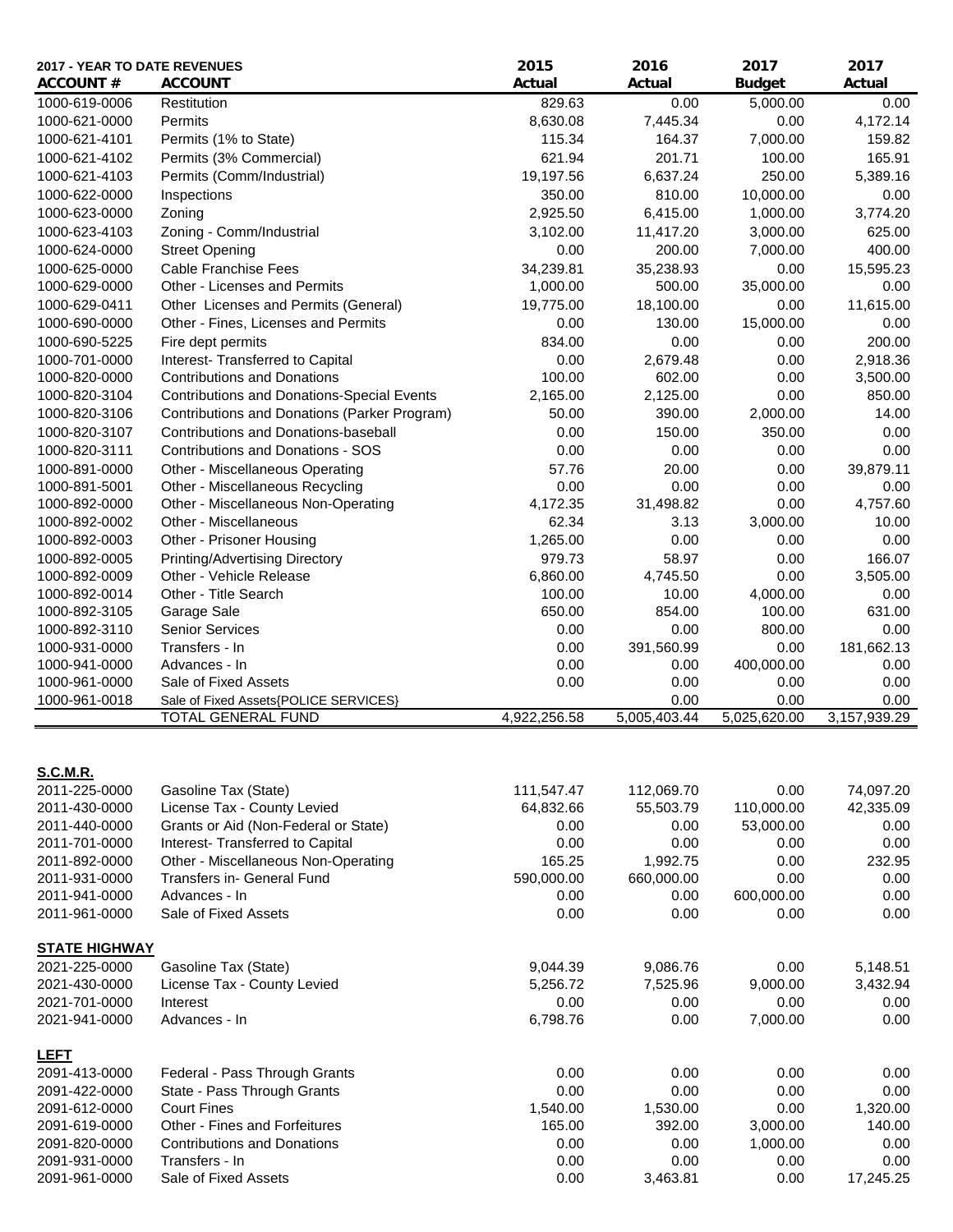| 2017 - YEAR TO DATE REVENUES<br><b>ACCOUNT#</b> | <b>ACCOUNT</b>                               | 2015<br>Actual | 2016<br>Actual | 2017<br><b>Budget</b> | 2017<br>Actual |
|-------------------------------------------------|----------------------------------------------|----------------|----------------|-----------------------|----------------|
| <b>MOTOR VEHICLE</b>                            |                                              |                |                |                       |                |
| 2101-290-0000                                   | Other - State Shared Taxes and Permits       | 29,721.16      | 25,873.71      | 0.00                  | 15,634.36      |
| 2101-701-0000                                   | Interest-Transferred to Capital              | 0.00           | 0.00           | 0.00                  | 0.00           |
| 2101-931-0000                                   | Transfers - In                               | 0.00           | 0.00           | 25,000.00             | 0.00           |
| <b>POLICE PENSION</b>                           |                                              |                |                |                       |                |
| 2131-110-0000                                   | General Property Tax - Real Estate           | 38,101.02      | 34,936.91      | 0.00                  | 38,394.80      |
| 2131-120-0000                                   | Tangible Personal Property Tax               | 0.00           | 0.00           | 45,000.00             | 0.00           |
| 2131-120-0020                                   | Tangible Personal Prop Tac (CAT Tax)         | 1,741.62       | 0.00           | 0.00                  | 0.00           |
| 2131-190-0000                                   | Other - Local Taxes                          | 405.09         | 3,200.46       | 0.00                  | 1,573.74       |
| 2131-231-0000                                   | <b>Property Tax Rollbacks</b>                | 0.00           | 0.00           | 0.00                  | 0.00           |
| 2131-290-0000                                   | Other - State Shared Taxes & Permit          | 0.00           | 0.00           | 0.00                  | 0.00           |
| 2131-931-0000                                   | Transfers - In                               | 150,000.00     | 150,000.00     | 0.00                  | 0.00           |
| <b>WATER METER REPAIR FUND</b>                  |                                              |                |                |                       |                |
| 2901-542-0000                                   | <b>Tap Fees</b>                              | 340.00         | 400.00         | 120,000.00            | 0.00           |
| 2901-701-0000                                   | Interest                                     | 0.00           | 0.00           | 0.00                  | 0.00           |
| 2901-931-0000                                   | Transfers - In                               | 9,000.00       | 9,000.00       | 200.00                | 0.00           |
| <b>MAYOR'S COURT COMPUTER</b>                   |                                              |                |                |                       |                |
| 2903-612-0000                                   | <b>Court Fines</b>                           | 6,105.00       | 6,030.00       | 9,000.00              | 3,800.00       |
|                                                 | <b>SPECIAL BOND RETIREMENT FUND</b>          |                |                |                       |                |
| 3101-390-0000                                   | Other - Special Assessments                  | 0.00           | 0.00           | 6,000.00              | 0.00           |
|                                                 | Transfer In - Capital                        | 0.00           | 0.00           | 0.00                  | 0.00           |
| 3101-701-0000                                   | Interest- Transferred to Capital             | 0.00           | 0.00           | 0.00                  | 0.00           |
| 3101-892-0000                                   | Other- Misc. Non-Operating                   | 0.00           | 9,828.00       | 1,685,000.00          | 0.00           |
| 3101-911-4905                                   | <b>BONDS</b>                                 | 0.00           | 0.00           | 0.00                  | 0.00           |
| 3101-921-0000                                   | Sale of Notes                                | 375,000.00     | 1,170,000.00   | 1,565,000.00          | 0.00           |
| 3101-931-0000                                   | Transfers - In                               | 100,000.00     | 170,000.00     | 0.00                  | 0.00           |
| <b>THIRD PARTY</b>                              |                                              |                |                |                       |                |
| 4101-892-0000                                   | Other - Miscellaneous Non-Operating          | 0.00           | 0.00           | 120,000.00            | 0.00           |
| 4101-892-3110                                   | Other - Miscellaneous                        | 0.00           | 0.00           | 0.00                  | 0.00           |
| 4101-931-0000                                   | Transfers - In                               | 0.00           | 0.00           | 0.00                  | 0.00           |
| <b>ISSUE Land II</b>                            |                                              |                |                |                       |                |
| 4201-422-0000                                   | State - Restricted                           | 0.00           | 0.00           | 0.00                  | 0.00           |
| 4201-422-4905                                   | State - Restricted-Dunham Rd Sanitary        | 0.00           | 0.00           | 0.00                  | 0.00           |
| 4201-931-0000                                   | Advance- In                                  | 0.00           | 0.00           | 0.00                  | 0.00           |
| 4201-422-0000                                   | State-Restricted                             | 0.00           | 0.00           | 0.00                  | 0.00           |
| 4201-931-0000                                   | Transfers - In                               | 0.00           | 0.00           | 0.00                  | 0.00           |
| 4201-941-0000                                   | Advance- In                                  | 0.00           | 0.00           | 0.00                  | 0.00           |
| <b>CAPITAL</b>                                  |                                              |                |                |                       |                |
| 4901-440-0000                                   | Grants or Aid                                | 1,918,733.60   | 75,338.44      | 0.00                  | 16,687.66      |
| 4901-490-0000                                   | Other - Intergovernmental                    | 375,588.05     | 294,208.49     | 380,000.00            | 0.00           |
| 4901-490-0801                                   | <b>Fueling Facilty Rheab</b>                 | 0.00           | 0.00           | 0.00                  | 0.00           |
| 4901-542-0000                                   | <b>TAP FEES</b>                              | 0.00           | 0.00           | 0.00                  | 0.00           |
| 4901-549-4910                                   | <b>Barclay Sewer Fees</b>                    | 0.00           | 20,735.00      | 0.00                  | 15,551.25      |
| 4901-612-0000                                   | Court fines                                  | 0.00           | 0.00           | 0.00                  | 0.00           |
| 4901-612-0015                                   | Court Fines - Safety Vehicle                 | 12,192.00      | 12,060.00      | 0.00                  | 14,323.00      |
| 4901-624-0000                                   |                                              | 0.00           | 0.00           | 0.00                  | 0.00           |
| 4901-629-0000                                   |                                              | 0.00           | 0.00           | 0.00                  | 0.00           |
| 4901-701-0000                                   | Interest                                     | 13,472.21      | 19,125.00      | 18,000.00             | 0.00           |
| 4901-701-0135                                   | Interest                                     | 754.35         | 0.00           | 0.00                  | 0.00           |
| 4901-820-0000                                   | <b>Contributions and Donations</b>           | 0.00           | 15,000.00      | 0.00                  | 0.00           |
| 4901-892-0000                                   | Other - Miscellaneous Non-Operating          | 0.00           | 4,663.69       | 0.00                  | 242.00         |
| 4901-921-0000                                   | Sale of Notes                                | 900,000.00     | 550,000.00     | 0.00                  | 0.00           |
| 4901-931-0000                                   | Trans (Adv) - In (Interest from other Funds) | 250,000.00     | 110,000.00     | 0.00                  | 0.00           |
| 4901-941-0000                                   | Advances - In                                | 0.00           | 0.00           | 0.00                  | 0.00           |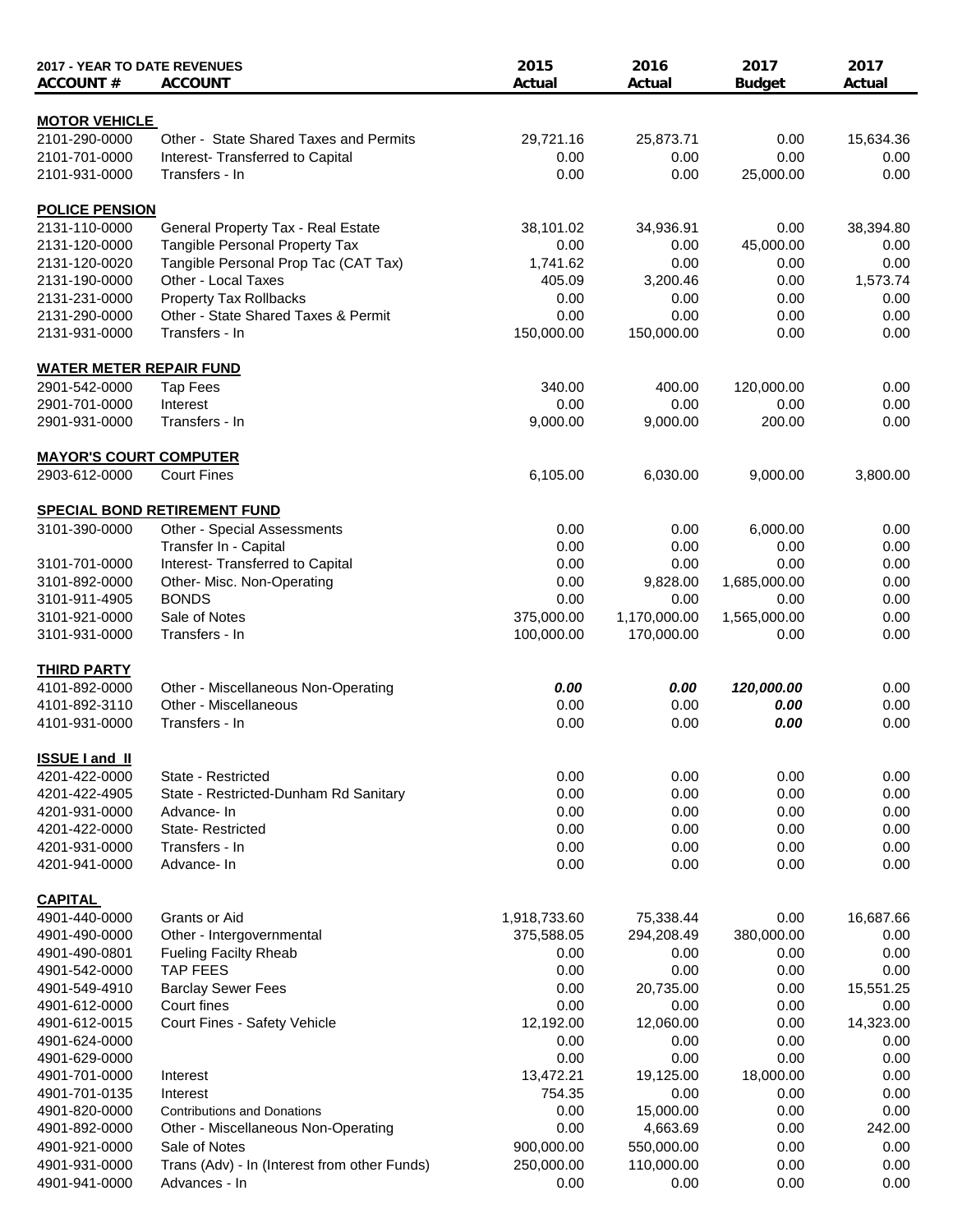| 2017 - YEAR TO DATE REVENUES |                                         | 2015          | 2016         | 2017          | 2017         |
|------------------------------|-----------------------------------------|---------------|--------------|---------------|--------------|
| <b>ACCOUNT#</b>              | <b>ACCOUNT</b>                          | Actual        | Actual       | <b>Budget</b> | Actual       |
| 4901-961-0000                | Sale of Fixed Assets                    | 15,902.15     | 1,372.50     | 360,000.00    | 0.00         |
| 4901-971-0000                | <b>Other Debt Proceeds</b>              | 0.00          | 0.00         | 15,000.00     | 4,000.00     |
|                              |                                         | 0.00          | 0.00         | 0.00          | 0.00         |
| <b>VETERAN'S MEMORIAL</b>    |                                         |               |              |               |              |
| 4902-820-0000                | <b>Memorial Bricks</b>                  | 450.00        | 50.00        | 0.00          | 100.00       |
| 4902-892-0000                | Recycling                               | 1,171.92      | 644.45       | 0.00          | 334.53       |
| 4902-931-0000                | <b>Transfers- General</b>               | 0.00          | 0.00         | 0.00          | 0.00         |
|                              |                                         |               |              |               |              |
| <b>BUILDING BOND</b>         |                                         |               |              |               |              |
| 7001-701-0000                | <b>INTEREST</b>                         | 0.00          | 0.00         | 0.00          | 0.00         |
| 7001-892-0000                | <b>OTHER</b>                            | 0.00          | 0.00         | 0.00          | 0.00         |
| <b>UNCLAIMED MONIES</b>      |                                         |               |              |               |              |
| 9101-892-0000                | Other - Miscellaneous Non-Operating     | 0.00          | 0.00         | 600.00        | 0.00         |
| <b>BUILDING BOND</b>         |                                         |               |              |               |              |
| 9901-544-0000                | Deposits                                | 6,000.00      | 2,500.00     | 500.00        | 0.00         |
| 9901-892-0000                | Other - Miscellaneous Non-Operating     | 0.00          | 0.00         | 0.00          | 0.00         |
| <b>Mayor's Court</b>         |                                         |               |              |               |              |
| 9902-690-0000                | Other-Fines, Licenses, & Permits        | 310,047.40    | 306,178.65   | 0.00          | 181,923.00   |
| 9902-892-0000                | Other- Misc. Non Operating              | 0.00          | 0.00         | 0.00          | 0.00         |
|                              |                                         |               |              |               |              |
| <b>SECOND PARTY SERVICE</b>  |                                         |               |              |               |              |
| 9903-544-0000                | Other - Miscellaneous Non-Operating     | 24,758.90     | 23,174.70    | 0.00          | 25,082.50    |
| 9903-544-0001                | Deposits (Comm. Diversion Program)      | 0.00          | 0.00         | 0.00          | 0.00         |
| 9903-544-0007                | Deposits (Benevolent Fund-General)      | 1,353.20      | 1,272.00     | 0.00          | 3,077.50     |
| 9903-544-0008                | Deposits (Benevolent Fund-Events)       | 506.00        | 605.00       | 0.00          | 0.00         |
| 9903-544-0013                | Deposits (Animal Fund)                  | 0.00          | 0.00         | 0.00          | 25.00        |
| 9903-544-3200                | Deposits (Sr. Snow Plow)                | 10,416.00     | 9,744.00     | 0.00          | 168.00       |
| 9903-892-0000                | Other - Miscellaneous Non-Operating     | 0.00          | 10.00        | 0.00          | 0.00         |
| 9903-931-0000                | Transfers-In                            | 0.00          | 0.00         | 0.00          | 0.00         |
|                              | <b>WALTON HILLS/SAGAMORE HILLS JEDD</b> |               |              |               |              |
| 9904-130-0131                | Income Tax Withholding                  | 164,511.76    | 774,915.46   | 800,000.00    | 399,002.28   |
| 9904-130-0132                | Income Tax Individual                   |               | 298.65       |               | 198.77       |
| 9904-130-0133                | Income Tax Net Profit                   |               |              |               | 32.00        |
|                              | <b>TOTAL</b>                            | 10,427,878.26 | 9,658,133.32 | 10,957,920.00 | 4,022,041.62 |
|                              |                                         |               |              |               |              |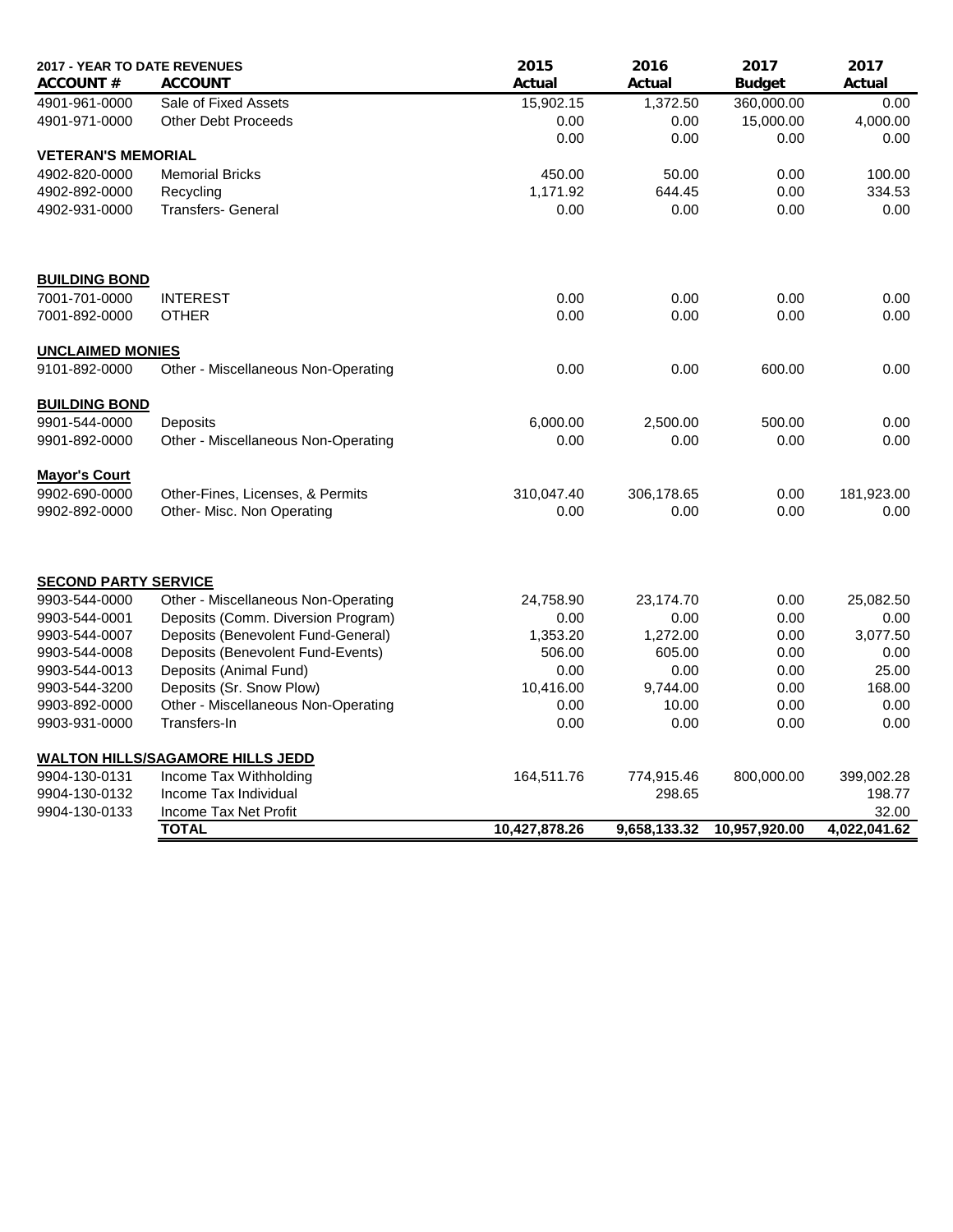| 2017 - YEAR TO DATE EXPENDITURES       |                                                            | 2015                   | 2016                    | 2017                  | 2017                  |
|----------------------------------------|------------------------------------------------------------|------------------------|-------------------------|-----------------------|-----------------------|
| <b>Account Code</b>                    | <b>Account Name</b>                                        | Actual                 | Actual                  | <b>Budget</b>         | Actual                |
|                                        |                                                            |                        |                         |                       |                       |
| General Fund                           | <b>POLICE</b>                                              |                        |                         |                       |                       |
| 1000-110-190-0000                      | Police Salary-FT                                           | 901,695.59             | 917,754.60              | 983,183.00            | 624,545.79            |
| 1000-110-190-0001                      | Salary-Community Diversion                                 | 0.00                   | 0.00                    | 0.00                  | 0.00                  |
| 1000-110-190-0010<br>1000-110-190-0011 | Overtime Police<br>Dispatch Salary-FT                      | 18,501.90              | 21,697.38               | 15,000.00             | 16,476.30             |
| 1000-110-190-0012                      |                                                            | 176,217.33             | 204,946.44              | 239,552.00            | 140,926.26            |
| 1000-110-190-0190                      | Dispatch Overtime<br>Police Salary-PT                      | 3,866.03<br>152,245.58 | 10,392.37<br>122,816.96 | 5,000.00<br>90,000.00 | 3,555.17<br>69,414.77 |
| 1000-110-190-0198                      | Auxillary Salary - PT                                      | 36,475.75              | 32,479.24               | 24,000.00             | 24,207.83             |
| 1000-110-190-0191                      | Dispatch Salary-PT                                         | 218,620.20             | 172,196.51              | 100,000.00            | 104,762.33            |
| 1000-110-190-0194                      | Longevity                                                  | 21,622.27              | 21,160.42               | 20,431.00             | 10,017.80             |
| 1000-110-190-0195                      | Employee Uniform Police                                    | 0.00                   | 0.00                    | 0.00                  | 149.98                |
| 1000-110-190-0196                      | <b>Employee Weapons Allowance</b>                          | 8,100.00               | 7,650.00                | 7.650.00              | 0.00                  |
| 1000-110-190-0197                      | Employee Uniform Dispatch                                  | 0.00                   | 0.00                    | 0.00                  | 0.00                  |
| 1000-110-190-0200                      | <b>Sick Leave Conversion</b>                               | 0.00                   | 49,739.54               | 0.00                  | 0.00                  |
| 1000-110-190-0201                      | Sick Leave Conversion-Dispatch                             | 0.00                   | 0.00                    | 0.00                  | 0.00                  |
| 1000-110-190-0202                      | Sick Leave - Police                                        | 9,591.88               | 7,463.94                | 0.00                  | 8,263.45              |
| 1000-110-190-0203                      | Sick Leave - Injury Pay                                    | 0.00                   | 0.00                    | 0.00                  | 0.00                  |
| 1000-110-190-0204                      | Sick Leave - Dispatch                                      | 9,967.64               | 2,602.89                | 0.00                  | 941.77                |
| 1000-110-190-7906                      | Payments in Lieu of Healthcare                             | 0.00                   | 0.00                    | 0.00                  | 0.00                  |
| 1000-110-190-7916                      | Payments in Lieu of Healthcare-Dispatch                    | 0.00                   | 0.00                    | 0.00                  | 0.00                  |
| 1000-110-211-0000                      | OPERS-Police                                               | 26,545.30              | 23,745.82               | 9,000.00              | 14,793.60             |
| 1000-110-211-0011                      | OPERS-Dispatch                                             | 54,378.93              | 54,548.18               | 38,955.00             | 36,451.21             |
| 1000-110-213-0000                      | Medicare- Police                                           | 15,237.46              | 15,622.92               | 15,909.00             | 9,921.37              |
| 1000-110-213-0011                      | Medicare-Dispatch                                          | 5,646.80               | 5,509.31                | 4,923.00              | 3,590.71              |
| 1000-110-221-0000                      | Medical/Hospitalization-Police                             | 114,891.30             | 140,894.11              | 150,450.00            | 88,972.60             |
| 1000-110-221-0011                      | Medical/Hospitalization-Dispatch                           | 25,928.50              | 36,597.34               | 39,160.00             | 21,234.03             |
| 1000-110-222-0000                      | Life Insurance-Police                                      | 3,908.75               | 4,976.20                | 5,649.00              | 2,795.75              |
| 1000-110-222-0011                      | Life Insurance-Dispatch                                    | 530.00                 | 892.00                  | 800.00                | 438.48                |
| 1000-110-225-0000                      | <b>Workers' Compensation</b>                               | 23,711.26              | 22,053.45               | 12,500.00             | 12,978.70             |
| 1000-110-225-0011                      | Workers' Compensation-Dispatch                             | 8,743.82               | 8,158.33                | 5,250.00              | 4,813.22              |
| 1000-110-240-0000                      | Unemployment Compensation                                  | 0.00                   | 0.00                    | 0.00                  | 0.00                  |
| 1000-110-240-0011                      | Unemployment Compensation (Dispatch)                       | 0.00                   | 0.00                    | 0.00                  | 0.00                  |
| 1000-110-251-0000                      | Uniform, Tool, and Equip Reimbursements                    | 0.00                   | 0.00                    | 0.00                  | 0.00                  |
| 1000-110-252-0000                      | <b>Travel and Transportation-Police</b>                    | 302.26                 | 390.26                  | 1,000.00              | 14.50                 |
| 1000-110-252-0001                      | Travel and Transportation-Community Div                    | 990.00                 | 1,010.00                | 1,000.00              | 790.00                |
| 1000-110-260-0000                      | Lodging and Meals                                          | 1,426.38               | 950.28                  | 1,000.00              | 0.00                  |
| 1000-110-270-0000                      | Uniforms and Clothing                                      | 23,110.42              | 30,767.83               | 26,000.00             | 11,837.75             |
| 1000-110-270-0060                      | Uniforms and Clothing (Auxiliary)                          | 1,290.43               | 3,237.93                | 2,000.00              | 3,095.36              |
| 1000-110-290-0000                      | Income Tax Reimbursement                                   | 0.00                   | 0.00                    | 0.00                  | 0.00                  |
| 1000-110-321-0000                      | Telephone & Pagers                                         | 4,156.02               | 4,337.74                | 4,400.00              | 3,011.40              |
| 1000-110-324-0000                      | Printing and Reproduction                                  | 1,516.64               | 1,922.83                | 1,200.00              | 1,050.35              |
| 1000-110-330-0000                      | Rents and Leases                                           | 0.00                   | 0.00                    | 0.00                  | 0.00                  |
| 1000-110-348-0000                      | <b>Training Services</b>                                   | 865.00                 | 5,976.85                | 4,000.00              | 1,015.00              |
| 1000-110-348-0060                      | <b>Training Services (Auxiliary)</b>                       | 0.00                   | 0.00                    | 0.00                  | 0.00                  |
| 1000-110-349-0000                      | Professional and Technical Services                        | 17,813.73              | 11,383.62               | 15,000.00             | 1,220.00              |
| 1000-110-391-0000                      | Dues and Fees                                              | 29,286.89              | 27,513.00               | 30,000.00             | 26,185.50             |
| 1000-110-394-0000                      | Machinery, Equipment & Furniture                           | 10,747.30              | 16,960.45               | 15,000.00             | 0.00                  |
| 1000-110-399-0000                      | <b>Contractual Services</b>                                | 11,720.00              | 11,914.62               | 10,000.00             | 107,725.39            |
| 1000-110-410-0000                      | Office Supplies and Materials                              | 7,837.98               | 9,808.69                | 8,000.00              | 7,059.04              |
| 1000-110-420-0000                      | Operating Supplies and Materials                           | 29,220.70              | 30,332.11               | 20,000.00             | 18,472.64             |
| 1000-110-420-0060                      | <b>Auxiliary - Supplies</b>                                | 0.00                   | 0.00                    | 0.00                  | 0.00                  |
| 1000-110-420-6700                      | Fuel                                                       | 32,899.70              | 26,315.68               | 32,000.00             | 18,636.02             |
| 1000-110-420-0120                      | <b>Operating Supplies -Auxiliary Police</b>                | 0.00                   | 0.00                    | 0.00                  | 0.00                  |
| 1000-110-431-0000                      | R & M of Buildings and Land                                | 0.00                   | 0.00                    | 0.00                  | 0.00                  |
| 1000-110-432-0000                      | R & M of Machinery & Equipment                             | 7,986.22               | 5,638.35                | 7,000.00              | 3,674.56              |
| 1000-110-433-0000                      | R & M of Motor vehicles                                    | 18,582.20              | 24,175.22               | 15,000.00             | 6,688.17              |
| 1000-110-440-0000                      | Small Tools and Minor Equipment                            | 0.00                   | 1,011.79                | 1,000.00              | 1,110.55              |
| 1000-110-490-0000                      | Other - Supplies and Materials                             | 1,026.43               | 1,413.78                | 1,000.00              | 0.00                  |
| 1000-110-490-0003                      | Supplies and Materials- Prisoners                          | 5,498.05               | 6,235.29                | 5,000.00              | 3,131.95              |
| 1000-110-520-0000                      | Equipment                                                  | 993.85                 | 7,003.23                | 3,000.00              | 0.00                  |
| 1000-110-520-0482                      | <b>Equipment-Emergency Warning Sirens</b>                  | 5,000.00               | 5,000.00                | 5,000.00              | 5,000.00              |
| 1000-110-550-0000<br>1000-110-600-0852 | Motor Vehicle Equipment<br><b>Computers &amp; Supplies</b> | 0.00<br>14,897.99      | 0.00<br>0.00            | 0.00<br>5,000.00      | 0.00<br>29,228.20     |
|                                        |                                                            |                        |                         |                       |                       |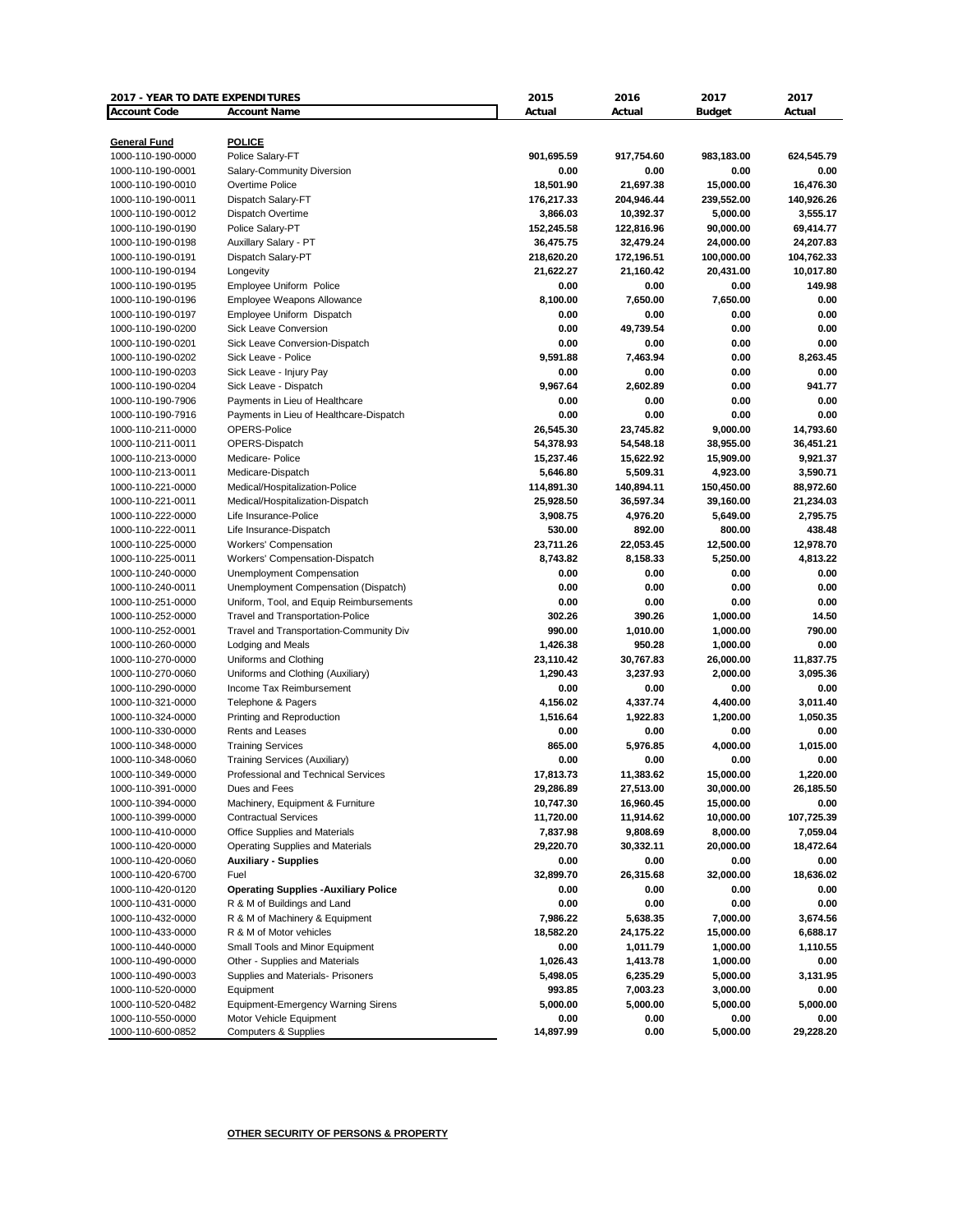| 2017 - YEAR TO DATE EXPENDITURES |                                            | 2015       | 2016       | 2017          | 2017       |
|----------------------------------|--------------------------------------------|------------|------------|---------------|------------|
| <b>Account Code</b>              | <b>Account Name</b>                        | Actual     | Actual     | <b>Budget</b> | Actual     |
|                                  |                                            |            |            |               |            |
| 1000-120-440-0000                | Small Tool and Minor Equipment             | 0.00       | 0.00       | 0.00          | 0.00       |
| 1000-120-590-0000                | Capital Outlay                             | 0.00       | 0.00       | 0.00          | 0.00       |
|                                  | <b>Fire Contract</b>                       | 525,402.00 | 535,910.04 |               | 409,971.18 |
| 1000-120-640-0000                |                                            |            |            | 546,418.00    |            |
| 1000-130-311-0000                | <b>Electricity- Street Lights</b>          | 0.00       | 0.00       | 0.00          | 0.00       |
| 1000-140-399-0000                | <b>Contractual Services</b>                | 3,500.00   | 3,500.00   | 3,500.00      | 3,500.00   |
| 1000-150-311-0000                | Electricity- Traffic Lights                | 0.00       | 0.00       | 0.00          | 0.00       |
| 1000-150-349-0000                | Professional and Technical Services        | 0.00       | 0.00       | 0.00          | 0.00       |
| 1000-160-349-0000                | <b>Other Professional</b>                  | 6,478.53   | 449.61     | 3,000.00      | 2,044.75   |
| 1000-210-349-2110                | Board of Health                            | 8,941.52   | 8,941.52   | 9,000.00      | 9,397.72   |
|                                  |                                            |            |            |               |            |
|                                  | <b>RECREATION and COMMUNITY LIFE</b>       |            |            |               |            |
| 1000-310-190-0000                | Salary                                     | 44,528.70  | 48,968.28  | 55,000.00     | 35,403.90  |
| 1000-310-190-0010                | Overtime                                   | 0.00       | 915.93     | 0.00          | 625.07     |
| 1000-310-190-0192                | Seasonal Salary                            | 28,554.33  | 38,736.04  | 36,000.00     | 35,396.27  |
| 1000-310-190-0193                | <b>Transportation Salary</b>               | 20,034.54  | 12,076.51  | 20,000.00     | 8,708.31   |
| 1000-310-211-0000                | Ohio Public Employees Retirement System    | 12,695.88  | 14,100.35  | 15,540.00     | 9,696.54   |
| 1000-310-212-0000                | Social Security                            | 0.00       | 0.00       | 0.00          | 0.00       |
| 1000-310-213-0000                | Medicare                                   | 1,350.21   | 1,460.11   | 1,610.00      | 1,152.44   |
|                                  |                                            |            |            |               |            |
| 1000-310-225-0000                | Workers' Compensation                      | 2,355.26   | 2,200.24   | 1,250.00      | 1,299.34   |
| 1000-310-252-0000                | <b>Travel &amp; Transportation</b>         | 65.80      | 179.37     | 200.00        | 0.00       |
| 1000-310-260-0000                | Lodging & Meals                            | 171.95     | 1,576.15   | 2,000.00      | 499.54     |
| 1000-310-270-0000                | Uniforms                                   | 0.00       | 420.00     | 0.00          | 174.00     |
| 1000-310-324-0000                | Printing and Reproduction                  | 0.00       | 16.00      | 0.00          | 0.00       |
| 1000-310-330-0000                | Rents and Leases                           | 0.00       | 0.00       | 0.00          | 0.00       |
| 1000-310-348-0000                | Training                                   | 0.00       | 0.00       | 0.00          | 0.00       |
| 1000-310-349-0000                | <b>Professional and Technical Services</b> | 652.52     | 962.09     | 1,200.00      | 720.00     |
| 1000-310-349-2569                | Professional - Golf Outing                 | 0.00       | 0.00       | 0.00          | 0.00       |
| 1000-310-349-3101                | <b>Trips</b>                               | 1,966.85   | 2,646.80   | 3,000.00      | 1,023.71   |
| 1000-310-349-3102                | <b>Exercise Program</b>                    | 0.00       | 0.00       | 0.00          | 0.00       |
| 1000-310-349-3104                | <b>Special Events</b>                      | 8,610.91   | 14,782.18  | 15,000.00     | 3,016.17   |
| 1000-310-349-3105                | Garage Sale                                | 311.50     | 526.24     | 600.00        | 242.50     |
| 1000-310-349-3106                | Parker program                             | 8,681.22   | 11,667.43  | 12,000.00     | 6,898.85   |
| 1000-310-349-3107                | Baseball                                   | 11,072.70  | 8,413.46   | 10,000.00     | 1,865.82   |
|                                  |                                            |            |            |               |            |
| 1000-310-349-4587                | <b>Community Day</b>                       | 20,924.70  | 24,018.29  | 25,000.00     | 23,630.15  |
| 1000-310-349-9633                | Music                                      | 0.00       | 0.00       | 0.00          | 0.00       |
| 1000-310-351-0000                | Insurance and Bonding                      | 334.00     | 265.00     | 300.00        | 0.00       |
| 1000-310-353-3107                | Liability Insurance                        | 0.00       | 0.00       | 0.00          | 0.00       |
| 1000-310-391-0000                | Dues & Fees                                | 560.00     | 1,700.00   | 2,000.00      | 750.00     |
| 1000-310-394-0000                | Machinery, Equipment & Furniture           | 216.68     | 0.00       | 3,000.00      | 0.00       |
| 1000-310-399-0000                | Contractual                                | 20,000.00  | 20,000.00  | 20,000.00     | 20,000.00  |
| 1000-310-420-0000                | <b>Operating Supplies and Materials</b>    | 1,866.03   | 3,635.20   | 2,000.00      | 2,543.45   |
| 1000-310-420-3108                | <b>Operating Supplies -Concessions</b>     | 1,663.02   | 1,609.94   | 2,000.00      | 1,862.98   |
| 1000-310-420-3110                | <b>Senior Services</b>                     | 8,177.02   | 8,121.20   | 6,500.00      | 6,831.76   |
| 1000-310-420-6700                | Fuel                                       | 3,027.24   | 2,279.06   | 4,000.00      | 1,371.28   |
| 1000-310-420-8522                | Operating Supplies and Materials-TGY       | 9.48       | 80.39      | 100.00        | 78.89      |
| 1000-310-431-0000                | Land & Buildings                           | 414.83     | 399.00     | 750.00        | 16.55      |
| 1000-310-432-0000                | Repairs and Maint of Machinery & Equip     | 458.12     | 0.00       | 0.00          | 162.00     |
| 1000-310-433-0000                | Repairs and Maint of Motor Vehicles        | 2,002.23   | 2,486.73   | 2,500.00      | 796.74     |
| 1000-310-440-0000                | Small Tools and Minor Equipment            | 24.99      | 157.17     | 500.00        | 0.00       |
| 1000-310-500-0000                |                                            |            |            |               |            |
|                                  | Capital Outlay                             | 5,795.00   | 0.00       | 0.00          | 0.00       |
| 1000-310-600-0852                | Other-Computers & Supplies                 | 0.00       | 187.96     | 200.00        | 0.00       |
| 1000-310-610-3103                | Deposits Refunded                          | 0.00       | 0.00       | 0.00          | 0.00       |
|                                  |                                            |            |            |               |            |
|                                  | <b>BUILDING DEPARTMENT</b>                 |            |            |               |            |
| 1000-410-190-0000                | Salary                                     | 26,018.23  | 16,006.12  | 21,500.00     | 9,153.82   |
| 1000-410-190-0010                | Overtime                                   | 0.00       | 0.00       | 0.00          | 0.00       |
| 1000-410-190-0190                | Part-Time                                  | 0.00       | 0.00       | 0.00          | 0.00       |
| 1000-410-190-0192                | Seasonal Salary                            | 0.00       | 0.00       | 0.00          | 0.00       |
| 1000-410-190-0200                | Sick Leave Conversion                      | 0.00       | 0.00       | 0.00          | 0.00       |
| 1000-410-190-0202                | Sick Leave                                 | 1,404.37   | 0.00       | 0.00          | 0.00       |
| 1000-410-190-7906                | Payments in Lieu of Healthcare             | 0.00       | 0.00       | 0.00          | 0.00       |
| 1000-410-211-0000                | Ohio Public Employees Retirement System    | 3,677.82   | 8,489.08   | 3,010.00      | 7,611.08   |
| 1000-410-213-0000                |                                            | 394.38     | 237.88     | 312.00        | 132.77     |
|                                  | Medicare                                   |            |            |               |            |
|                                  |                                            |            |            |               |            |

| <b>BUILDING DEPARTMENT (continued)</b> |  |
|----------------------------------------|--|
|----------------------------------------|--|

1000-410-221-0000 Medical/Hospitalization **0.00 566.45 0.00 0.00**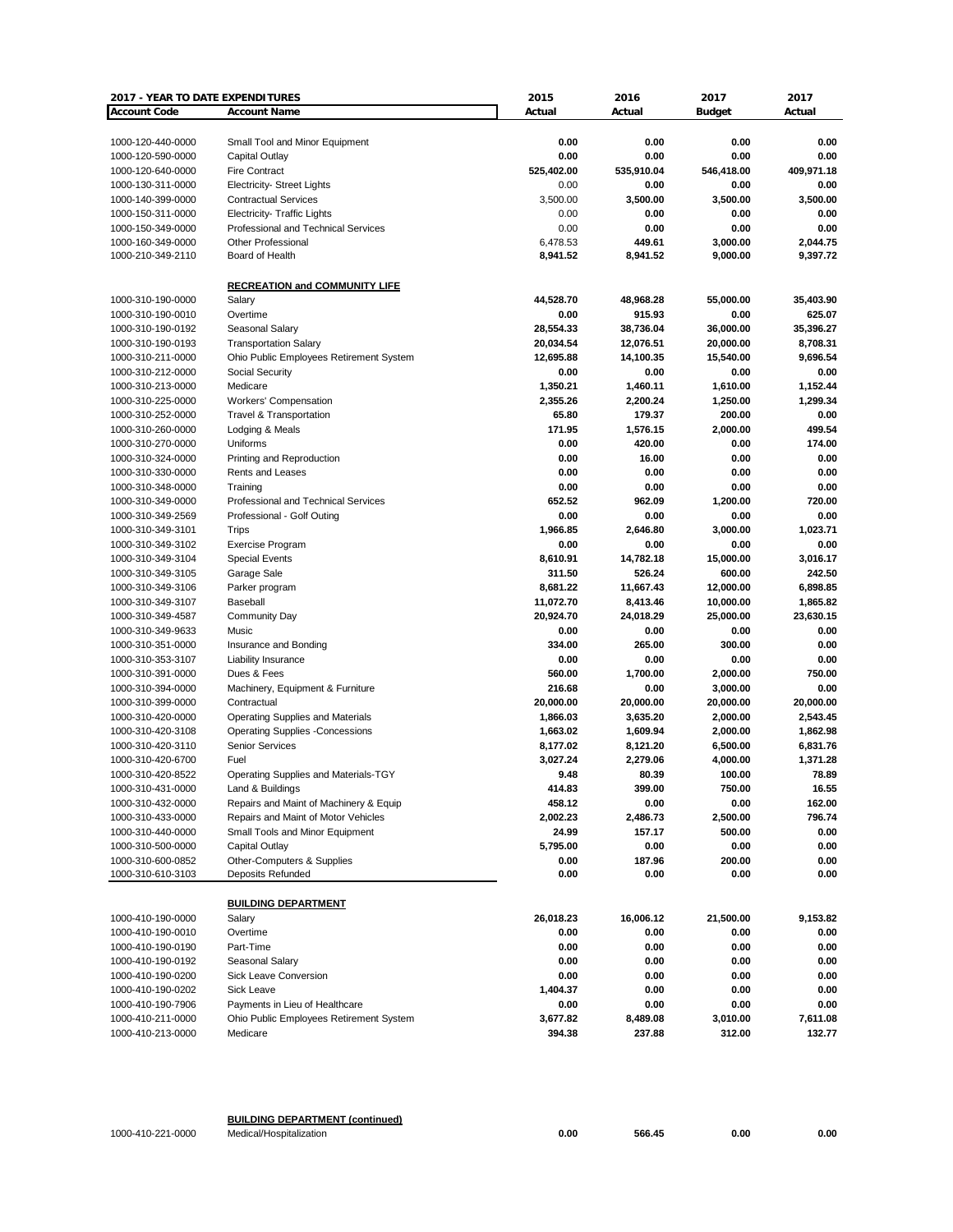| 2017 - YEAR TO DATE EXPENDITURES       |                                                      | 2015                | 2016           | 2017          | 2017         |
|----------------------------------------|------------------------------------------------------|---------------------|----------------|---------------|--------------|
| <b>Account Code</b>                    | <b>Account Name</b>                                  | Actual              | Actual         | <b>Budget</b> | Actual       |
|                                        |                                                      |                     |                |               |              |
| 1000-410-222-0000                      | Life Insurance                                       | 0.00                | 0.00           | 0.00          | 0.00         |
| 1000-410-225-0000                      | <b>Workers' Compensation</b>                         | 584.87              | 544.37         | 315.00        | 320.54       |
| 1000-410-240-0000                      | Unemployment Compensation                            | 0.00                | 0.00           | 0.00          | 0.00         |
| 1000-410-252-0000                      | <b>Travel and Transportation</b>                     | 0.00                | 31.10          | 500.00        | 639.82       |
| 1000-410-260-0000                      | Lodging and Meals                                    | 0.00                | 0.00           | 500.00        | 0.00         |
| 1000-410-270-0000                      | Uniforms                                             | 0.00                | 0.00           | 0.00          | 0.00         |
| 1000-410-320-0000                      | Communications, Printing and Advertising             | 0.00                | 0.00           | 0.00          | 0.00         |
| 1000-410-348-0000                      | Training                                             | 0.00                | 0.00           | 500.00        | 0.00         |
| 1000-410-349-0000                      | Professional and Technical Services                  | 54,334.00           | 29,197.69      | 30,000.00     | 16,398.50    |
| 1000-410-391-0000                      | Dues & Fees                                          | 808.61              | 492.05         | 600.00        | 308.47       |
| 1000-410-394-0000                      | Machinery, Equipment & Furniture                     | 0.00                | 0.00           | 0.00          | 0.00         |
| 1000-410-395-0000                      | Land and Land Improvements                           | 1,000.00            | 0.00           | 0.00          | 0.00         |
| 1000-410-410-0000                      | Office Supplies and Materials                        | 530.75              | 828.28         | 500.00        | 0.00         |
| 1000-410-410-0852                      | Computers & Supplies                                 | 520.32              | 520.32         | 500.00        | 607.24       |
| 1000-410-420-0000                      | <b>Operating Supplies</b>                            | 0.00                | 441.50         | 500.00        | 101.58       |
| 1000-410-420-6700                      | <b>FUEL</b>                                          | 0.00                | 0.00           | 0.00          | 0.00         |
| 1000-410-433-0000                      | Repairs & Maint Motor Vehicles                       | 0.00                | 954.32         | 0.00          | 0.00         |
| 1000-410-610-0000                      | Deposits Refunded                                    | 0.00                | 0.00           | 0.00          | 0.00         |
|                                        | <b>ENGINEERING</b>                                   |                     |                |               |              |
| 1000-490-190-0000                      | Salary                                               | 18,999.90           | 18,296.20      | 20,500.00     | 13,234.30    |
| 1000-490-211-0000                      | Ohio Public Employees Retirement System              | 2,565.26            | 2,561.50       | 2,870.00      | 1,829.10     |
| 1000-490-213-0000                      | Medicare                                             | 275.51              | 265.29         | 297.00        | 191.84       |
| 1000-490-225-0000                      | Workers' Compensation                                | 371.43              | 345.06         | 188.00        | 202.88       |
| 1000-490-346-0000                      | <b>Engineering Services</b>                          | 0.00                | 0.00           | 0.00          | 0.00         |
| 1000-490-391-0000                      | Dues and Fees                                        | 0.00                | 0.00           | 0.00          | 0.00         |
| 1000-490-399-0000                      | <b>Contractual Services-Engineering</b>              | 0.00                | 0.00           | 0.00          | 0.00         |
|                                        |                                                      |                     |                |               |              |
|                                        | <b>UTILITIES</b>                                     |                     |                |               |              |
| 1000-519-311-0000                      | Electricity                                          | 72,375.33           | 80,469.27      | 70,000.00     | 45,829.57    |
| 1000-529-313-0000                      | <b>Natural Gas</b>                                   | 24,695.09           | 20,990.95      | 25,000.00     | 17,406.39    |
| 1000-539-312-0000                      | Water and Sewage                                     | 6,126.78            | 1,520.18       | 4,000.00      | 2,164.31     |
| 1000-549-312-0000                      | Water and Sewage                                     | 690.00              | 690.00         | 0.00          | 0.00         |
| 1000-551-349-0000                      | Other- Professional and Technical Services           | 0.00                | 0.00           | 0.00          | 0.00         |
| 1000-559-347-0000                      | <b>Planning Consultants</b>                          | 0.00                | 0.00           | 0.00          | 0.00         |
| 1000-569-398-0000                      | Garbage and Trash Removal                            | 150,323.02          | 141,548.17     | 135,000.00    | 86,398.13    |
| 1000-592-349-0000                      | Other- Professional and Technical Services           | 0.00                | 0.00           | 0.00          | 0.00         |
| 1000-599-321-0000                      | Telephone                                            | 29,576.22           | 22,584.16      | 17,500.00     | 14,765.27    |
| 1000-599-329-0000                      | Other communications                                 | 10,737.14           | 14,736.35      | 14,000.00     | 20,850.12    |
|                                        |                                                      |                     |                |               |              |
| 1000-620-190-0000                      | <b>SERVICE DEPARTMENT</b><br>Salary                  | 83,617.81           | 89,247.91      | 98,816.00     | 39,111.84    |
| 1000-620-190-0010                      | Overtime                                             | 4,212.47            | 3,711.07       | 5,000.00      | 1,727.83     |
| 1000-620-190-0190                      | Part-time                                            | 0.00                | 0.00           | 0.00          | 0.00         |
| 1000-620-190-0193                      | Salary -Seasonal                                     | 0.00                | 0.00           | 0.00          | 0.00         |
|                                        |                                                      |                     |                |               |              |
| 1000-620-190-0200<br>1000-620-190-0202 | Sick Leave Conversion<br>Sick Leave                  | 0.00<br>1,404.38    | 0.00<br>416.00 | 0.00<br>0.00  | 0.00<br>0.00 |
| 1000-620-211-0000                      | Ohio Public Employees Retirement System              | 12,064.34           | 9,356.68       | 13,834.00     | 5,860.65     |
| 1000-620-213-0000                      | Medicare                                             | 1,253.88            | 1,502.94       | 1,433.00      | 575.36       |
| 1000-620-221-0000                      | Medical/Hospitalization                              | 24,551.94           | 31,838.07      | 27,000.00     | 18,734.12    |
| 1000-620-222-0000                      | Life Insurance                                       | 265.00              | 344.50         | 265.00        | 132.50       |
| 1000-620-225-0000                      | <b>Workers' Compensation</b>                         | 2,350.54            | 2,168.45       | 1,200.00      | 1,267.96     |
| 1000-620-252-0000                      | <b>Travel and Transportation</b>                     | 0.00                | 0.00           | 0.00          | 0.00         |
|                                        |                                                      |                     |                |               |              |
| 1000-620-260-0000                      | Lodging and Meals                                    | 0.00                | 0.00           | 0.00          | 0.00         |
| 1000-620-270-0000                      | Uniforms and Clothing                                | 872.86              | 1,594.88       | 1,500.00      | 1,083.45     |
| 1000-620-330-0000                      | Rents and Leases                                     | 0.00                | 0.00           | 0.00          | 0.00         |
| 1000-620-346-0000                      | <b>Engineering Services</b>                          | 0.00                | 0.00           | 0.00          | 0.00         |
| 1000-620-348-0000                      | <b>Training Services</b>                             | 0.00                | 0.00           | 0.00          | 0.00         |
| 1000-620-349-0000                      | Professional and Technical Services<br>Dues and Fees | 10,741.49<br>156.50 | 2,476.53       | 25,000.00     | 2,313.01     |
| 1000-620-391-0000                      |                                                      |                     | 53.25          | 200.00        | 0.00         |
| 1000-620-394-0000                      | Machinery, Equipment & Furniture                     | 0.00                | 0.00           | 0.00          | 0.00         |

|                   | <b>SERVICE DEPARTMENT (continued)</b> |          |          |          |           |
|-------------------|---------------------------------------|----------|----------|----------|-----------|
| 1000-620-395-5001 | Land and Improvements-Recycling       | 0.00     | 0.00     | 0.00     | 0.00      |
| 1000-620-420-0000 | Operating Supplies and Materials      | 2.165.33 | 5.320.58 | 5.000.00 | 28.240.53 |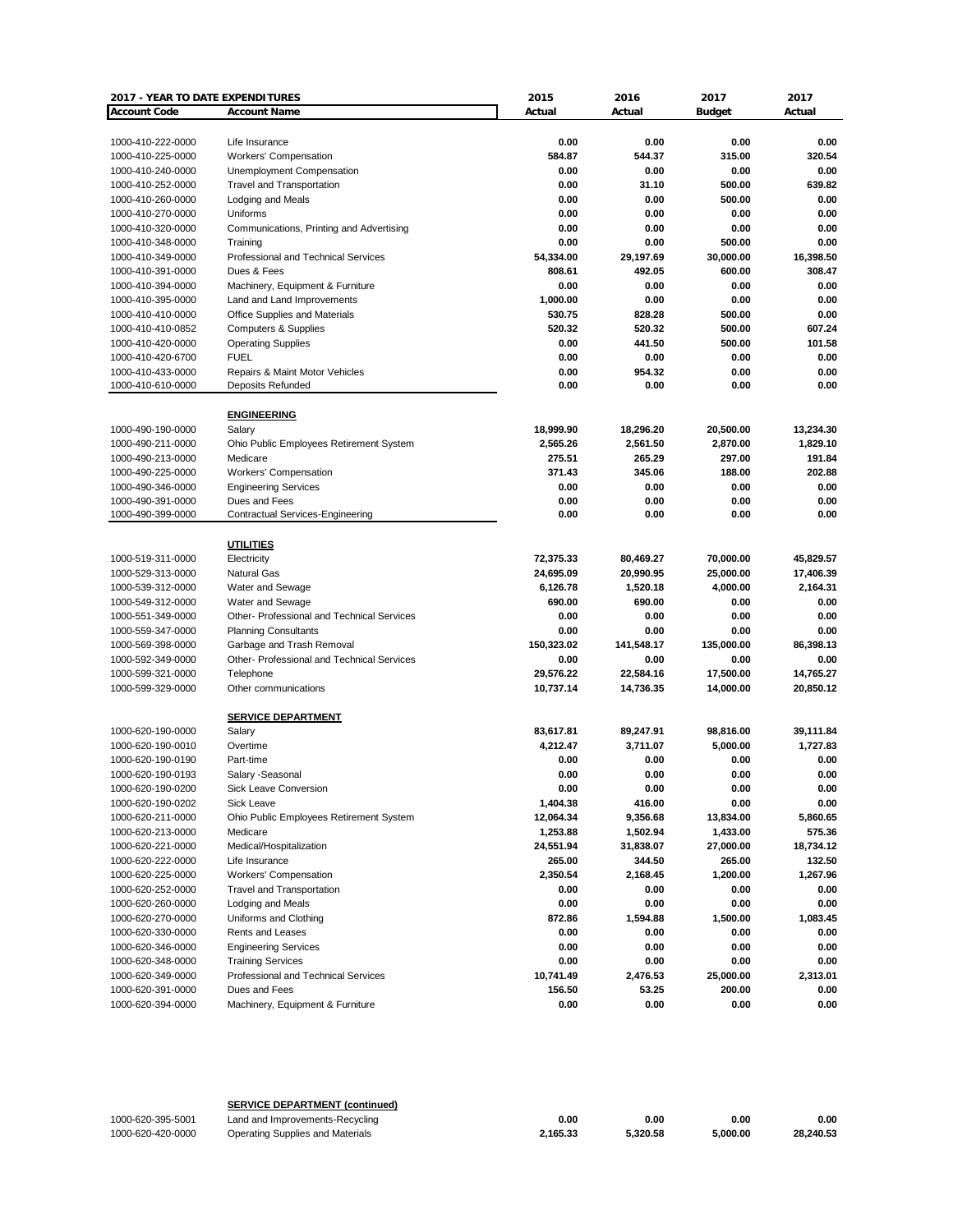| 2017 - YEAR TO DATE EXPENDITURES       |                                                                   | 2015             | 2016             | 2017           | 2017           |
|----------------------------------------|-------------------------------------------------------------------|------------------|------------------|----------------|----------------|
| <b>Account Code</b>                    | <b>Account Name</b>                                               | Actual           | Actual           | <b>Budget</b>  | Actual         |
|                                        |                                                                   |                  |                  |                |                |
| 1000-620-420-6700                      | Fuel                                                              | 0.00             | 0.00             | 0.00           | 0.00           |
| 1000-620-431-0000                      | Repairs and Maint of Buildings and Land                           | 51,848.24        | 67,667.20        | 50,000.00      | 55,733.54      |
| 1000-620-431-6208                      | <b>Building Supplies</b>                                          | 0.00             | 0.00             | 0.00           | 0.00           |
| 1000-620-431-6209                      | <b>Hardware Supplies</b>                                          | 0.00             | 0.00             | 0.00           | 0.00           |
| 1000-620-432-0000                      | R & M of Machinery & Equip                                        | 918.97           | 2,063.94         | 2,000.00       | 133.75         |
| 1000-620-432-6220                      | R & M of Machinery & Equip-Major                                  | 0.00             | 0.00             | 0.00           | 0.00           |
| 1000-620-432-6230                      | R & M of Machinery & Equip-Minor                                  | 0.00             | 0.00             | 0.00           | 0.00           |
| 1000-620-433-0000                      | R & M of Motor Vehicles                                           | 0.00             | 0.00             | 0.00           | 0.00           |
| 1000-620-433-6110                      | R & M of Motor Vehicles                                           | 0.00             | 0.00             | 0.00           | 0.00           |
| 1000-620-433-6225                      | R & M of Motor Vehicles                                           | 0.00             | 0.00             | 0.00           | 0.00           |
| 1000-620-433-6310                      | R & M of Motor Vehicles                                           | 0.00             | 0.00             | 0.00           | 0.00           |
| 1000-620-440-0000<br>1000-620-490-0000 | Small Tools and Minor Equipment<br>Other - Supplies and Materials | 0.00<br>0.00     | 573.24<br>0.00   | 0.00<br>0.00   | 0.00<br>0.00   |
| 1000-620-490-0000-1                    |                                                                   | 0.00             | 0.00             | 0.00           | 0.00           |
| 1000-620-520-0000                      | <b>Other Operating Supplies</b><br>Equipment                      | 0.00             | 0.00             | 0.00           | 0.00           |
| 1000-620-640-0000                      | Leaf Dumping                                                      | 0.00             | 0.00             | 0.00           | 0.00           |
| 1000-630-349-0000                      | Professional and Technical Services                               | 0.00             | 0.00             | 0.00           | 0.00           |
| 1000-630-390-0000                      | Contractual -Senior Snow plowing                                  | 0.00             | 0.00             | 0.00           | 0.00           |
| 1000-630-420-0000                      | <b>Operating Supplies -Salt</b>                                   | 0.00             | 0.00             | 0.00           | 0.00           |
| 1000-630-432-6320                      | R & M - Snow Plows                                                | 0.00             | 0.00             | 0.00           | 0.00           |
| 1000-640-399-6201                      | R & M-Sanitary Sewers                                             | 28,489.82        | 28,011.70        | 25,000.00      | 37,282.54      |
|                                        |                                                                   |                  |                  |                |                |
|                                        | <b>MAYOR</b>                                                      |                  |                  |                |                |
| 1000-710-131-0000                      | Salary - MAYOR                                                    | 60,114.36        | 57,887.96        | 61,650.00      | 37,849.82      |
| 1000-710-131-7906                      | Payments in Lieu of Healthcare                                    | 0.00             | 0.00             | 0.00           | 0.00           |
| 1000-710-211-0000                      | Ohio Public Employees Retirement System                           | 8,111.69         | 8,272.32         | 8,631.00       | 6,810.96       |
| 1000-710-213-0000                      | Medicare                                                          | 901.26           | 1,025.60         | 894.00         | 566.55         |
| 1000-710-221-0000                      | Medical/Hospitalization                                           | 22,117.62        | 19,628.53        | 13,570.00      | 8,901.25       |
| 1000-710-222-0000                      | Life Insurance                                                    | 132.50           | 172.75           | 159.00         | 79.50          |
| 1000-710-225-0000                      | Workers' Compensation                                             | 1,350.84         | 1,256.00         | 700.00         | 738.98         |
| 1000-710-252-0000                      | <b>Travel and Transportation</b>                                  | 804.85           | 2,805.37         | 800.00         | 500.00         |
| 1000-710-259-0000                      | Other - Employee Reimbursements                                   | 0.00             | 0.00             | 0.00           | 0.00           |
| 1000-710-260-0000                      | Housing & Meals                                                   | 1,034.55         | 3,901.31         | 2,000.00       | 1,444.32       |
| 1000-710-324-0000                      | Printing and Reproduction                                         | 0.00             | 0.00             | 0.00           | 0.00           |
| 1000-710-330-0000                      | Rents and Leases                                                  | 0.00             | 0.00             | 0.00           | 0.00           |
| 1000-710-349-0000                      | Professional and Technical Services                               | 27.96            | 0.00             | 0.00           | 0.00           |
| 1000-710-349-7150                      | <b>Education Expenses</b>                                         | 0.00             | 0.00             | 0.00           | 0.00           |
| 1000-710-391-0000                      | Dues and Fees                                                     | 4,248.03         | 3,803.03         | 5,000.00       | 1,093.03       |
| 1000-710-394-0000                      | Machinery, Equipment & Furniture                                  | 174.98           | 0.00             | 0.00           | 0.00           |
| 1000-710-399-0000                      | <b>Contractual Services</b>                                       | 0.00             | 0.00             | 0.00           | 0.00           |
| 1000-710-410-0000                      | Office Supplies and Materials                                     | 2,041.41         | 216.24           | 1,000.00       | 82.13          |
| 1000-710-420-0000                      | <b>Operating Supplies and Materials</b>                           | 0.00             | 201.10           | 0.00           | 7.96           |
|                                        |                                                                   |                  |                  |                |                |
|                                        | <b>COUNCIL</b>                                                    |                  |                  |                |                |
| 1000-715-111-0000                      | Salaries - Council                                                | 64,284.30        | 65,569.40        | 65,569.00      | 43,308.69      |
| 1000-715-211-0000                      | Ohio Public Employees Retirement System                           | 8,672.55         | 9,140.01         | 9,180.00       | 6,055.93       |
| 1000-715-212-0000                      | Social Security                                                   | 0.00             | 0.00             | 0.00           | 0.00           |
| 1000-715-213-0000                      | Medicare                                                          | 996.67           | 950.75           | 951.00         | 628.97         |
| 1000-715-225-0000<br>1000-715-252-0000 | Workers' Compensation<br><b>Travel and Transportation</b>         | 1,499.20<br>0.00 | 1,392.76<br>0.00 | 800.00<br>0.00 | 818.91<br>0.00 |
| 1000-715-260-0000                      | Lodging & Meals                                                   | 0.00             | 0.00             | 0.00           | 0.00           |
| 1000-715-324-0000                      | Printing and Reproduction                                         | 0.00             | 0.00             | 0.00           | 0.00           |
| 1000-715-325-0000                      | Advertising                                                       | 0.00             | 0.00             | 0.00           | 0.00           |
| 1000-715-348-0000                      | Training                                                          | 0.00             | 0.00             | 0.00           | 0.00           |
| 1000-715-349-0000                      | Professional and Technical Services                               | 0.00             | 0.00             | 0.00           | 0.00           |
| 1000-715-349-7150                      | <b>Education Exp</b>                                              | 0.00             | 0.00             | 0.00           | 0.00           |
| 1000-715-391-0000                      | Dues and Fees                                                     | 0.00             | 0.00             | 0.00           | 0.00           |
| 1000-715-399-0000                      | <b>Contractual Services</b>                                       | 0.00             | 0.00             | 0.00           | 0.00           |
| 1000-715-399-7150                      | Contractual Services-Education Exp                                | 0.00             | 0.00             | 0.00           | 0.00           |
| 1000-715-399-7151                      | Contractual Services- Master Plan                                 | 0.00             | 0.00             | 0.00           | 0.00           |
| 1000-715-410-0000                      | Office Supplies and Materials                                     | 0.00             | 0.00             | 0.00           | 0.00           |
| 1000-715-420-0000                      | Operating Supplies and Materials                                  | 0.00             | 0.00             | 0.00           | 0.00           |
| 1000-715-600-6584                      | Unemployment Compensation                                         | 0.00             | 0.00             | 0.00           | 0.00           |
|                                        |                                                                   |                  |                  |                |                |
|                                        |                                                                   |                  |                  |                |                |
| 1000-720-141-0000                      | <b>MAYOR'S COURT</b><br>Salary - Legal Counsel-Prosecutor         | 31,256.11        | 31,780.83        | 32,000.00      | 18,000.00      |
| 1000-720-141-0141                      | Magistrate                                                        | 9,600.00         | 18,800.00        | 19,200.00      | 12,000.00      |
| 1000-720-190-0000                      | Salary- Mayor's Court Clerk                                       | 27,940.50        | 39,430.00        | 42,432.00      | 27,728.00      |

 $S$ alary- Mayor's Court Clerk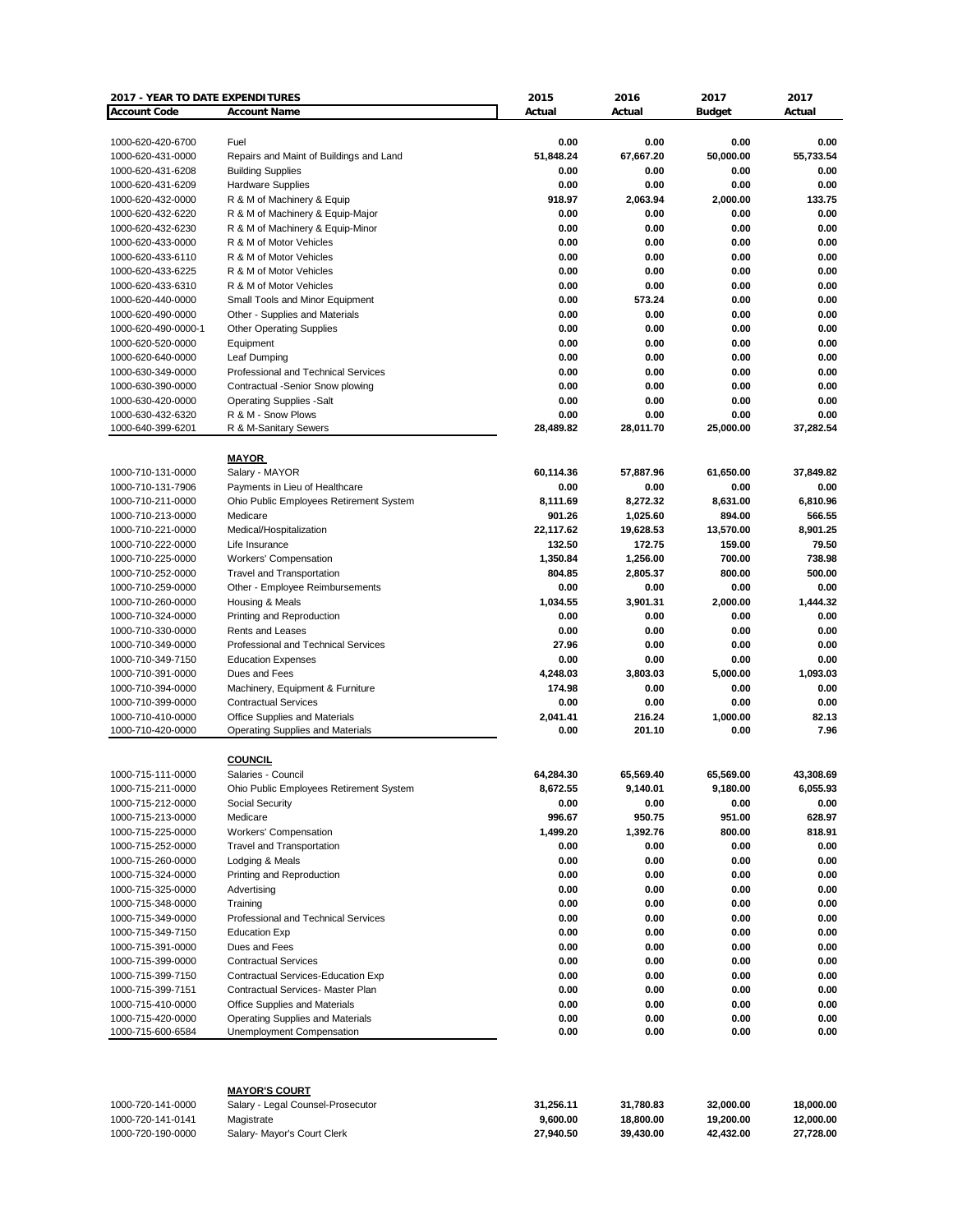| <b>2017 - YEAR TO DATE EXPENDITURES</b> |                                             | 2015      | 2016      | 2017          | 2017      |
|-----------------------------------------|---------------------------------------------|-----------|-----------|---------------|-----------|
| <b>Account Code</b>                     | <b>Account Name</b>                         | Actual    | Actual    | <b>Budget</b> | Actual    |
|                                         |                                             |           |           |               |           |
| 1000-720-190-0001                       | <b>Community Diversion Program</b>          | 0.00      | 0.00      | 0.00          | 0.00      |
| 1000-720-190-0010                       | Overtime                                    | 0.00      | 0.00      | 0.00          | 0.00      |
| 1000-720-190-0195                       | Employee Uniform Allowance                  | 0.00      | 0.00      | 0.00          | 0.00      |
| 1000-720-190-0202                       | Sick Leave                                  | 0.00      | 0.00      | 0.00          | 0.00      |
| 1000-720-211-0000                       | Ohio Public Employees Retirement System     | 9,321.78  | 11,036.94 | 13,108.00     | 6,703.13  |
| 1000-720-213-0000                       | Medicare                                    | 965.68    | 780.08    | 1,358.00      | 791.54    |
| 1000-720-221-0000                       | Medical/Hospitalization                     | 0.00      | 17,091.75 | 19,662.00     | 12,195.72 |
| 1000-720-222-0000                       | Life Insurance                              | 0.00      | 0.00      | 0.00          | 0.00      |
| 1000-720-225-0000                       | <b>Workers' Compensation</b>                | 1,593.16  | 1,480.04  | 810.00        | 870.22    |
| 1000-720-240-0000                       | Unemployment Compensation                   | 0.00      | 0.00      | 0.00          | 0.00      |
| 1000-720-252-0000                       | <b>Travel &amp; Transportation</b>          | 316.38    | 145.80    | 500.00        | 0.00      |
| 1000-720-260-0000                       | Lodging & Meals                             | 286.34    | 0.00      | 0.00          | 0.00      |
| 1000-720-270-0000                       | Uniforms and Clothing                       | 0.00      | 0.00      | 0.00          | 0.00      |
| 1000-720-340-0853                       | <b>Technical Services-Software Support</b>  | 0.00      | 0.00      | 0.00          | 0.00      |
| 1000-720-348-0000                       | Training                                    | 150.00    | 350.00    | 0.00          | 0.00      |
| 1000-720-348-0001                       | Training- Community Diversion               | 0.00      | 0.00      | 0.00          | 0.00      |
| 1000-720-349-0000                       | Other - Professional and Technicl Services  | 2,320.97  | 0.00      | 0.00          | 0.00      |
| 1000-720-391-0000                       | Dues and Fees                               | 375.00    | 770.00    | 1,000.00      | 75.00     |
| 1000-720-391-0001                       | Dues and Fees (Community Diversion Program) | 0.00      | 0.00      | 0.00          | 0.00      |
| 1000-720-394-0000                       | Machinery, Equipment & Furniture            | 0.00      | 0.00      | 0.00          | 0.00      |
| 1000-720-399-0000                       | <b>Contractual Services</b>                 | 0.00      | 0.00      | 0.00          | 0.00      |
| 1000-720-410-0000                       | Office Supplies and Materials               | 3,016.49  | 1,515.50  | 2,000.00      | 2,366.50  |
| 1000-720-410-0001                       | Office Supplies (Community Diversion)       | 0.00      | 0.00      | 0.00          | 0.00      |
| 1000-720-420-0000                       | <b>Operating Supplies and Materials</b>     | 0.00      | 251.96    | 0.00          | 24.37     |
| 1000-720-640-0000                       | Payment to Another Political Subdivision    | 0.00      | 0.00      | 0.00          | 0.00      |
|                                         |                                             |           |           |               |           |
|                                         | <b>BOARDS &amp; COMMISSIONS</b>             |           |           |               |           |
| 1000-735-150-0000                       | Compensation of Planning Commission         | 1,800.00  | 1,710.00  | 1,900.00      | 1,304.93  |
| 1000-735-150-0701                       | Compensation of Zoning Board Members        | 3,030.00  | 2,722.48  | 3,000.00      | 1,452.32  |
| 1000-735-190-0000                       | <b>Other- Personal Services</b>             | 0.00      | 0.00      | 0.00          | 0.00      |
| 1000-735-211-0000                       | <b>OPERS</b>                                | 280.00    | 302.40    | 266.00        | 179.20    |
| 1000-735-211-0701                       | OPERS-BZA                                   | 257.60    | 213.15    | 420.00        | 179.20    |
| 1000-735-213-0000                       | Medicare                                    | 26.10     | 26.55     | 28.00         | 23.78     |
| 1000-735-213-0701                       | Medicare-BZA                                | 43.95     | 37.75     | 43.00         | 23.34     |
| 1000-735-225-0000                       | <b>Workers' Compensation</b>                | 48.38     | 44.95     | 50.00         | 26.42     |
| 1000-735-225-0701                       | Workers' Compensation-BZA                   | 95.60     | 88.81     | 25.00         | 52.22     |
| 1000-735-240-0701                       | Unemployment Compensation                   | 0.00      | 0.00      | 0.00          | 0.00      |
| 1000-735-252-0000                       | <b>Travel and Transportation</b>            | 0.00      | 0.00      | 0.00          | 0.00      |
| 1000-735-349-000                        | <b>Professional Services</b>                | 0.00      | 0.00      | 0.00          | 0.00      |
| 1000-735-410-0000                       | Office Supplies and Materials               | 0.00      | 0.00      | 0.00          | 0.00      |
|                                         | <b>AOS FEES</b>                             |           |           |               |           |
| 1000-745-342-0000                       | Auditor of State Audit Services             | 1.00      | 16,071.50 | 0.00          | 0.00      |
| 1000-745-343-0000                       | Uniform Accounting Network Fees             | 3,800.00  | 4,296.00  | 4,500.00      | 2,010.00  |
|                                         | <b>SOLICITOR</b>                            |           |           |               |           |
| 1000-750-141-0000                       | Salary - Legal Counsel                      | 54,035.00 | 62,001.30 | 0.00          | 0.00      |
| 1000-750-141-0001                       | Salary - Legal Counsel-Comm Diversion       | v.vv      | 0.00      | 0.00          | 0.00      |
| 1000-750-211-0000                       | <b>OPERS</b>                                | 7,289.78  | 1,843.89  | 0.00          | 0.00      |
| 1000-750-211-0001                       | <b>OPERS-Community Diversion</b>            | 0.00      | 0.00      | 0.00          | 0.00      |
| 1000-750-211-0001-1                     | <b>OPERS (Community Diversion)</b>          | 0.00      | 0.00      | 0.00          | 0.00      |
| 1000-750-213-0000                       | Medicare                                    | 739.93    | 340.58    | 0.00          | 0.00      |
| 1000-750-213-0001                       | Medicare-Community Diversion                | 0.00      | 0.00      | 0.00          | 0.00      |
| 1000-750-213-0001-1                     | Medicare (Community Diversion Program)      | 0.00      | 0.00      | 0.00          | 0.00      |
| 1000-750-225-0000                       | Workers' Compensation                       | 1,259.70  | 1,170.26  | 0.00          | 688.09    |
| 1000-750-349-0000                       | Professional and Technical Services         | 14,007.55 | 20,056.87 | 75,000.00     | 33,935.50 |
| 1000-750-391-0000                       | Dues & Fees                                 | 175.00    | 0.00      | 0.00          | 0.00      |
| 1000-750-399-0000                       | <b>Contractual Services</b>                 | 21,514.83 | 54,936.12 | 0.00          | 5,950.00  |
|                                         |                                             |           |           |               |           |

|                     | <b>INCOME TAX</b>        |        |       |        |      |
|---------------------|--------------------------|--------|-------|--------|------|
| 1000-755-322-0000   | Postage                  | 911.29 | 48.63 | 600.00 | 0.00 |
| 1000-755-342-0000   | <b>Auditing Services</b> | 0.00   | 0.00  | 0.00   | 0.00 |
| 1000-755-348-0000   | Training                 | 0.00   | 0.00  | 0.00   | 0.00 |
| 1000-755-348-0000-1 | <b>Training Services</b> | 0.00   | 0.00  | 0.00   | 0.00 |
|                     |                          |        |       |        |      |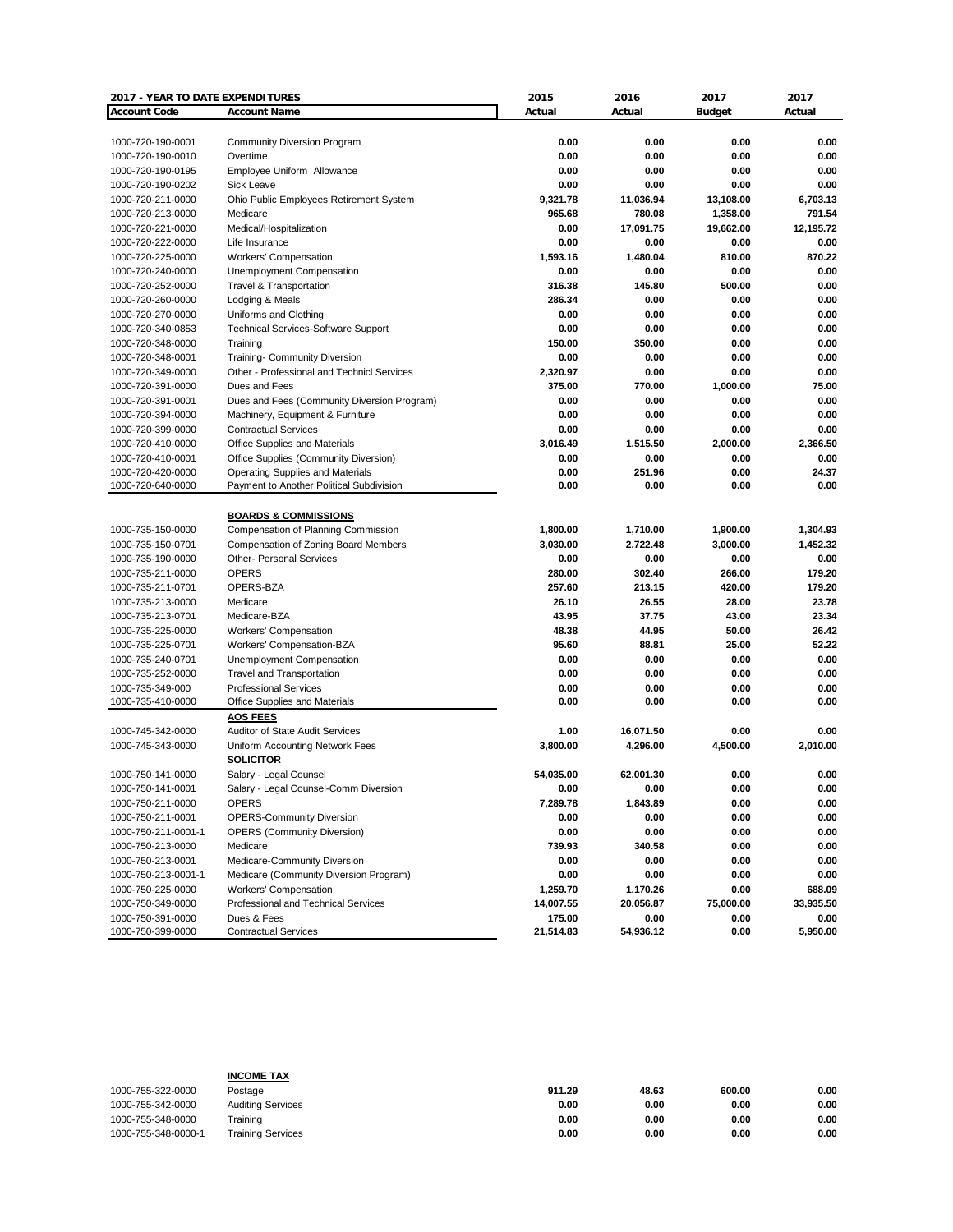| <b>Account Code</b><br><b>Account Name</b><br>Actual<br>Actual<br><b>Budget</b><br>Actual<br>Other Technical Services-Software<br>2,782.26<br>3,418.33<br>1000-755-349-0000<br>3,000.00<br>1,263.50<br>1000-755-349-0000-1<br><b>Other Contractual Services</b><br>0.00<br>0.00<br>0.00<br>0.00<br>0.00<br>0.00<br>1000-755-391-0000<br>Dues and Fees<br>0.00<br>0.00<br>0.00<br>0.00<br>0.00<br>1000-755-391-0000-1<br>Dues and Fees<br>0.00<br>0.00<br>1000-755-399-0000<br><b>Contractual Services</b><br>0.00<br>0.00<br>0.00<br>359.66<br>0.00<br>1000-755-420-0000<br><b>Operating Supplies</b><br>0.00<br>0.00<br>72,450.50<br>36,706.91<br>1000-760-690-0000<br><b>Tax Refunds</b><br>248,889.49<br>150,000.00<br><b>ADMINISTRATIVE &amp; FINANCE</b><br>146,085.68<br>1000-790-190-0000<br>Salary<br>169,563.48<br>213,950.38<br>224,000.00<br>1000-790-190-0010<br>Overtime<br>0.00<br>0.00<br>0.00<br>0.00<br>43,459.85<br>17,879.16<br>1000-790-190-0190<br>Part-time<br>0.00<br>353.98<br>0.00<br>1000-790-190-0192<br>Salary Seasonal<br>0.00<br>0.00<br>0.00<br>1000-790-190-0200<br>Sick Leave conversion<br>18,550.93<br>0.00<br>0.00<br>0.00<br>4.376.17<br>1000-790-190-0202<br>Sick Leave<br>3,205.23<br>0.00<br>2.126.29<br>0.00<br>1000-790-190-7906<br>Payments in Lieu of Healthcare<br>0.00<br>0.00<br>0.00<br>1000-790-211-0000<br><b>OPERS</b><br>28,883.22<br>30,282.17<br>31,360.00<br>19,804.18<br>1000-790-213-0000<br>Medicare<br>3,383.38<br>3,250.07<br>2,010.50<br>3,248.00<br>1000-790-221-0000<br>Medical/Hospitalization<br>39,958.50<br>52,921.25<br>58,300.00<br>32,730.97<br>1000-790-222-0000<br>397.50<br>699.50<br>650.00<br>0.00<br>Life Insurance<br>638.56<br>1000-790-222-1790<br>1,293.00<br>1,937.96<br>2,400.00<br>Life Insurance-RETIREE<br>2,410.56<br>1000-790-225-0000<br><b>Workers' Compensation</b><br>4,387.26<br>4,089.18<br>2,500.00<br>1000-790-252-0000<br><b>Travel and Transportation</b><br>358.95<br>779.29<br>1,000.00<br>175.60<br>1000-790-260-0000<br>369.27<br>2,305.05<br>2,000.00<br>388.20<br>Meals & Lodging<br>1000-790-322-0000<br>Postage<br>3,392.91<br>3,200.00<br>3,000.00<br>2,206.65<br>1000-790-323-0000<br>Postage Machine Rental<br>593.99<br>767.99<br>800.00<br>174.00<br>1,690.64<br>1,354.19<br>2,500.00<br>867.04<br>1000-790-324-0000<br>Printing and Reproduction<br>1000-790-324-0005<br>Printing and Reproduction<br>16,840.82<br>17,491.54<br>19,000.00<br>101.59<br>1000-790-325-0000<br>5,767.22<br>6,169.40<br>6,000.00<br>1,023.47<br>Advertising<br>0.00<br>0.00<br>0.00<br>0.00<br>1000-790-330-0000<br>Rents and Leases<br>1000-790-345-0000<br><b>Election Expenses</b><br>0.00<br>2,120.25<br>6,000.00<br>0.00<br>200.00<br>1000-790-348-0000<br>200.00<br>591.66<br>500.00<br>Training<br>Professional and Technical Services<br>76,246.94<br>126,798.66<br>75,000.00<br>123,980.02<br>1000-790-349-0000<br>1000-790-351-0000<br>Insurance and Bonding<br>52,115.00<br>53,066.00<br>53,000.00<br>29,317.00<br>1000-790-391-0000<br>2,784.92<br>11,054.24<br>9,000.00<br>7,854.55<br>Dues and Fees<br>8,575.13<br>14,160.59<br>5,000.00<br>0.00<br>1000-790-394-0000<br>Machinery, Equipment & Furniture<br>6,061.87<br>1000-790-399-0000<br><b>Contractual Services</b><br>0.00<br>1,679.19<br>0.00<br>1000-790-410-0000<br>Office Supplies and Materials<br>4,105.32<br>3,761.41<br>4,000.00<br>2,346.18<br>3,680.14<br>3,213.10<br>4,000.00<br>2,923.03<br>1000-790-420-0000<br>Operating Supplies and Materials<br>1000-790-431-0000<br>R & M of Buildings and Land<br>0.00<br>0.00<br>0.00<br>0.00 | 2017 - YEAR TO DATE EXPENDITURES |                            | 2015 | 2016  | 2017 | 2017 |
|-------------------------------------------------------------------------------------------------------------------------------------------------------------------------------------------------------------------------------------------------------------------------------------------------------------------------------------------------------------------------------------------------------------------------------------------------------------------------------------------------------------------------------------------------------------------------------------------------------------------------------------------------------------------------------------------------------------------------------------------------------------------------------------------------------------------------------------------------------------------------------------------------------------------------------------------------------------------------------------------------------------------------------------------------------------------------------------------------------------------------------------------------------------------------------------------------------------------------------------------------------------------------------------------------------------------------------------------------------------------------------------------------------------------------------------------------------------------------------------------------------------------------------------------------------------------------------------------------------------------------------------------------------------------------------------------------------------------------------------------------------------------------------------------------------------------------------------------------------------------------------------------------------------------------------------------------------------------------------------------------------------------------------------------------------------------------------------------------------------------------------------------------------------------------------------------------------------------------------------------------------------------------------------------------------------------------------------------------------------------------------------------------------------------------------------------------------------------------------------------------------------------------------------------------------------------------------------------------------------------------------------------------------------------------------------------------------------------------------------------------------------------------------------------------------------------------------------------------------------------------------------------------------------------------------------------------------------------------------------------------------------------------------------------------------------------------------------------------------------------------------------------------------------------------------------------------------------------------------------------------------------------------------------------------------------------------------------------------------------------------------------------------------------------------------------------------------------------------------------------------------------------------------------------------------------------------------------------------------------------|----------------------------------|----------------------------|------|-------|------|------|
|                                                                                                                                                                                                                                                                                                                                                                                                                                                                                                                                                                                                                                                                                                                                                                                                                                                                                                                                                                                                                                                                                                                                                                                                                                                                                                                                                                                                                                                                                                                                                                                                                                                                                                                                                                                                                                                                                                                                                                                                                                                                                                                                                                                                                                                                                                                                                                                                                                                                                                                                                                                                                                                                                                                                                                                                                                                                                                                                                                                                                                                                                                                                                                                                                                                                                                                                                                                                                                                                                                                                                                                                                   |                                  |                            |      |       |      |      |
|                                                                                                                                                                                                                                                                                                                                                                                                                                                                                                                                                                                                                                                                                                                                                                                                                                                                                                                                                                                                                                                                                                                                                                                                                                                                                                                                                                                                                                                                                                                                                                                                                                                                                                                                                                                                                                                                                                                                                                                                                                                                                                                                                                                                                                                                                                                                                                                                                                                                                                                                                                                                                                                                                                                                                                                                                                                                                                                                                                                                                                                                                                                                                                                                                                                                                                                                                                                                                                                                                                                                                                                                                   |                                  |                            |      |       |      |      |
|                                                                                                                                                                                                                                                                                                                                                                                                                                                                                                                                                                                                                                                                                                                                                                                                                                                                                                                                                                                                                                                                                                                                                                                                                                                                                                                                                                                                                                                                                                                                                                                                                                                                                                                                                                                                                                                                                                                                                                                                                                                                                                                                                                                                                                                                                                                                                                                                                                                                                                                                                                                                                                                                                                                                                                                                                                                                                                                                                                                                                                                                                                                                                                                                                                                                                                                                                                                                                                                                                                                                                                                                                   |                                  |                            |      |       |      |      |
|                                                                                                                                                                                                                                                                                                                                                                                                                                                                                                                                                                                                                                                                                                                                                                                                                                                                                                                                                                                                                                                                                                                                                                                                                                                                                                                                                                                                                                                                                                                                                                                                                                                                                                                                                                                                                                                                                                                                                                                                                                                                                                                                                                                                                                                                                                                                                                                                                                                                                                                                                                                                                                                                                                                                                                                                                                                                                                                                                                                                                                                                                                                                                                                                                                                                                                                                                                                                                                                                                                                                                                                                                   |                                  |                            |      |       |      |      |
|                                                                                                                                                                                                                                                                                                                                                                                                                                                                                                                                                                                                                                                                                                                                                                                                                                                                                                                                                                                                                                                                                                                                                                                                                                                                                                                                                                                                                                                                                                                                                                                                                                                                                                                                                                                                                                                                                                                                                                                                                                                                                                                                                                                                                                                                                                                                                                                                                                                                                                                                                                                                                                                                                                                                                                                                                                                                                                                                                                                                                                                                                                                                                                                                                                                                                                                                                                                                                                                                                                                                                                                                                   |                                  |                            |      |       |      |      |
|                                                                                                                                                                                                                                                                                                                                                                                                                                                                                                                                                                                                                                                                                                                                                                                                                                                                                                                                                                                                                                                                                                                                                                                                                                                                                                                                                                                                                                                                                                                                                                                                                                                                                                                                                                                                                                                                                                                                                                                                                                                                                                                                                                                                                                                                                                                                                                                                                                                                                                                                                                                                                                                                                                                                                                                                                                                                                                                                                                                                                                                                                                                                                                                                                                                                                                                                                                                                                                                                                                                                                                                                                   |                                  |                            |      |       |      |      |
|                                                                                                                                                                                                                                                                                                                                                                                                                                                                                                                                                                                                                                                                                                                                                                                                                                                                                                                                                                                                                                                                                                                                                                                                                                                                                                                                                                                                                                                                                                                                                                                                                                                                                                                                                                                                                                                                                                                                                                                                                                                                                                                                                                                                                                                                                                                                                                                                                                                                                                                                                                                                                                                                                                                                                                                                                                                                                                                                                                                                                                                                                                                                                                                                                                                                                                                                                                                                                                                                                                                                                                                                                   |                                  |                            |      |       |      |      |
|                                                                                                                                                                                                                                                                                                                                                                                                                                                                                                                                                                                                                                                                                                                                                                                                                                                                                                                                                                                                                                                                                                                                                                                                                                                                                                                                                                                                                                                                                                                                                                                                                                                                                                                                                                                                                                                                                                                                                                                                                                                                                                                                                                                                                                                                                                                                                                                                                                                                                                                                                                                                                                                                                                                                                                                                                                                                                                                                                                                                                                                                                                                                                                                                                                                                                                                                                                                                                                                                                                                                                                                                                   |                                  |                            |      |       |      |      |
|                                                                                                                                                                                                                                                                                                                                                                                                                                                                                                                                                                                                                                                                                                                                                                                                                                                                                                                                                                                                                                                                                                                                                                                                                                                                                                                                                                                                                                                                                                                                                                                                                                                                                                                                                                                                                                                                                                                                                                                                                                                                                                                                                                                                                                                                                                                                                                                                                                                                                                                                                                                                                                                                                                                                                                                                                                                                                                                                                                                                                                                                                                                                                                                                                                                                                                                                                                                                                                                                                                                                                                                                                   |                                  |                            |      |       |      |      |
|                                                                                                                                                                                                                                                                                                                                                                                                                                                                                                                                                                                                                                                                                                                                                                                                                                                                                                                                                                                                                                                                                                                                                                                                                                                                                                                                                                                                                                                                                                                                                                                                                                                                                                                                                                                                                                                                                                                                                                                                                                                                                                                                                                                                                                                                                                                                                                                                                                                                                                                                                                                                                                                                                                                                                                                                                                                                                                                                                                                                                                                                                                                                                                                                                                                                                                                                                                                                                                                                                                                                                                                                                   |                                  |                            |      |       |      |      |
|                                                                                                                                                                                                                                                                                                                                                                                                                                                                                                                                                                                                                                                                                                                                                                                                                                                                                                                                                                                                                                                                                                                                                                                                                                                                                                                                                                                                                                                                                                                                                                                                                                                                                                                                                                                                                                                                                                                                                                                                                                                                                                                                                                                                                                                                                                                                                                                                                                                                                                                                                                                                                                                                                                                                                                                                                                                                                                                                                                                                                                                                                                                                                                                                                                                                                                                                                                                                                                                                                                                                                                                                                   |                                  |                            |      |       |      |      |
|                                                                                                                                                                                                                                                                                                                                                                                                                                                                                                                                                                                                                                                                                                                                                                                                                                                                                                                                                                                                                                                                                                                                                                                                                                                                                                                                                                                                                                                                                                                                                                                                                                                                                                                                                                                                                                                                                                                                                                                                                                                                                                                                                                                                                                                                                                                                                                                                                                                                                                                                                                                                                                                                                                                                                                                                                                                                                                                                                                                                                                                                                                                                                                                                                                                                                                                                                                                                                                                                                                                                                                                                                   |                                  |                            |      |       |      |      |
|                                                                                                                                                                                                                                                                                                                                                                                                                                                                                                                                                                                                                                                                                                                                                                                                                                                                                                                                                                                                                                                                                                                                                                                                                                                                                                                                                                                                                                                                                                                                                                                                                                                                                                                                                                                                                                                                                                                                                                                                                                                                                                                                                                                                                                                                                                                                                                                                                                                                                                                                                                                                                                                                                                                                                                                                                                                                                                                                                                                                                                                                                                                                                                                                                                                                                                                                                                                                                                                                                                                                                                                                                   |                                  |                            |      |       |      |      |
|                                                                                                                                                                                                                                                                                                                                                                                                                                                                                                                                                                                                                                                                                                                                                                                                                                                                                                                                                                                                                                                                                                                                                                                                                                                                                                                                                                                                                                                                                                                                                                                                                                                                                                                                                                                                                                                                                                                                                                                                                                                                                                                                                                                                                                                                                                                                                                                                                                                                                                                                                                                                                                                                                                                                                                                                                                                                                                                                                                                                                                                                                                                                                                                                                                                                                                                                                                                                                                                                                                                                                                                                                   |                                  |                            |      |       |      |      |
|                                                                                                                                                                                                                                                                                                                                                                                                                                                                                                                                                                                                                                                                                                                                                                                                                                                                                                                                                                                                                                                                                                                                                                                                                                                                                                                                                                                                                                                                                                                                                                                                                                                                                                                                                                                                                                                                                                                                                                                                                                                                                                                                                                                                                                                                                                                                                                                                                                                                                                                                                                                                                                                                                                                                                                                                                                                                                                                                                                                                                                                                                                                                                                                                                                                                                                                                                                                                                                                                                                                                                                                                                   |                                  |                            |      |       |      |      |
|                                                                                                                                                                                                                                                                                                                                                                                                                                                                                                                                                                                                                                                                                                                                                                                                                                                                                                                                                                                                                                                                                                                                                                                                                                                                                                                                                                                                                                                                                                                                                                                                                                                                                                                                                                                                                                                                                                                                                                                                                                                                                                                                                                                                                                                                                                                                                                                                                                                                                                                                                                                                                                                                                                                                                                                                                                                                                                                                                                                                                                                                                                                                                                                                                                                                                                                                                                                                                                                                                                                                                                                                                   |                                  |                            |      |       |      |      |
|                                                                                                                                                                                                                                                                                                                                                                                                                                                                                                                                                                                                                                                                                                                                                                                                                                                                                                                                                                                                                                                                                                                                                                                                                                                                                                                                                                                                                                                                                                                                                                                                                                                                                                                                                                                                                                                                                                                                                                                                                                                                                                                                                                                                                                                                                                                                                                                                                                                                                                                                                                                                                                                                                                                                                                                                                                                                                                                                                                                                                                                                                                                                                                                                                                                                                                                                                                                                                                                                                                                                                                                                                   |                                  |                            |      |       |      |      |
|                                                                                                                                                                                                                                                                                                                                                                                                                                                                                                                                                                                                                                                                                                                                                                                                                                                                                                                                                                                                                                                                                                                                                                                                                                                                                                                                                                                                                                                                                                                                                                                                                                                                                                                                                                                                                                                                                                                                                                                                                                                                                                                                                                                                                                                                                                                                                                                                                                                                                                                                                                                                                                                                                                                                                                                                                                                                                                                                                                                                                                                                                                                                                                                                                                                                                                                                                                                                                                                                                                                                                                                                                   |                                  |                            |      |       |      |      |
|                                                                                                                                                                                                                                                                                                                                                                                                                                                                                                                                                                                                                                                                                                                                                                                                                                                                                                                                                                                                                                                                                                                                                                                                                                                                                                                                                                                                                                                                                                                                                                                                                                                                                                                                                                                                                                                                                                                                                                                                                                                                                                                                                                                                                                                                                                                                                                                                                                                                                                                                                                                                                                                                                                                                                                                                                                                                                                                                                                                                                                                                                                                                                                                                                                                                                                                                                                                                                                                                                                                                                                                                                   |                                  |                            |      |       |      |      |
|                                                                                                                                                                                                                                                                                                                                                                                                                                                                                                                                                                                                                                                                                                                                                                                                                                                                                                                                                                                                                                                                                                                                                                                                                                                                                                                                                                                                                                                                                                                                                                                                                                                                                                                                                                                                                                                                                                                                                                                                                                                                                                                                                                                                                                                                                                                                                                                                                                                                                                                                                                                                                                                                                                                                                                                                                                                                                                                                                                                                                                                                                                                                                                                                                                                                                                                                                                                                                                                                                                                                                                                                                   |                                  |                            |      |       |      |      |
|                                                                                                                                                                                                                                                                                                                                                                                                                                                                                                                                                                                                                                                                                                                                                                                                                                                                                                                                                                                                                                                                                                                                                                                                                                                                                                                                                                                                                                                                                                                                                                                                                                                                                                                                                                                                                                                                                                                                                                                                                                                                                                                                                                                                                                                                                                                                                                                                                                                                                                                                                                                                                                                                                                                                                                                                                                                                                                                                                                                                                                                                                                                                                                                                                                                                                                                                                                                                                                                                                                                                                                                                                   |                                  |                            |      |       |      |      |
|                                                                                                                                                                                                                                                                                                                                                                                                                                                                                                                                                                                                                                                                                                                                                                                                                                                                                                                                                                                                                                                                                                                                                                                                                                                                                                                                                                                                                                                                                                                                                                                                                                                                                                                                                                                                                                                                                                                                                                                                                                                                                                                                                                                                                                                                                                                                                                                                                                                                                                                                                                                                                                                                                                                                                                                                                                                                                                                                                                                                                                                                                                                                                                                                                                                                                                                                                                                                                                                                                                                                                                                                                   |                                  |                            |      |       |      |      |
|                                                                                                                                                                                                                                                                                                                                                                                                                                                                                                                                                                                                                                                                                                                                                                                                                                                                                                                                                                                                                                                                                                                                                                                                                                                                                                                                                                                                                                                                                                                                                                                                                                                                                                                                                                                                                                                                                                                                                                                                                                                                                                                                                                                                                                                                                                                                                                                                                                                                                                                                                                                                                                                                                                                                                                                                                                                                                                                                                                                                                                                                                                                                                                                                                                                                                                                                                                                                                                                                                                                                                                                                                   |                                  |                            |      |       |      |      |
|                                                                                                                                                                                                                                                                                                                                                                                                                                                                                                                                                                                                                                                                                                                                                                                                                                                                                                                                                                                                                                                                                                                                                                                                                                                                                                                                                                                                                                                                                                                                                                                                                                                                                                                                                                                                                                                                                                                                                                                                                                                                                                                                                                                                                                                                                                                                                                                                                                                                                                                                                                                                                                                                                                                                                                                                                                                                                                                                                                                                                                                                                                                                                                                                                                                                                                                                                                                                                                                                                                                                                                                                                   |                                  |                            |      |       |      |      |
|                                                                                                                                                                                                                                                                                                                                                                                                                                                                                                                                                                                                                                                                                                                                                                                                                                                                                                                                                                                                                                                                                                                                                                                                                                                                                                                                                                                                                                                                                                                                                                                                                                                                                                                                                                                                                                                                                                                                                                                                                                                                                                                                                                                                                                                                                                                                                                                                                                                                                                                                                                                                                                                                                                                                                                                                                                                                                                                                                                                                                                                                                                                                                                                                                                                                                                                                                                                                                                                                                                                                                                                                                   |                                  |                            |      |       |      |      |
|                                                                                                                                                                                                                                                                                                                                                                                                                                                                                                                                                                                                                                                                                                                                                                                                                                                                                                                                                                                                                                                                                                                                                                                                                                                                                                                                                                                                                                                                                                                                                                                                                                                                                                                                                                                                                                                                                                                                                                                                                                                                                                                                                                                                                                                                                                                                                                                                                                                                                                                                                                                                                                                                                                                                                                                                                                                                                                                                                                                                                                                                                                                                                                                                                                                                                                                                                                                                                                                                                                                                                                                                                   |                                  |                            |      |       |      |      |
|                                                                                                                                                                                                                                                                                                                                                                                                                                                                                                                                                                                                                                                                                                                                                                                                                                                                                                                                                                                                                                                                                                                                                                                                                                                                                                                                                                                                                                                                                                                                                                                                                                                                                                                                                                                                                                                                                                                                                                                                                                                                                                                                                                                                                                                                                                                                                                                                                                                                                                                                                                                                                                                                                                                                                                                                                                                                                                                                                                                                                                                                                                                                                                                                                                                                                                                                                                                                                                                                                                                                                                                                                   |                                  |                            |      |       |      |      |
|                                                                                                                                                                                                                                                                                                                                                                                                                                                                                                                                                                                                                                                                                                                                                                                                                                                                                                                                                                                                                                                                                                                                                                                                                                                                                                                                                                                                                                                                                                                                                                                                                                                                                                                                                                                                                                                                                                                                                                                                                                                                                                                                                                                                                                                                                                                                                                                                                                                                                                                                                                                                                                                                                                                                                                                                                                                                                                                                                                                                                                                                                                                                                                                                                                                                                                                                                                                                                                                                                                                                                                                                                   |                                  |                            |      |       |      |      |
|                                                                                                                                                                                                                                                                                                                                                                                                                                                                                                                                                                                                                                                                                                                                                                                                                                                                                                                                                                                                                                                                                                                                                                                                                                                                                                                                                                                                                                                                                                                                                                                                                                                                                                                                                                                                                                                                                                                                                                                                                                                                                                                                                                                                                                                                                                                                                                                                                                                                                                                                                                                                                                                                                                                                                                                                                                                                                                                                                                                                                                                                                                                                                                                                                                                                                                                                                                                                                                                                                                                                                                                                                   |                                  |                            |      |       |      |      |
|                                                                                                                                                                                                                                                                                                                                                                                                                                                                                                                                                                                                                                                                                                                                                                                                                                                                                                                                                                                                                                                                                                                                                                                                                                                                                                                                                                                                                                                                                                                                                                                                                                                                                                                                                                                                                                                                                                                                                                                                                                                                                                                                                                                                                                                                                                                                                                                                                                                                                                                                                                                                                                                                                                                                                                                                                                                                                                                                                                                                                                                                                                                                                                                                                                                                                                                                                                                                                                                                                                                                                                                                                   |                                  |                            |      |       |      |      |
|                                                                                                                                                                                                                                                                                                                                                                                                                                                                                                                                                                                                                                                                                                                                                                                                                                                                                                                                                                                                                                                                                                                                                                                                                                                                                                                                                                                                                                                                                                                                                                                                                                                                                                                                                                                                                                                                                                                                                                                                                                                                                                                                                                                                                                                                                                                                                                                                                                                                                                                                                                                                                                                                                                                                                                                                                                                                                                                                                                                                                                                                                                                                                                                                                                                                                                                                                                                                                                                                                                                                                                                                                   |                                  |                            |      |       |      |      |
|                                                                                                                                                                                                                                                                                                                                                                                                                                                                                                                                                                                                                                                                                                                                                                                                                                                                                                                                                                                                                                                                                                                                                                                                                                                                                                                                                                                                                                                                                                                                                                                                                                                                                                                                                                                                                                                                                                                                                                                                                                                                                                                                                                                                                                                                                                                                                                                                                                                                                                                                                                                                                                                                                                                                                                                                                                                                                                                                                                                                                                                                                                                                                                                                                                                                                                                                                                                                                                                                                                                                                                                                                   |                                  |                            |      |       |      |      |
|                                                                                                                                                                                                                                                                                                                                                                                                                                                                                                                                                                                                                                                                                                                                                                                                                                                                                                                                                                                                                                                                                                                                                                                                                                                                                                                                                                                                                                                                                                                                                                                                                                                                                                                                                                                                                                                                                                                                                                                                                                                                                                                                                                                                                                                                                                                                                                                                                                                                                                                                                                                                                                                                                                                                                                                                                                                                                                                                                                                                                                                                                                                                                                                                                                                                                                                                                                                                                                                                                                                                                                                                                   |                                  |                            |      |       |      |      |
|                                                                                                                                                                                                                                                                                                                                                                                                                                                                                                                                                                                                                                                                                                                                                                                                                                                                                                                                                                                                                                                                                                                                                                                                                                                                                                                                                                                                                                                                                                                                                                                                                                                                                                                                                                                                                                                                                                                                                                                                                                                                                                                                                                                                                                                                                                                                                                                                                                                                                                                                                                                                                                                                                                                                                                                                                                                                                                                                                                                                                                                                                                                                                                                                                                                                                                                                                                                                                                                                                                                                                                                                                   |                                  |                            |      |       |      |      |
|                                                                                                                                                                                                                                                                                                                                                                                                                                                                                                                                                                                                                                                                                                                                                                                                                                                                                                                                                                                                                                                                                                                                                                                                                                                                                                                                                                                                                                                                                                                                                                                                                                                                                                                                                                                                                                                                                                                                                                                                                                                                                                                                                                                                                                                                                                                                                                                                                                                                                                                                                                                                                                                                                                                                                                                                                                                                                                                                                                                                                                                                                                                                                                                                                                                                                                                                                                                                                                                                                                                                                                                                                   |                                  |                            |      |       |      |      |
|                                                                                                                                                                                                                                                                                                                                                                                                                                                                                                                                                                                                                                                                                                                                                                                                                                                                                                                                                                                                                                                                                                                                                                                                                                                                                                                                                                                                                                                                                                                                                                                                                                                                                                                                                                                                                                                                                                                                                                                                                                                                                                                                                                                                                                                                                                                                                                                                                                                                                                                                                                                                                                                                                                                                                                                                                                                                                                                                                                                                                                                                                                                                                                                                                                                                                                                                                                                                                                                                                                                                                                                                                   |                                  |                            |      |       |      |      |
|                                                                                                                                                                                                                                                                                                                                                                                                                                                                                                                                                                                                                                                                                                                                                                                                                                                                                                                                                                                                                                                                                                                                                                                                                                                                                                                                                                                                                                                                                                                                                                                                                                                                                                                                                                                                                                                                                                                                                                                                                                                                                                                                                                                                                                                                                                                                                                                                                                                                                                                                                                                                                                                                                                                                                                                                                                                                                                                                                                                                                                                                                                                                                                                                                                                                                                                                                                                                                                                                                                                                                                                                                   |                                  |                            |      |       |      |      |
|                                                                                                                                                                                                                                                                                                                                                                                                                                                                                                                                                                                                                                                                                                                                                                                                                                                                                                                                                                                                                                                                                                                                                                                                                                                                                                                                                                                                                                                                                                                                                                                                                                                                                                                                                                                                                                                                                                                                                                                                                                                                                                                                                                                                                                                                                                                                                                                                                                                                                                                                                                                                                                                                                                                                                                                                                                                                                                                                                                                                                                                                                                                                                                                                                                                                                                                                                                                                                                                                                                                                                                                                                   |                                  |                            |      |       |      |      |
|                                                                                                                                                                                                                                                                                                                                                                                                                                                                                                                                                                                                                                                                                                                                                                                                                                                                                                                                                                                                                                                                                                                                                                                                                                                                                                                                                                                                                                                                                                                                                                                                                                                                                                                                                                                                                                                                                                                                                                                                                                                                                                                                                                                                                                                                                                                                                                                                                                                                                                                                                                                                                                                                                                                                                                                                                                                                                                                                                                                                                                                                                                                                                                                                                                                                                                                                                                                                                                                                                                                                                                                                                   |                                  |                            |      |       |      |      |
|                                                                                                                                                                                                                                                                                                                                                                                                                                                                                                                                                                                                                                                                                                                                                                                                                                                                                                                                                                                                                                                                                                                                                                                                                                                                                                                                                                                                                                                                                                                                                                                                                                                                                                                                                                                                                                                                                                                                                                                                                                                                                                                                                                                                                                                                                                                                                                                                                                                                                                                                                                                                                                                                                                                                                                                                                                                                                                                                                                                                                                                                                                                                                                                                                                                                                                                                                                                                                                                                                                                                                                                                                   |                                  |                            |      |       |      |      |
|                                                                                                                                                                                                                                                                                                                                                                                                                                                                                                                                                                                                                                                                                                                                                                                                                                                                                                                                                                                                                                                                                                                                                                                                                                                                                                                                                                                                                                                                                                                                                                                                                                                                                                                                                                                                                                                                                                                                                                                                                                                                                                                                                                                                                                                                                                                                                                                                                                                                                                                                                                                                                                                                                                                                                                                                                                                                                                                                                                                                                                                                                                                                                                                                                                                                                                                                                                                                                                                                                                                                                                                                                   |                                  |                            |      |       |      |      |
|                                                                                                                                                                                                                                                                                                                                                                                                                                                                                                                                                                                                                                                                                                                                                                                                                                                                                                                                                                                                                                                                                                                                                                                                                                                                                                                                                                                                                                                                                                                                                                                                                                                                                                                                                                                                                                                                                                                                                                                                                                                                                                                                                                                                                                                                                                                                                                                                                                                                                                                                                                                                                                                                                                                                                                                                                                                                                                                                                                                                                                                                                                                                                                                                                                                                                                                                                                                                                                                                                                                                                                                                                   |                                  |                            |      |       |      |      |
|                                                                                                                                                                                                                                                                                                                                                                                                                                                                                                                                                                                                                                                                                                                                                                                                                                                                                                                                                                                                                                                                                                                                                                                                                                                                                                                                                                                                                                                                                                                                                                                                                                                                                                                                                                                                                                                                                                                                                                                                                                                                                                                                                                                                                                                                                                                                                                                                                                                                                                                                                                                                                                                                                                                                                                                                                                                                                                                                                                                                                                                                                                                                                                                                                                                                                                                                                                                                                                                                                                                                                                                                                   | 1000-790-432-0000                | R & M of Machinery & Equip | 0.00 | 65.16 | 0.00 | 0.00 |
| 909.20<br>0.00<br>1000-790-490-0000<br>Econ Dev - Supplies & Materials<br>298.65<br>0.00                                                                                                                                                                                                                                                                                                                                                                                                                                                                                                                                                                                                                                                                                                                                                                                                                                                                                                                                                                                                                                                                                                                                                                                                                                                                                                                                                                                                                                                                                                                                                                                                                                                                                                                                                                                                                                                                                                                                                                                                                                                                                                                                                                                                                                                                                                                                                                                                                                                                                                                                                                                                                                                                                                                                                                                                                                                                                                                                                                                                                                                                                                                                                                                                                                                                                                                                                                                                                                                                                                                          |                                  |                            |      |       |      |      |
| 17.14<br>1000-790-640-0000<br>Payment to County Treasurer<br>210.73<br>0.00<br>0.00                                                                                                                                                                                                                                                                                                                                                                                                                                                                                                                                                                                                                                                                                                                                                                                                                                                                                                                                                                                                                                                                                                                                                                                                                                                                                                                                                                                                                                                                                                                                                                                                                                                                                                                                                                                                                                                                                                                                                                                                                                                                                                                                                                                                                                                                                                                                                                                                                                                                                                                                                                                                                                                                                                                                                                                                                                                                                                                                                                                                                                                                                                                                                                                                                                                                                                                                                                                                                                                                                                                               |                                  |                            |      |       |      |      |
| <b>CAPITAL &amp; TRANSFERS</b>                                                                                                                                                                                                                                                                                                                                                                                                                                                                                                                                                                                                                                                                                                                                                                                                                                                                                                                                                                                                                                                                                                                                                                                                                                                                                                                                                                                                                                                                                                                                                                                                                                                                                                                                                                                                                                                                                                                                                                                                                                                                                                                                                                                                                                                                                                                                                                                                                                                                                                                                                                                                                                                                                                                                                                                                                                                                                                                                                                                                                                                                                                                                                                                                                                                                                                                                                                                                                                                                                                                                                                                    |                                  |                            |      |       |      |      |
| 1000-800-520-0000<br>Equipment                                                                                                                                                                                                                                                                                                                                                                                                                                                                                                                                                                                                                                                                                                                                                                                                                                                                                                                                                                                                                                                                                                                                                                                                                                                                                                                                                                                                                                                                                                                                                                                                                                                                                                                                                                                                                                                                                                                                                                                                                                                                                                                                                                                                                                                                                                                                                                                                                                                                                                                                                                                                                                                                                                                                                                                                                                                                                                                                                                                                                                                                                                                                                                                                                                                                                                                                                                                                                                                                                                                                                                                    |                                  |                            |      |       |      |      |
| 1000-910-910-0000<br>Transfers - Out OP&F<br>289,000.00<br>159,000.00<br>129,500.00<br>0.00                                                                                                                                                                                                                                                                                                                                                                                                                                                                                                                                                                                                                                                                                                                                                                                                                                                                                                                                                                                                                                                                                                                                                                                                                                                                                                                                                                                                                                                                                                                                                                                                                                                                                                                                                                                                                                                                                                                                                                                                                                                                                                                                                                                                                                                                                                                                                                                                                                                                                                                                                                                                                                                                                                                                                                                                                                                                                                                                                                                                                                                                                                                                                                                                                                                                                                                                                                                                                                                                                                                       |                                  |                            |      |       |      |      |
| Transfers - Out S.C.M.R. & Int<br>460,000.00<br>660,000.00<br>600,000.00<br>0.00<br>1000-910-910-0620                                                                                                                                                                                                                                                                                                                                                                                                                                                                                                                                                                                                                                                                                                                                                                                                                                                                                                                                                                                                                                                                                                                                                                                                                                                                                                                                                                                                                                                                                                                                                                                                                                                                                                                                                                                                                                                                                                                                                                                                                                                                                                                                                                                                                                                                                                                                                                                                                                                                                                                                                                                                                                                                                                                                                                                                                                                                                                                                                                                                                                                                                                                                                                                                                                                                                                                                                                                                                                                                                                             |                                  |                            |      |       |      |      |
| 1000-910-910-0000-1<br>Transfers - Out VETERAN'S MEM<br>0.00<br>0.00<br>0.00<br>0.00                                                                                                                                                                                                                                                                                                                                                                                                                                                                                                                                                                                                                                                                                                                                                                                                                                                                                                                                                                                                                                                                                                                                                                                                                                                                                                                                                                                                                                                                                                                                                                                                                                                                                                                                                                                                                                                                                                                                                                                                                                                                                                                                                                                                                                                                                                                                                                                                                                                                                                                                                                                                                                                                                                                                                                                                                                                                                                                                                                                                                                                                                                                                                                                                                                                                                                                                                                                                                                                                                                                              |                                  |                            |      |       |      |      |
| 250.000.00<br>110,000.00<br>360,000.00<br>1000-910-910-4901<br>Transfers - Out Interest to Capital<br>0.00                                                                                                                                                                                                                                                                                                                                                                                                                                                                                                                                                                                                                                                                                                                                                                                                                                                                                                                                                                                                                                                                                                                                                                                                                                                                                                                                                                                                                                                                                                                                                                                                                                                                                                                                                                                                                                                                                                                                                                                                                                                                                                                                                                                                                                                                                                                                                                                                                                                                                                                                                                                                                                                                                                                                                                                                                                                                                                                                                                                                                                                                                                                                                                                                                                                                                                                                                                                                                                                                                                        |                                  |                            |      |       |      |      |
| 0.00<br>0.00<br>1000-910-910-0000-2<br>Transfers - Out Water Meter Repair<br>0.00<br>0.00                                                                                                                                                                                                                                                                                                                                                                                                                                                                                                                                                                                                                                                                                                                                                                                                                                                                                                                                                                                                                                                                                                                                                                                                                                                                                                                                                                                                                                                                                                                                                                                                                                                                                                                                                                                                                                                                                                                                                                                                                                                                                                                                                                                                                                                                                                                                                                                                                                                                                                                                                                                                                                                                                                                                                                                                                                                                                                                                                                                                                                                                                                                                                                                                                                                                                                                                                                                                                                                                                                                         |                                  |                            |      |       |      |      |
| 1000-920-920-0000<br>Advances - Out<br>0.00<br>0.00<br>0.00<br>0.00                                                                                                                                                                                                                                                                                                                                                                                                                                                                                                                                                                                                                                                                                                                                                                                                                                                                                                                                                                                                                                                                                                                                                                                                                                                                                                                                                                                                                                                                                                                                                                                                                                                                                                                                                                                                                                                                                                                                                                                                                                                                                                                                                                                                                                                                                                                                                                                                                                                                                                                                                                                                                                                                                                                                                                                                                                                                                                                                                                                                                                                                                                                                                                                                                                                                                                                                                                                                                                                                                                                                               |                                  |                            |      |       |      |      |
| 0.00<br>0.00<br>1000-930-930-0000<br>Contingencies<br>0.00<br>0.00                                                                                                                                                                                                                                                                                                                                                                                                                                                                                                                                                                                                                                                                                                                                                                                                                                                                                                                                                                                                                                                                                                                                                                                                                                                                                                                                                                                                                                                                                                                                                                                                                                                                                                                                                                                                                                                                                                                                                                                                                                                                                                                                                                                                                                                                                                                                                                                                                                                                                                                                                                                                                                                                                                                                                                                                                                                                                                                                                                                                                                                                                                                                                                                                                                                                                                                                                                                                                                                                                                                                                |                                  |                            |      |       |      |      |
| 5,383,384.64<br>5,533,084.00<br>3,125,454.17<br>5,724,853.36                                                                                                                                                                                                                                                                                                                                                                                                                                                                                                                                                                                                                                                                                                                                                                                                                                                                                                                                                                                                                                                                                                                                                                                                                                                                                                                                                                                                                                                                                                                                                                                                                                                                                                                                                                                                                                                                                                                                                                                                                                                                                                                                                                                                                                                                                                                                                                                                                                                                                                                                                                                                                                                                                                                                                                                                                                                                                                                                                                                                                                                                                                                                                                                                                                                                                                                                                                                                                                                                                                                                                      |                                  |                            |      |       |      |      |

| <b>SCMR Fund</b>  |                       |            |            |            |            |
|-------------------|-----------------------|------------|------------|------------|------------|
| 2011-620-190-0000 | Salarv                | 345.160.78 | 423.502.56 | 378.420.00 | 257.608.07 |
| 2011-620-190-0010 | Overtime              | 15,890.13  | 16.622.99  | 20.000.00  | 18.291.96  |
| 2011-620-190-0190 | Part -time            | 2.842.00   | 0.00       | 0.00       | 0.00       |
| 2011-620-190-0192 | Salary -Seasonal      | 0.00       | 0.00       | 0.00       | 0.00       |
| 2011-620-190-0200 | Sick Leave conversion | 0.00       | 316.32     | 0.00       | 0.00       |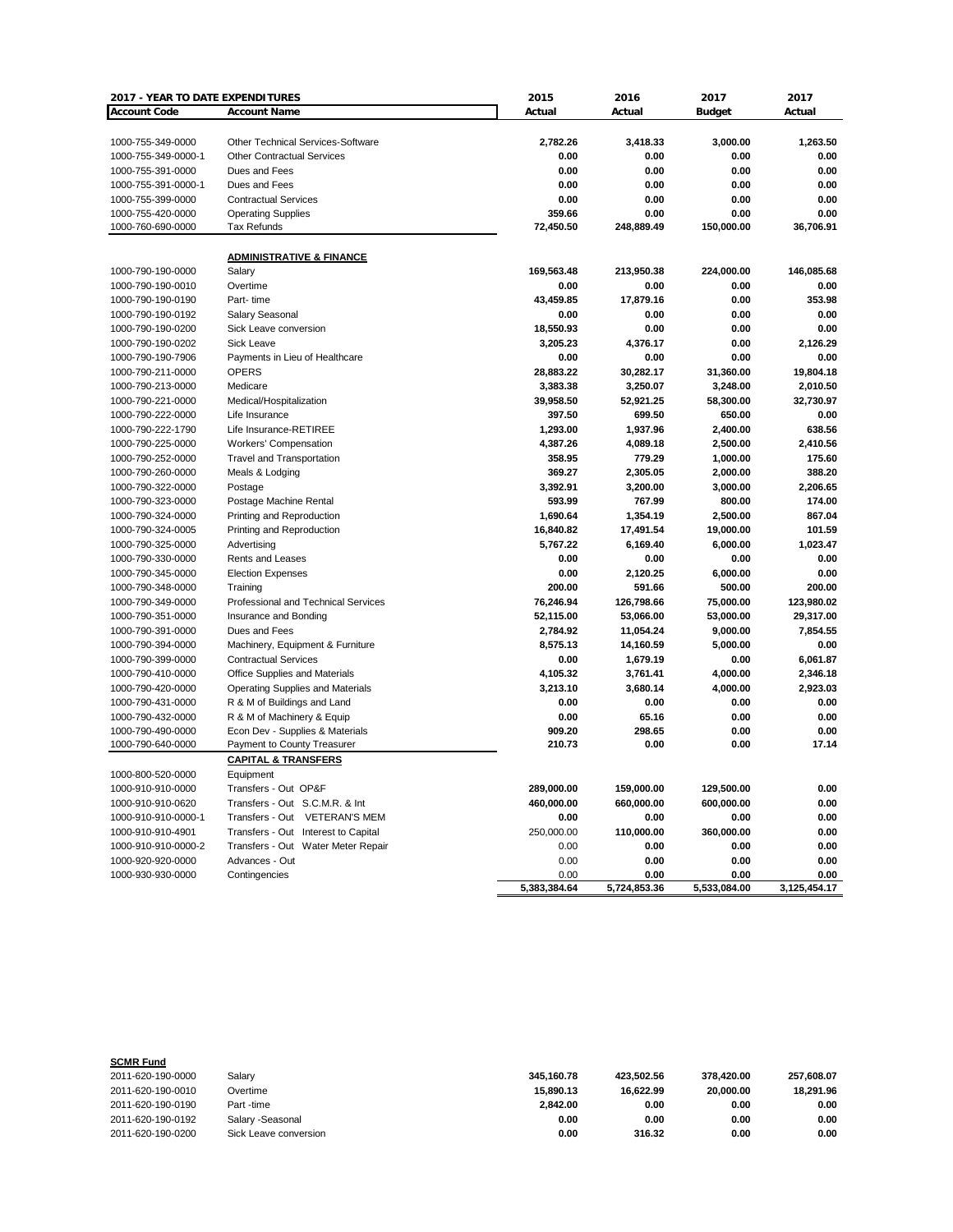| 2017 - YEAR TO DATE EXPENDITURES      |                                                    | 2015       | 2016       | 2017          | 2017       |
|---------------------------------------|----------------------------------------------------|------------|------------|---------------|------------|
| <b>Account Code</b>                   | <b>Account Name</b>                                | Actual     | Actual     | <b>Budget</b> | Actual     |
|                                       |                                                    |            |            |               |            |
| 2011-620-190-0202                     | Sick Leave                                         | 6,805.48   | 11,338.65  | 0.00          | 16,816.97  |
| 2011-620-190-0203                     | <b>Injury Pay</b>                                  | 1,760.36   | 0.00       | 0.00          | 0.00       |
| 2011-620-190-7906                     | In Lieu of Healthcare                              | 0.00       | 0.00       | 0.00          | 0.00       |
| 2011-620-211-0000                     | Ohio Public Employees Retirement System            | 50,192.69  | 55,776.16  | 52,979.00     | 35,977.95  |
| 2011-620-213-0000                     | Medicare                                           | 3,189.77   | 4,127.41   | 5,487.00      | 2,947.96   |
| 2011-620-221-0000                     | Medical/Hospitalization                            | 55,017.54  | 78,408.17  | 91,700.00     | 40,380.69  |
| 2011-620-222-0000                     | Life Insurance                                     | 927.50     | 1,498.50   | 1,200.00      | 914.25     |
| 2011-620-225-0000                     | Workers' Compensation                              | 7,113.65   | 6,616.30   | 6,600.00      | 3,893.83   |
| 2011-620-252-0000                     | <b>Travel and Transportation</b>                   | 0.00       | 24.00      | 0.00          | 0.00       |
| 2011-620-259-0000                     | <b>Sick Leave Conversion</b>                       | 0.00       | 0.00       | 0.00          | 0.00       |
| 2011-620-260-0000                     | Lodging and Meals                                  | 62.35      | 0.00       | 0.00          | 0.00       |
| 2011-620-270-0000                     | Uniforms and Clothing                              | 2,433.54   | 2,650.29   | 3,250.00      | 365.27     |
| 2011-620-325-0000                     | Advertising                                        | 0.00       | 0.00       | 0.00          | 0.00       |
| 2011-620-346-0000                     | <b>Engineering Services</b>                        | 0.00       | 0.00       | 0.00          | 0.00       |
| 2011-620-348-0000                     | Training                                           | 158.00     | 522.00     | 0.00          | 60.00      |
| 2011-620-349-0000                     | Professional and Technical Services                | 9,766.31   | 15,836.52  | 15,000.00     | 7,040.12   |
| 2011-620-391-0000                     | Dues and Fees                                      | 858.52     | 617.43     | 600.00        | 222.78     |
| 2011-620-420-0000                     | Operating Supplies and Materials                   | 44,376.94  | 69,620.30  | 45,000.00     | 45,747.73  |
| 2011-620-420-6700                     | Fuel                                               | 24,535.83  | 20,268.26  | 22,000.00     | 15,382.28  |
| 2011-620-431-0000                     | R & M of Buildings and Land                        | 5,608.26   | 4,018.66   | 5,000.00      | 25,692.78  |
| 2011-620-432-0000                     | R & M of Machinery & Equip                         | 7,097.94   | 4,102.22   | 10,000.00     | 3,428.25   |
| 2011-620-433-0000                     | Repairs and Maintenance of Motor Vehicles          | 8,211.84   | 31,946.43  | 15,000.00     | 19,207.35  |
| 2011-620-440-0000                     | Minor equipment                                    | 359.10     | 0.00       | 0.00          | 0.00       |
| 2011-630-420-0000                     | Materials-Salt, Cold Patch & Gravel                | 89,588.08  | 110,227.39 | 75,000.00     | 52,405.28  |
| 2011-630-432-0000                     | Repairs and Maintenance - Snow Plows               | 4,966.35   | 0.00       | 6,500.00      | 0.00       |
| 2011-800-555-0000                     | Streets, Highways, Sidewalks and Curbs             | 0.00       | 0.00       | 0.00          | 0.00       |
| 2011-920-920-0000                     | Advances - Out                                     | 0.00       | 0.00       | 0.00          | 0.00       |
|                                       |                                                    | 686.922.96 | 858,040.56 | 753,736.00    | 546,383.52 |
|                                       |                                                    |            |            |               |            |
| <b>State Highway Fund</b>             |                                                    |            |            |               |            |
| 2021-610-430-4569                     | Repairs and Maintenance-Signals                    | 0.00       | 0.00       | 0.00          | 0.00       |
| 2021-620-420-0000                     | Materials-Salt                                     | 17,864.90  | 0.00       | 13,000.00     | 0.00       |
| 2021-650-349-0000                     | Professional and Technical Services                | 0.00       | 0.00       | 0.00          | 0.00       |
| 2021-620-431-0000                     | R & M of Buildings and Land                        | 0.00       | 0.00       | 0.00          | 0.00       |
| 2021-630-432-0000                     | R & M of Machinery & Equip                         | 0.00       | 0.00       | 0.00          | 0.00       |
| 2021-800-555-0000                     | Streets, Highways, Sidewalks and Curbs             | 0.00       | 0.00       | 0.00          | 0.00       |
| 2021-800-555-0802                     | Streets, Highways, Sidewalks and Curbs             | 0.00       | 0.00       | 0.00          | 0.00       |
| 2021-800-590-0802                     | Other - Capital Outlay                             | 0.00       | 0.00       | 0.00          | 0.00       |
| 2021-800-590-0803                     | Advances - Out                                     | 0.00       | 0.00       | 0.00          | 0.00       |
| 2021-650-349-0000-1                   | <b>Other-Professional &amp; Technical Services</b> | 0.00       | 0.00       | 0.00          | 0.00       |
| 2021-800-555-0000-1                   | Streets, Highways, Sidewalks and Curbs             | 0.00       | 0.00       | 0.00          | 0.00       |
|                                       |                                                    |            |            | 0.00          |            |
|                                       |                                                    | 17,864.90  | 0.00       | 13,000.00     | 0.00       |
|                                       |                                                    |            |            |               |            |
| <b>Law Enforcement Trust Fund</b>     |                                                    |            |            |               |            |
| 2091-110-100-0101                     | Personal Services-DARE                             | 0.00       | 0.00       | 0.00          | 0.00       |
| 2091-110-213-0000                     | Medicare                                           | 254.65     | 0.00       | 0.00          | 0.00       |
| 2091-110-348-0000                     | Training                                           | 0.00       | 0.00       | 0.00          | 0.00       |
| 2091-110-349-0102                     | Professional Services                              | 2,822.74   | 3,742.24   | 3,000.00      | 1,954.84   |
| 2091-110-420-0000                     | <b>Operating Supplies and Materials</b>            | 1,933.61   | 1,042.50   | 1,000.00      | 501.34     |
| 2091-110-420-0101                     | Operating Supplies and Materials-DARE              | 95.65      | 0.00       | 0.00          | 0.00       |
| 2091-110-640-0000                     | Payment to Another Political Subdivision           | 0.00       | 0.00       | 0.00          | 0.00       |
| 2091-800-520-0000                     | Equipment                                          | 0.00       | 0.00       | 0.00          | 0.00       |
|                                       |                                                    | 5,106.65   | 4,784.74   | 4,000.00      | 2,456.18   |
|                                       |                                                    |            |            |               |            |
|                                       |                                                    |            |            |               |            |
|                                       |                                                    |            |            |               |            |
| <b>Motor Vehicle License Tax Fund</b> |                                                    |            |            |               |            |
| 2101-610-420-0000                     | <b>Operating Supplies and Materials</b>            | 0.00       | 0.00       | 0.00          | 0.00       |
| 2101-760-431-0000                     | R & M of Buildings and Land                        | 0.00       | 0.00       | 0.00          | 0.00       |
| 2101-760-432-0000                     | R & M of Machinery & Equip                         | 0.00       | 0.00       | 0.00          | 0.00       |
| 2101-800-555-0000                     | Streets, Highways, Sidewalks and Curbs             | 0.00       | 0.00       | 0.00          | 0.00       |
|                                       |                                                    | 0.00       | 0.00       | 0.00          | 0.00       |
|                                       |                                                    |            |            |               |            |
| <b>Police Pension Fund</b>            |                                                    |            |            |               |            |
| 2131-110-215-0000                     | Ohio Police and Fire Pension Fund                  | 179,743.82 | 187,114.80 | 192,000.00    | 128,153.91 |
| 2131-110-344-0000                     | Property Tax Collection Fees                       | 519.44     | 535.75     | 1,000.00      | 557.25     |
| 2131-110-345-0000                     | <b>Election Expense</b>                            | 0.00       | 0.00       | 0.00          | 0.00       |
| 2131-910-910-0000                     | Transfer out                                       | 0.00       | 0.00       | 0.00          | 0.00       |
|                                       |                                                    | 180.263.26 | 187.650.55 | 193.000.00    | 128.711.16 |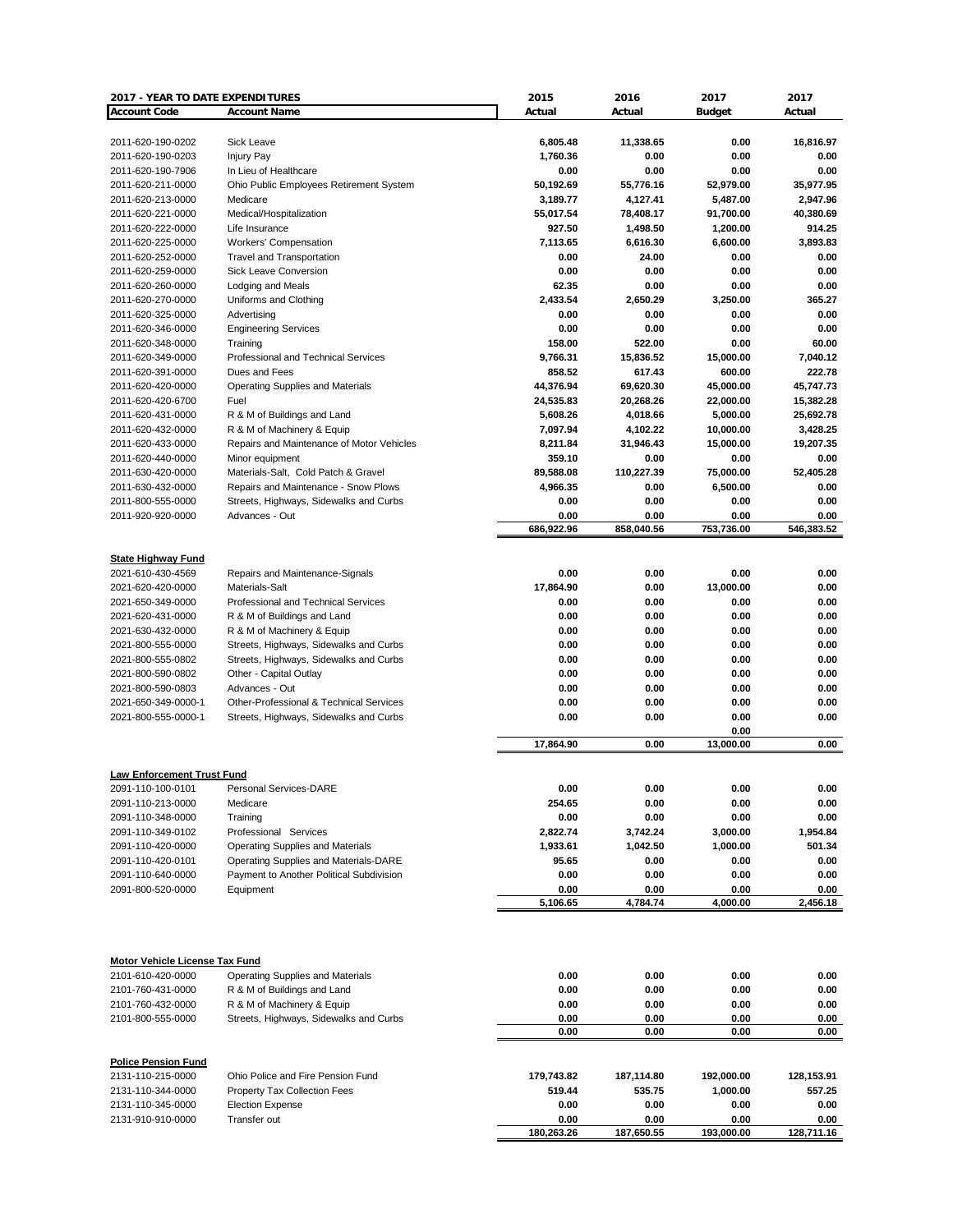| 2017 - YEAR TO DATE EXPENDITURES                         |                                                                             | 2015                    | 2016                 | 2017                      | 2017         |
|----------------------------------------------------------|-----------------------------------------------------------------------------|-------------------------|----------------------|---------------------------|--------------|
| <b>Account Code</b>                                      | <b>Account Name</b>                                                         | Actual                  | Actual               | <b>Budget</b>             | Actual       |
|                                                          |                                                                             |                         |                      |                           |              |
|                                                          |                                                                             |                         |                      |                           |              |
| Water Meter & Repair Fund                                |                                                                             | 0.00                    | 0.00                 | 0.00                      | 0.00         |
| 2901-539-312-0000<br>2901-539-431-0000                   | Water and Sewage<br>R & M of Buildings and Land                             | 0.00                    | 0.00                 | 0.00                      | 0.00         |
| 2901-800-560-0000                                        | <b>Utility Distribution Systems</b>                                         | 8,847.36                | 8,847.36             | 9,000.00                  | 10,371.88    |
|                                                          |                                                                             | 8,847.36                | 8,847.36             | 9,000.00                  | 10,371.88    |
| <b>FEMA Fund</b>                                         |                                                                             |                         |                      |                           |              |
| 2902-110-420-0000                                        | <b>Operating Supplies and Materials</b>                                     | 0.00                    | 0.00                 | 0.00                      | 0.00         |
|                                                          |                                                                             | 0.00                    | 0.00                 | 0.00                      | 0.00         |
|                                                          |                                                                             |                         |                      |                           |              |
| <b>Mayor's Court Computer Fund</b>                       |                                                                             |                         |                      |                           |              |
| 2903-720-340-0000                                        | Pro and Tech Services                                                       | 0.00                    | 0.00                 | 0.00                      | 0.00         |
| 2903-720-340-0853                                        | <b>Technical &amp; Software</b>                                             | 0.00                    | 0.00                 | 0.00                      | 0.00         |
| 2903-720-394-0000                                        | Machinery, Equipment & Furniture                                            | 0.00                    | 0.00                 | 0.00                      | 0.00         |
| 2903-720-410-0000                                        | <b>Office Supplies</b>                                                      | 0.00                    | 0.00                 | 0.00                      | 0.00         |
| 2903-720-420-0001                                        | Operating Supplies - Comm Diversion                                         | 0.00                    | 0.00                 | 0.00                      | 0.00         |
| 2903-720-600-0852                                        | <b>Computers &amp; Supplies</b>                                             | 1,910.00                | 1,948.00             | 3,000.00                  | 1,987.00     |
| 2903-800-520-0000                                        | Equipment                                                                   | 0.00                    | 0.00                 | 0.00                      | 0.00         |
|                                                          |                                                                             | 1.910.00                | 1,948.00             | 3.000.00                  | 1,987.00     |
| <b>Special Bond Retirement Fund</b>                      |                                                                             |                         |                      |                           |              |
| 3101-740-344-0000                                        | Property Tax Collection Fees                                                | 0.00                    | 0.00                 | 0.00                      | 0.00         |
| 3101-800-346-4905                                        | Eng services -Dunham san sewer                                              | 0.00                    | 0.00                 | 0.00                      | 0.00         |
| 3101-850-710-0000                                        | Principal                                                                   | 0.00                    | 0.00                 | 0.00                      | 0.00         |
| 3101-850-710-4905-1                                      | Principal                                                                   | 0.00                    | 0.00                 | 0.00                      | 0.00         |
| 3101-850-720-0000<br>3101-850-710-4905                   | Interest                                                                    | 0.00                    | 0.00<br>1,275,000.00 | 0.00                      | 0.00<br>0.00 |
| 3101-850-710-4906                                        | Principal-Dunham Rd Sanitary Sewer<br>Principal- Dunham Rd Water Main Rehab | 425,000.00<br>32,534.49 | 34,702.80            | 1,720,000.00<br>36,472.00 | 20,281.23    |
| 3101-850-720-4906                                        | Interest                                                                    | 16,687.20               | 20,893.88            | 25,800.00                 | 0.00         |
| 3101-850-790-0000                                        | Other - Debt Service                                                        | 0.00                    | 4,726.26             | 0.00                      | 0.00         |
| 3101-850-790-0000-1                                      | Other - Debt Service                                                        | 0.00                    | 0.00                 | 0.00                      | 0.00         |
| 3101-850-790-4905                                        | Other - Debt service                                                        | 0.00                    | 0.00                 | 0.00                      | 0.00         |
|                                                          | <b>Walton Road</b>                                                          | 0.00                    | 0.00                 | 0.00                      | 0.00         |
|                                                          | Alex/Dunham Traffic                                                         | 0.00                    | 0.00                 | 0.00                      | 0.00         |
|                                                          |                                                                             | 474,221.69              | 1,335,322.94         | 1,782,272.00              | 20,281.23    |
|                                                          |                                                                             |                         |                      |                           |              |
| <b>Third Party Services</b>                              |                                                                             |                         |                      |                           |              |
| 4101-790-620-3110                                        | Senior Lawn Care & Benevolent Events                                        | 0.00                    | 0.00                 | 0.00                      | 0.00         |
| 4101-800-610-6589                                        | <b>Deposits Refunded</b>                                                    | 0.00                    | 0.00                 | 0.00                      | 0.00         |
| 4101-800-620-0000                                        | <b>Deposits Applied</b>                                                     | 0.00                    | 0.00                 | 0.00                      | 0.00         |
|                                                          |                                                                             | 0.00                    | 0.00                 | 0.00                      | 0.00         |
|                                                          |                                                                             |                         |                      |                           |              |
|                                                          |                                                                             |                         |                      |                           |              |
| <b>Issue I and II Capital Funds</b><br>4201-800-555-0000 | Streets, Highways, Sidewalks and Curbs                                      | 0.00                    | 0.00                 | 0.00                      | 0.00         |
| 4201-800-560-4905                                        | Utility Distribution Systems                                                | 0.00                    | 0.00                 | 0.00                      | 0.00         |
| 4201-800-560-4906                                        | Utility Distribution Systems                                                | 0.00                    | 0.00                 | 0.00                      | 0.00         |
| 4201-920-920-0000                                        | Advances Out                                                                | 0.00                    | 0.00                 | 0.00                      | 0.00         |
|                                                          |                                                                             | 0.00                    | 0.00                 | 0.00                      | 0.00         |
|                                                          |                                                                             |                         |                      |                           |              |
|                                                          |                                                                             |                         |                      |                           |              |
|                                                          |                                                                             |                         |                      |                           |              |
|                                                          |                                                                             |                         |                      |                           |              |
| <b>Capital Improvements Fund</b>                         |                                                                             |                         |                      |                           |              |
| 4901-410-610-0000                                        | Deposits Refunded                                                           | 0.00                    | 0.00                 | 0.00                      | 0.00         |
| 4901-800-312-0000                                        | Water & sewage                                                              | 0.00                    | 0.00                 | 0.00                      | 0.00         |
| 4901-800-325-0000                                        | Advertising                                                                 | 1,001.00                | 1,522.41             | 0.00                      | 449.32       |
| 4901-800-346-0000                                        | <b>Engineering Services</b>                                                 | 0.00                    | 0.00                 | 0.00                      | 0.00         |
| 4901-800-349-0000                                        | Other- Pro services                                                         | 251,396.71              | 242,479.88           | 150,000.00                | 62,888.78    |
| 4901-800-420-0480                                        | Advertising                                                                 | 0.00                    | 0.00                 | 0.00                      | 0.00         |
| 4901-800-433-0000                                        | Repairs and Main. Of Motor Vehicles                                         | 0.00                    | 0.00                 | 0.00                      | 51,984.17    |
| 4901-800-510-0000                                        | Land and Land Improvements                                                  | 3,072,671.09            | 379,182.97           | 125,000.00                | 23,784.59    |
| 4901-800-510-0489<br>4901-800-510-0491                   | Land and Land Imp Sagamore Creek                                            | 0.00<br>0.00            | 0.00<br>0.00         | 0.00<br>0.00              | 0.00<br>0.00 |
| 4901-800-520-0000                                        | Land and Land Improvements-Egbert Rd<br>Equipment                           | 3,783.00                | 13,315.23            | 0.00                      | 18,827.06    |
| 4901-800-520-0480                                        | Equipment                                                                   | 0.00                    | 0.00                 | 0.00                      | 0.00         |
| 4901-800-520-0481                                        | Equipment-Police                                                            | 0.00                    | 0.00                 | 0.00                      | 0.00         |
| 4901-800-520-0483                                        | Equipment                                                                   | 0.00                    | 0.00                 | 0.00                      | 0.00         |
| 4901-800-520-0484                                        | Equipment-Service Dept                                                      | 0.00                    | 0.00                 | 0.00                      | 0.00         |
| 4901-800-520-0487                                        | Equipment- Finance Computer Upgrade                                         | 0.00                    | 0.00                 | 0.00                      | 0.00         |
|                                                          |                                                                             |                         |                      |                           |              |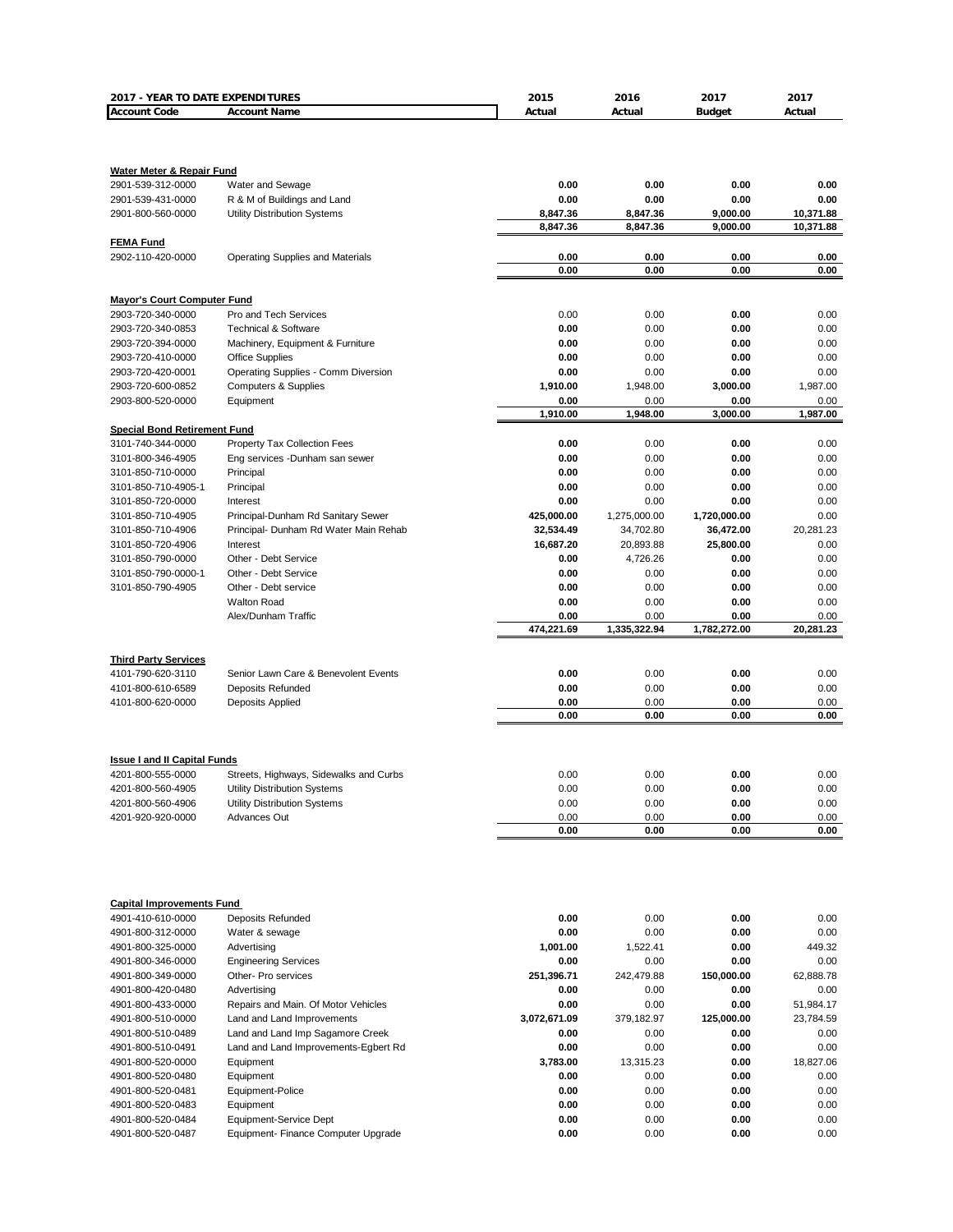| 2017 - YEAR TO DATE EXPENDITURES        |                                                       | 2015          | 2016          | 2017          | 2017         |
|-----------------------------------------|-------------------------------------------------------|---------------|---------------|---------------|--------------|
| <b>Account Code</b>                     | <b>Account Name</b>                                   | Actual        | Actual        | <b>Budget</b> | Actual       |
|                                         |                                                       |               |               |               |              |
| 4901-800-530-0000                       | Buildings & Structures- Toiletry & Sinks              | 5,928.00      | 463,805.50    | 0.00          | 105,152.39   |
| 4901-800-530-0000-1                     | <b>Buildings and Other Structures</b>                 | 0.00          | 0.00          | 0.00          | 0.00         |
| 4901-800-530-5896                       | <b>Buildings and Other Structures</b>                 | 0.00          | 0.00          | 0.00          | 0.00         |
| 4901-800-540-0000                       | Machinery, and Equip-                                 | 2,847.87      | 0.00          | 0.00          | 2,650.00     |
| 4901-800-540-0487                       | Equipment- Finance Computer Upgrade                   | 0.00          | 0.00          | 0.00          | 0.00         |
| 4901-800-550-0000                       | Motor Vehicles - Recreation                           | 18,698.87     | 5,819.12      | 0.00          | 122,374.26   |
| 4901-800-550-0000-1                     | Motor Vehicles - Road Dept                            | 0.00          | 0.00          | 0.00          | 0.00         |
| 4901-800-550-0488                       | Motor Vehicles- POLICE                                | 0.00          | 0.00          | 0.00          | 0.00         |
| 4901-800-555-0000                       | Streets, Highways, Sidewalks and Curbs                | 13,115.11     | 219,069.82    | 380,000.00    | 37,847.00    |
| 4901-800-555-6202                       | Streets, Highways, Sidewalks and Curbs (Storm Sewers) | 21,581.83     | 0.00          | 0.00          | 11,600.00    |
| 4901-800-560-0000                       | Utility Distribution Systems                          | 1,802.88      | 147.50        | 0.00          | 0.00         |
| 4901-800-560-0803                       | Utility Systems-Alexander Storm Sewer                 | 0.00          | 0.00          | 0.00          | 0.00         |
| 4901-800-560-4905                       | Utility Systems-Dunham Rd Sanitary                    | 0.00          | 0.00          | 0.00          | 0.00         |
| 4901-800-560-4906                       | Utility Systems-Dunham Rd Water Main                  | 0.00          | 0.00          | 0.00          | 0.00         |
| 4901-800-560-4908                       | Utility Systems-Dunham Rd Resurfacing                 | 0.00          | 0.00          | 0.00          | 0.00         |
| 4901-800-690-0000                       | Other - Engineering                                   | 0.00          | 0.00          | 0.00          | 0.00         |
| 4901-800-690-0801                       | <b>Other Capital</b><br>Culvert                       | 0.00          | 0.00          | 0.00          | 0.00         |
| 4901-800-690-6523                       | Other-Storm damage                                    | 0.00          | 0.00          | 0.00          | 0.00         |
| 4901-990-990-0000                       | Other - Other Financing Uses                          | 0.00          | 2,221.74      | 0.00          | 0.00         |
| 4901-910-910-0000                       | Transfers - Out (Debt Service)                        | 100,000.00    | 170,000.00    | 120,000.00    | 0.00         |
| 4901-920-920-0000                       | Advances Out (capital Lease)                          | 0.00          | 0.00          | 0.00          | 0.00         |
|                                         |                                                       | 3.492.826.36  | 1,497,564.17  | 775,000.00    | 437,557.57   |
| <b>Veteran's Memorial Fund</b>          |                                                       |               |               |               |              |
| 4902-800-349-0000                       | <b>Professional Services</b>                          | 2,067.99      | 573.00        | 0.00          | 110.00       |
| 4902-800-530-0000                       | <b>Buildings and Other Structures</b>                 | 937.48        | 1,237.50      | 4,500.00      | 30.00        |
|                                         |                                                       | 3,005.47      | 1,810.50      | 4,500.00      | 140.00       |
| <b>Building Bond Fund</b>               |                                                       |               |               |               |              |
| 7001-410-610-0000                       | Deposits Refunded                                     | 0.00          | 0.00          | 0.00          | 0.00         |
| 7001-910-910-0000                       | Transfers - Out                                       | 0.00          | 0.00          | 0.00          | 0.00         |
|                                         |                                                       |               |               |               |              |
|                                         |                                                       | 0.00          | 0.00          | 0.00          | 0.00         |
|                                         |                                                       |               |               |               |              |
| <b>Unclaimed Monies Fund</b>            |                                                       |               |               |               |              |
| 9101-790-690-0000                       | Other - Other                                         | 0.00          | 0.00          | 0.00          | 0.00         |
|                                         |                                                       | 0.00          | 0.00          | 0.00          | 0.00         |
|                                         |                                                       |               |               |               |              |
| <b>Unclaimed Monies Fund</b>            |                                                       |               |               |               |              |
| 9901-410-610-0000                       | Deposits Refunded                                     | 0.00          | 7,545.76      | 0.00          | 2,050.00     |
| 9901-410-620-0000                       | Deposits Applied                                      | 0.00          | 0.00          | 0.00          | 0.00         |
| 9901-790-690-0000                       | Other - Other                                         | 0.00          | 0.00          | 0.00          | 0.00         |
| 9901-790-690-3110                       | <b>Other- Senior Services</b>                         | 0.00          | 0.00          | 0.00          | 0.00         |
|                                         |                                                       | 0.00          | 0.00          |               | 0.00         |
|                                         |                                                       |               |               | 0.00          |              |
| <b>Mayor's Court</b>                    |                                                       | 0.00          | 0.00          | 0.00          | 0.00         |
| 9902-720-620-0000                       | Deposits Applied                                      | 0.00          | 300,544.31    | 0.00          | 178,235.09   |
|                                         |                                                       |               |               |               |              |
|                                         |                                                       |               |               |               |              |
| <b>Second Party Service</b>             |                                                       |               |               |               |              |
| 9903-110-349-0013                       | Professional Serv - Animal Fund                       | 200.00        | 520.00        | 0.00          | 585.00       |
| 9903-310-420-0007                       | Operating Exp. Benevolent Fund General                | 433.81        | 731.99        | 0.00          | 222.62       |
| 9903-310-420-0008                       | Operating Exp. Benevolent Fund Events                 | 455.46        | 0.00          | 0.00          | 0.00         |
| 9903-730-620-3110                       | Deposits Applied (Senior Services)                    | 38,686.50     | 32,244.00     | 0.00          | 18,833.00    |
|                                         |                                                       | 39,775.77     | 33,495.99     | 0.00          | 19,640.62    |
|                                         |                                                       |               |               |               |              |
| <b>Walton Hills/Sagamore Hills JEDD</b> |                                                       |               |               |               |              |
| 9904-790-640-0000                       | Payment to another political subdivision              |               | 368,751.61    | 800,000.00    | 266,400.35   |
| 9904-910-910-0000                       | Transfers - Out                                       |               | 391,560.99    |               | 181,662.13   |
|                                         |                                                       |               | 760,312.60    | 800,000.00    | 448,062.48   |
|                                         |                                                       |               |               |               |              |
|                                         | <b>TOTALS</b>                                         | 10,600,583.12 | 10,722,720.84 | 9,870,592.00  | 4,921,330.90 |
|                                         |                                                       |               |               |               |              |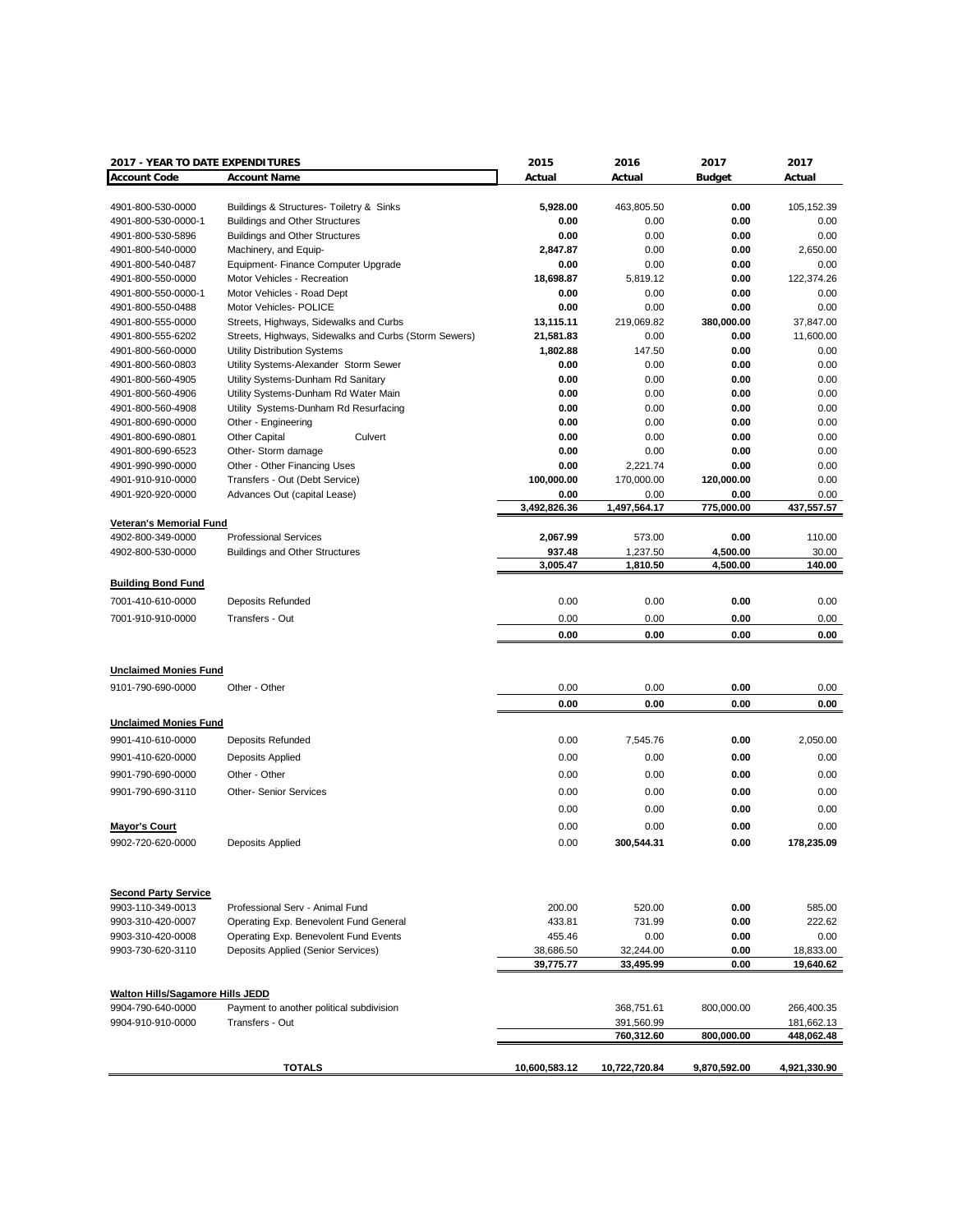|                                                 |                                                   | 2015<br>Actual               | 2016<br>Actual               | 2017<br><b>Budget</b>        | 2017<br>Actual               |
|-------------------------------------------------|---------------------------------------------------|------------------------------|------------------------------|------------------------------|------------------------------|
|                                                 | <b>GENERAL FUND #1000</b>                         |                              |                              |                              |                              |
| <b>Balance - January 1st</b>                    |                                                   | 2,404,794.19                 | 1,943,854.82                 | 1,224,404.90                 | 1,224,404.90                 |
| <b>Revenues</b>                                 |                                                   |                              |                              |                              |                              |
|                                                 |                                                   |                              |                              |                              |                              |
| <b>Municipal Income Tax</b>                     | Income Tax                                        | 4,317,844.61<br>4,316,981.38 | 3,956,125.37<br>3,950,550.93 | 4,052,500.00<br>4,050,000.00 | 2,543,139.52<br>2,543,045.73 |
|                                                 | Public Utility - Net Profit Tax                   | 863.23                       | 5,574.44                     | 2,500.00                     | 93.79                        |
| <b>Other Local Taxes</b>                        |                                                   | 9,821.67                     | 9,930.60                     | 8,500.00                     | 5,535.26                     |
|                                                 | Admissions                                        | 9,821.67                     | 9,505.60                     | 8,500.00                     | 3,805.62                     |
|                                                 | Special Assessments                               | 0.00                         | 425.00                       | 0.00                         | 1,729.64                     |
| <b>Licenses &amp; Permits &amp; Inspections</b> |                                                   | 55,717.42                    | 52,020.86                    | 43,350.00                    | 26,301.23                    |
|                                                 | <b>Building Permits</b>                           | 28,564.92                    | 14,448.66                    | 17,350.00                    | 9,887.03                     |
|                                                 | <b>Tap Fees</b>                                   | 0.00                         | 0.00                         | 0.00                         | 0.00                         |
|                                                 | Zoning                                            | 6,027.50                     | 17,832.20                    | 10,000.00                    | 4,399.20                     |
|                                                 | <b>Street Opening</b>                             | 0.00                         | 200.00                       | 0.00                         | 400.00                       |
|                                                 | Other                                             | 21,125.00                    | 19,540.00                    | 16,000.00                    | 11,615.00                    |
| Intergovernmental                               |                                                   | 80,098.30                    | 66,444.63                    | 62,000.00                    | 35,837.02                    |
|                                                 | Grants                                            | 14,705.66                    | 13,825.79                    | 11,000.00                    | 5,914.43                     |
|                                                 | Shared Taxes and Permits (Track)                  | 25,949.50                    | 22,196.58                    | 20,000.00                    | 13,569.50                    |
|                                                 | Local Gov't Fund - State of Ohio                  | 34,433.19                    | 25,728.71                    | 30,000.00                    | 14,468.69                    |
|                                                 | Local Gov't Fund - County<br>Cigarette Tax - Ohio | 0.00<br>74.25                | 0.00<br>74.25                | 0.00<br>0.00                 | 0.00<br>0.00                 |
|                                                 | Liquor & Beer Permits - Ohio                      | 4,935.70                     | 4,619.30                     | 1,000.00                     | 1,884.40                     |
|                                                 | Estate (Inheritance) Tax                          | 0.00                         | 0.00                         | 0.00                         | 0.00                         |
|                                                 | Other                                             | 0.00                         | 0.00                         | 0.00                         | 0.00                         |
| <b>Charges for Services</b>                     |                                                   | 238,572.27                   | 276,803.98                   | 301,020.00                   | 171,736.45                   |
|                                                 | Concessions                                       | 1,972.75                     | 3,631.75                     | 3,500.00                     | 2,092.00                     |
|                                                 | <b>Recreation Entry Fees</b>                      | 4,234.84                     | 6,853.39                     | 25,500.00                    | 7,323.60                     |
|                                                 | <b>Cultural &amp; Recreation</b>                  | 17,383.50                    | 15,967.00                    | 15,500.00                    | 18,061.00                    |
|                                                 | Comm. Room                                        | 2,350.00                     | 3,000.00                     | 3,000.00                     | 4,275.00                     |
|                                                 | Antenna Lease                                     | 0.00                         | 0.00                         | 0.00                         | 0.00                         |
|                                                 | Cable TV                                          | 34,239.81                    | 35,238.93                    | 35,000.00                    | 15,595.23                    |
|                                                 | Fire<br>Other                                     | 834.00<br>177,557.37         | 0.00<br>212,112.91           | 0.00<br>218,520.00           | 200.00<br>124,189.62         |
|                                                 |                                                   |                              |                              |                              |                              |
| <b>Interest</b>                                 |                                                   | 0.00<br>0.00                 | 2,679.48<br>2,679.48         | 0.00<br>0.00                 | 2,918.36<br>2,918.36         |
|                                                 | <b>Interest Earnings</b>                          |                              |                              |                              |                              |
| <b>Municipal Court</b>                          |                                                   | 203,740.13                   | 209,380.11                   | 215,000.00                   | 137,496.54                   |
|                                                 | <b>Court Fines</b>                                | 130,320.01                   | 137,002.55                   | 145,000.00                   | 83,732.38                    |
|                                                 | Court Costs<br>Forfeiture                         | 70,040.49<br>3,379.63        | 66,883.71                    | 65,000.00<br>5,000.00        | 46,514.16                    |
|                                                 | <b>Witness Fees</b>                               | 0.00                         | 5,493.85<br>0.00             | 0.00                         | 7,250.00<br>0.00             |
|                                                 |                                                   |                              |                              |                              |                              |
| <b>All Other Revenue</b>                        | Special Assessments - Direct                      | 16,462.18<br>0.00            | 432,018.41<br>0.00           | 410,250.00<br>0.00           | 234,974.91<br>0.00           |
|                                                 | <b>Unclaimed Property</b>                         | 0.00                         | 0.00                         | 0.00                         | 0.00                         |
|                                                 | Prisoner Housing (County)                         | 1,265.00                     | 0.00                         | 0.00                         | 0.00                         |
|                                                 | Donations and Contributions                       | 2,315.00                     | 3,267.00                     | 2,350.00                     | 4,364.00                     |
|                                                 | Garage Sale                                       | 650.00                       | 854.00                       | 800.00                       | 631.00                       |
|                                                 | <b>Asset Sales</b>                                | 0.00                         | 0.00                         | 0.00                         | 0.00                         |
|                                                 | Other                                             | 12,232.18                    | 427,897.41                   | 407,100.00                   | 229,979.91                   |
| <b>Operating Transfers - In</b>                 |                                                   | 0.00                         | 0.00                         | 0.00                         | 0.00                         |
|                                                 | Transfer In (Political Subdivision Fund           | 0.00                         | 0.00                         | 0.00                         | 0.00                         |
|                                                 | Advances In                                       | 0.00                         | 0.00                         | 0.00                         | 0.00                         |
| <b>Non Revenue</b>                              |                                                   | 0.00                         | 0.00                         | 0.00                         | 0.00                         |
|                                                 | Miscellaneous Revenue                             | 0.00                         | 0.00                         | 0.00                         | 0.00                         |
|                                                 | <b>RITA Refund</b>                                | 0.00                         | 0.00                         | 0.00                         | 0.00                         |
|                                                 | Other - Adjustment                                | 0.00                         | 0.00                         | 0.00                         | 0.00                         |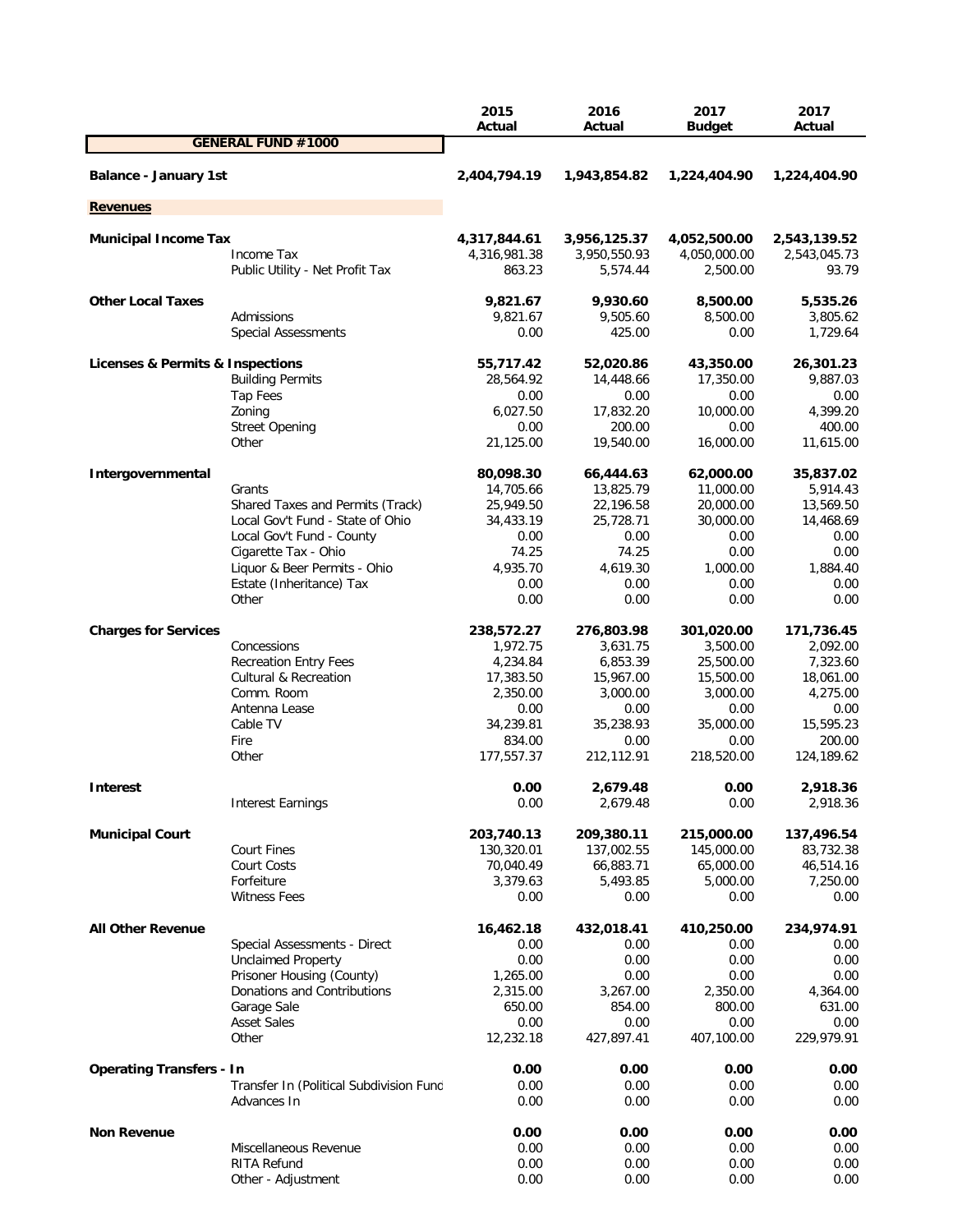|                                                                      |                                                                                                                  | 2015<br>Actual                                                                        | 2016<br>Actual                                                                        | 2017<br><b>Budget</b>                                                               | 2017<br>Actual                                                                     |
|----------------------------------------------------------------------|------------------------------------------------------------------------------------------------------------------|---------------------------------------------------------------------------------------|---------------------------------------------------------------------------------------|-------------------------------------------------------------------------------------|------------------------------------------------------------------------------------|
| <b>Total Receipts</b>                                                |                                                                                                                  | 4,922,256.58                                                                          | 5,005,403.44                                                                          | 5,092,620.00                                                                        | 3,157,939.29                                                                       |
| <b>Total Receipts and Balance</b><br><b>GENERAL FUND (continued)</b> |                                                                                                                  | 7,327,050.77                                                                          | 6,949,258.26                                                                          | 6,317,024.90                                                                        | 4,382,344.19                                                                       |
| <b>Expenditures</b>                                                  |                                                                                                                  |                                                                                       |                                                                                       |                                                                                     |                                                                                    |
| <b>Police</b>                                                        | Personal Services & Benefits<br>Other Operations & Maintenance<br>Capital Outlay                                 | 2,073,573.01<br>1,863,545.78<br>210,027.23<br>0.00                                    | 2,121,147.11<br>1,920,254.25<br>200,892.86<br>0.00                                    | 1,986,512.36<br>1,798,412.36<br>188,100.00<br>0.00                                  | 1,453,742.25<br>1,214,988.73<br>238,753.52<br>0.00                                 |
| Fire                                                                 | Other Operations & Maintenance                                                                                   | 525,402.00<br>525,402.00                                                              | 535,910.04<br>535,910.04                                                              | 546,418.08<br>546,418.08                                                            | 409,971.18<br>409,971.18                                                           |
| Health                                                               | Personal Services & Benefits<br>Other Operations & Maintenance                                                   | 8,941.52<br>0.00<br>8,941.52                                                          | 8,941.52<br>0.00<br>8,941.52                                                          | 9,000.00<br>0.00<br>9,000.00                                                        | 9,397.72<br>0.00<br>9,397.72                                                       |
| <b>Recreation &amp; Community Life</b>                               | Personal Services & Benefits<br>Other Operations & Maintenance<br>Capital Outlay                                 | 206,525.71<br>109,756.67<br>96,769.04                                                 | 224,587.12<br>120,212.98<br>104,374.14                                                | 242,249.50<br>131,599.50<br>110,650.00                                              | 164,766.26<br>92,781.41<br>71,984.85                                               |
| <b>Housing and Building</b>                                          | Personal Services & Benefits<br>Other Operations & Maintenance                                                   | 89,273.35<br>32,079.67<br>57,193.68                                                   | 58,309.16<br>25,875.00<br>32,434.16                                                   | 58,736.75<br>26,136.75<br>32,600.00                                                 | 35,273.82<br>17,858.03<br>17,415.79                                                |
| Engineering                                                          | Personal Services & Benefits<br>Other Operations & Maintenance                                                   | 22,212.10<br>22,212.10<br>0.00                                                        | 21,468.05<br>21,468.05<br>0.00                                                        | 23,855.25<br>23,855.25<br>0.00                                                      | 15,458.12<br>15,458.12<br>0.00                                                     |
| <b>Basic Utility</b>                                                 | Electricity<br>Natural Gas<br>Water & Sewage<br>Sewer Fees - Residential<br>Refuse<br>Telephone & Communications | 294,523.58<br>72,375.33<br>24,695.09<br>6,126.78<br>690.00<br>150,323.02<br>40,313.36 | 282,539.08<br>80,469.27<br>20,990.95<br>1,520.18<br>690.00<br>141,548.17<br>37,320.51 | 265,500.00<br>70,000.00<br>25,000.00<br>4,000.00<br>0.00<br>135,000.00<br>31,500.00 | 187,413.79<br>45,829.57<br>17,406.39<br>2,164.31<br>0.00<br>86,398.13<br>35,615.39 |
| <b>Service</b>                                                       | Personal Services & Benefits<br>Other Operations & Maintenance                                                   | 224,913.57<br>130,593.22<br>94,320.35                                                 | 246,346.94<br>140,180.50<br>106,166.44                                                | 256,247.56<br>149,049.34<br>107,200.00                                              | 192,197.08<br>68,493.71<br>123,703.37                                              |
| Mayor                                                                | Personal Services & Benefits<br>Other Operations & Maintenance                                                   | 101,060.05<br>94,567.67<br>6,492.38                                                   | 99,170.21<br>94,949.84<br>4,220.37                                                    | 94,403.93<br>88,403.93<br>6,000.00                                                  | 58,074.50<br>56,891.38<br>1,183.12                                                 |
| Council                                                              | Personal Services & Benefits<br>Other Operations & Maintenance                                                   | 75,452.72<br>75,452.72<br>0.00                                                        | 77,052.92<br>77,052.92<br>0.00                                                        | 76,499.41<br>76,499.41<br>0.00                                                      | 50,812.50<br>50,812.50<br>0.00                                                     |
| <b>Municipal Court</b>                                               | Personal Services & Benefits<br>Other Operations & Maintenance                                                   | 87,142.41<br>81,279.95<br>5,862.46                                                    | 123,432.90<br>120,545.44<br>2,887.46                                                  | 132,069.76<br>129,069.76<br>3,000.00                                                | 80,754.48<br>78,288.61<br>2,465.87                                                 |
| <b>Clerk Treasurer</b>                                               | Personal Services & Benefits<br>Other Operations & Maintenance                                                   | 0.00                                                                                  | 0.00                                                                                  | 0.00                                                                                | 0.00                                                                               |
| <b>Planning Commission</b>                                           | Personal Services & Benefits                                                                                     | 2,154.48<br>2,154.48                                                                  | 2,083.90<br>2,083.90                                                                  | 2,243.55<br>2,243.55                                                                | 1,534.33<br>1,534.33                                                               |
| <b>Zoning Commission</b>                                             | Personal Services & Benefits<br>Other Operations & Maintenance                                                   | 3,427.15<br>3,427.15<br>0.00                                                          | 3,062.19<br>3,062.19<br>0.00                                                          | 3,488.50<br>3,488.50<br>0.00                                                        | 1,707.08<br>1,707.08<br>0.00                                                       |
| Law                                                                  |                                                                                                                  | 99,021.79                                                                             | 140,349.02                                                                            | 75,000.00                                                                           | 40,573.59                                                                          |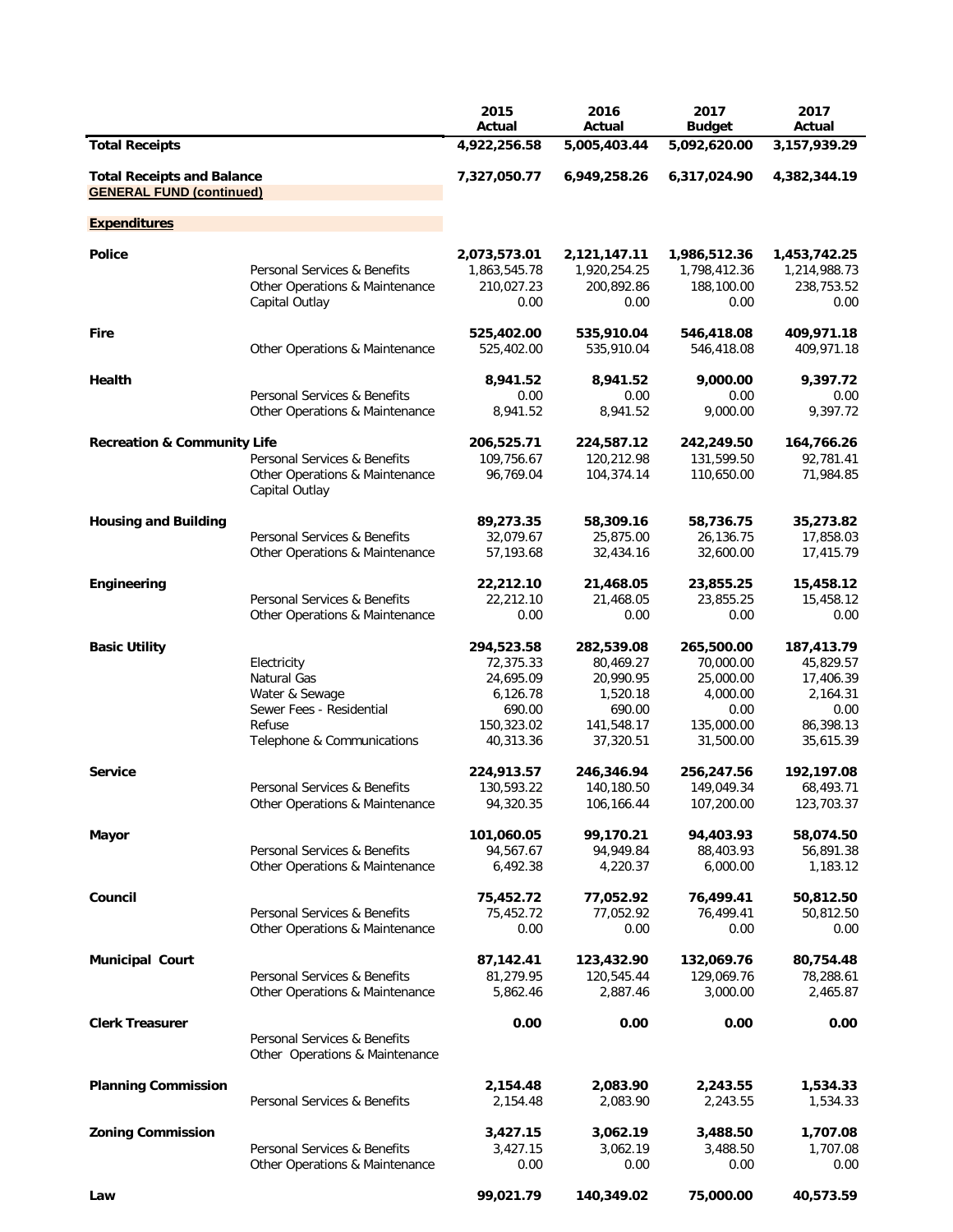|                                 |                                           | 2015<br>Actual | 2016<br>Actual | 2017<br><b>Budget</b> | 2017<br>Actual |
|---------------------------------|-------------------------------------------|----------------|----------------|-----------------------|----------------|
|                                 | Personal Services & Benefits              | 63,324.41      | 65,356.03      | 60,000.00             | 688.09         |
|                                 | <b>Other Operations &amp; Maintenance</b> | 35,697.38      | 74,992.99      | 15,000.00             | 39,885.50      |
|                                 |                                           |                |                |                       |                |
| <b>GENERAL FUND (continued)</b> |                                           |                |                |                       |                |
| Income tax                      |                                           | 76,503.71      | 252,356.45     | 153,600.00            | 37,970.41      |
|                                 | Personal Services & Benefits              |                |                |                       |                |
|                                 | Other Operations & Maintenance            | 76,503.71      | 252,356.45     | 153,600.00            | 37,970.41      |
| <b>General Office</b>           |                                           | 494,257.49     | 599,096.75     | 517,758.00            | 385,807.06     |
|                                 | Personal Services & Benefits              | 313,810.57     | 332,470.18     | 325,458.00            | 206,724.52     |
|                                 | Other Operations & Maintenance            | 176,646.92     | 262,330.57     | 187,800.00            | 177,072.54     |
|                                 | <b>UAN Fees</b>                           | 3,800.00       | 4.296.00       | 4,500.00              | 2,010.00       |
|                                 | Capital Outlay                            | 0.00           | 0.00           | 0.00                  | 0.00           |
| <b>Total General Government</b> |                                           | 939,019.80     | 1,296,604.34   | 1,055,063.15          | 657,233.95     |
| Non-Departmental                |                                           | 999,000.00     | 929,000.00     | 1,089,500.00          | 0.00           |
|                                 | <b>Transfers</b>                          | 999.000.00     | 929,000.00     | 1,089,500.00          | 0.00           |
|                                 | <b>Advances Out</b>                       | 0.00           | 0.00           | 0.00                  | 0.00           |
|                                 | Other Operations & Maintenance            | 0.00           | 0.00           | 0.00                  | 0.00           |
| <b>Total Disbursements</b>      |                                           | 5,383,384.64   | 5,724,853.36   | 5,533,082.66          | 3,125,454.17   |
| <b>Adjustments</b>              |                                           | 188.69         | 0.00           | 0.00                  | 0.00           |
| <b>Cash Balance</b>             |                                           | 1,943,854.82   | 1,224,404.90   | 783,942.24            | 1,256,890.02   |
| <b>Less: Encumbrances</b>       |                                           | 56,162.90      | 48,988.00      | 0.00                  | 587,621.43     |
| <b>Unencumbered Balance</b>     |                                           | 1,887,691.92   | 1,175,416.90   | 783,942.24            | 669,268.59     |

**SCMR Fund #2011**

| <b>Balance - January 1st</b>      |                                                  | 48.938.91  | 128.561.33 | 100.087.01 | 100,087.01    |
|-----------------------------------|--------------------------------------------------|------------|------------|------------|---------------|
| <b>Revenues</b>                   |                                                  | 766,545.38 | 829,566.24 | 763,000.00 | 116,665.24    |
|                                   | Gasoline Excise Tax                              | 111,547.47 | 112,069.70 | 110,000.00 | 74,097.20     |
|                                   | State Motor Vehicle License Tax                  | 64.832.66  | 55,503.79  | 53,000.00  | 42,335.09     |
|                                   | Interest                                         | 0.00       | 0.00       | 0.00       | 0.00          |
|                                   | Other                                            | 165.25     | 1,992.75   | 0.00       | 232.95        |
|                                   | Advances In                                      | 0.00       | 0.00       | 0.00       | 0.00          |
|                                   | Transfers-In                                     | 590,000.00 | 660,000.00 | 600,000.00 | 0.00          |
| <b>Total Receipts and Balance</b> |                                                  | 815,484.29 | 958,127.57 | 863,087.01 | 216,752.25    |
| <b>Expenditures</b>               |                                                  | 686,922.96 | 858,040.56 | 753,735.89 | 546,383.52    |
|                                   | Personal Services & Benefits                     | 491,395.79 | 600,881.35 | 559,635.89 | 377,196.95    |
|                                   | Other Operations & Maintenance<br>Capital Outlay | 195,527.17 | 257,159.21 | 194,100.00 | 169,186.57    |
| <b>Total Disbursements</b>        |                                                  | 686,922.96 | 858,040.56 | 753,735.89 | 546,383.52    |
| <b>Adjustments</b>                |                                                  | 0.00       | 0.00       | 0.00       | 0.00          |
| <b>Cash Balance</b>               |                                                  | 128,561.33 | 100,087.01 | 109,351.12 | (329, 631.27) |
| <b>Less: Encumbrances</b>         |                                                  | 20,978.75  | 4,867.90   | 0.00       | 52,261.29     |
| <b>Unencumbered Balance</b>       |                                                  | 107,582.58 | 95,219.11  | 109,351.12 | (381, 892.56) |
|                                   |                                                  |            |            |            |               |
| State Highway Fund #2021          |                                                  |            |            |            |               |
| <b>Balance - January 1st</b>      |                                                  | 572.63     | 3,807.60   | 20,420.32  | 20,420.32     |

| <b>Revenues</b> |                                 | 21.099.87 | 16.612.72 | 16,000.00 | 8,581.45 |
|-----------------|---------------------------------|-----------|-----------|-----------|----------|
|                 | Gasoline Excise Tax             | 9.044.39  | 9.086.76  | 9.000.00  | 5,148.51 |
|                 | State Motor Vehicle License Tax | 5.256.72  | 7.525.96  | 7.000.00  | 3,432.94 |
|                 | Interest                        | 0.00      | 0.00      | 0.00      | 0.00     |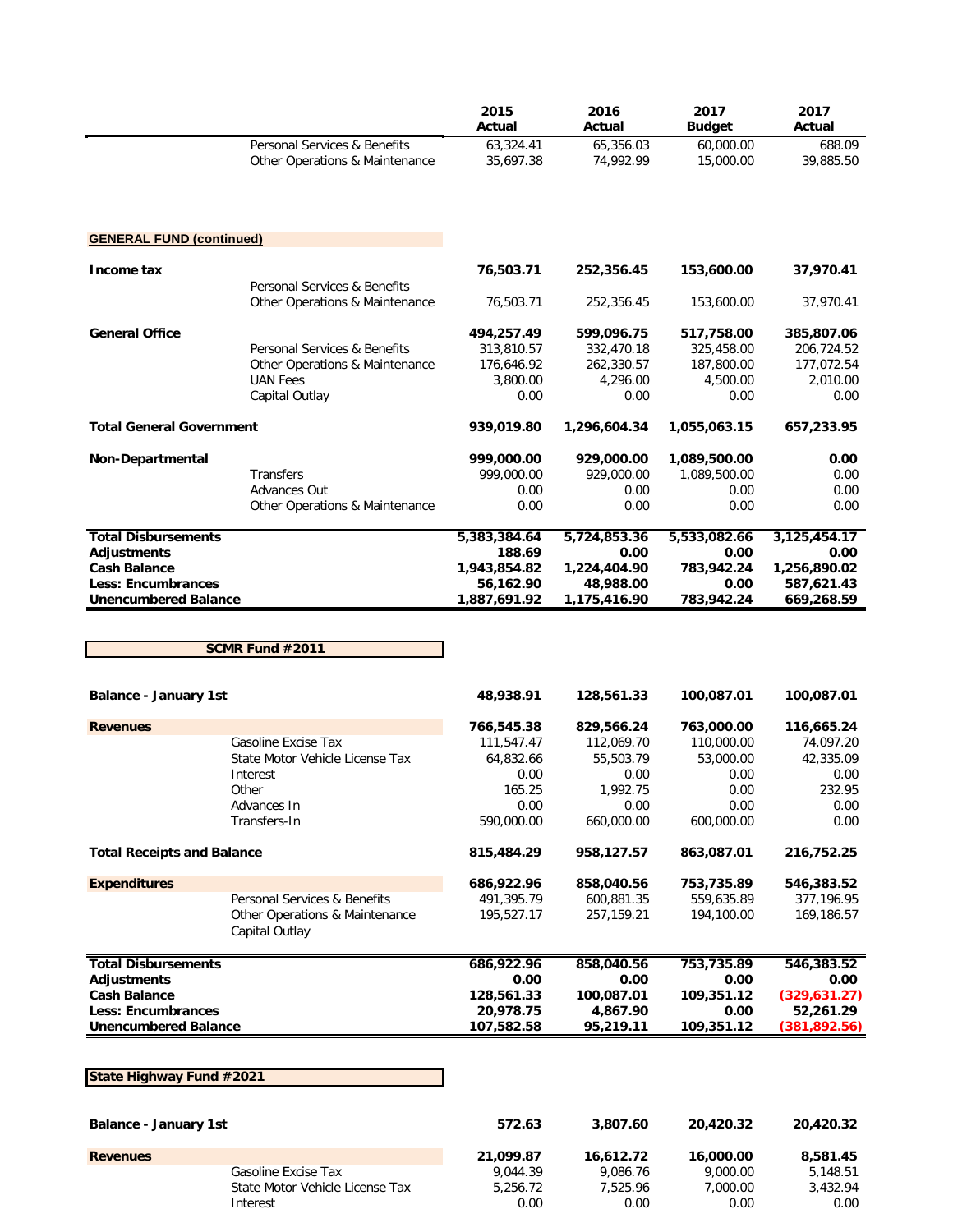|                                                                                  | 2015<br>Actual          | 2016<br>Actual          | 2017<br><b>Budget</b>   | 2017<br>Actual         |
|----------------------------------------------------------------------------------|-------------------------|-------------------------|-------------------------|------------------------|
| Other                                                                            | 6,798.76                | 0.00                    | 0.00                    | 0.00                   |
| <b>Total Receipts and Balance</b>                                                | 21,672.50               | 20,420.32               | 36,420.32               | 29,001.77              |
| <b>Expenditures</b>                                                              | 17,864.90               | 0.00                    | 13,000.00               | 0.00                   |
| Personal Services & Benefits<br>Other Operations & Maintenance<br>Capital Outlay | 17,864.90               | 0.00                    | 13,000.00               | 0.00                   |
| <b>Total Disbursements</b><br><b>Adjustments</b>                                 | 17,864.90               | 0.00                    | 13,000.00               | 0.00                   |
| <b>Cash Balance</b>                                                              | 3,807.60                | 20,420.32               | 23,420.32               | 29,001.77              |
| <b>Less: Encumbrances</b>                                                        | 0.00                    | 0.00                    | 0.00                    | 0.00                   |
| <b>Unencumbered Balance</b>                                                      | 3,807.60                | 20,420.32               | 23,420.32               | 29,001.77              |
| Law Enforcement Trust Fund #2091                                                 |                         |                         |                         |                        |
| <b>Balance - January 1st</b>                                                     | 5,541.63                | 2,139.98                | 2,741.05                | 2,741.05               |
| <b>Revenues</b>                                                                  | 1,705.00                | 5,385.81                | 4,000.00                | 18,705.25              |
| Fines                                                                            | 1,705.00                | 1,922.00                | 4,000.00                | 1,460.00               |
| Grant<br>Other                                                                   | 0.00<br>0.00            | 0.00<br>3,463.81        | 0.00<br>0.00            | 0.00<br>17,245.25      |
| Transfers In                                                                     | 0.00                    | 0.00                    | 0.00                    | 0.00                   |
| <b>Total Receipts and Balance</b>                                                | 7,246.63                | 7,525.79                | 6,741.05                | 21,446.30              |
| <b>Expenditures</b>                                                              | 5,106.65                | 4,784.74                | 4,000.00                | 2,456.18               |
| Personal Services & Benefits                                                     | 254.65                  | 0.00                    | 0.00                    | 0.00                   |
| Other Operations & Maintenance<br>Capital Outlay                                 | 4,852.00<br>0.00        | 4,784.74<br>0.00        | 4,000.00<br>0.00        | 2,456.18<br>0.00       |
|                                                                                  |                         |                         |                         |                        |
| <b>Total Disbursements</b><br><b>Adjustments</b>                                 | 5,106.65<br>0.00        | 4,784.74<br>0.00        | 4,000.00<br>0.00        | 2,456.18<br>0.00       |
| <b>Cash Balance</b>                                                              | 2,139.98                | 2,741.05                | 2,741.05                | 18,990.12              |
| <b>Less: Encumbrances</b><br><b>Unencumbered Balance</b>                         | 103.30<br>2,036.68      | 0.00<br>2,741.05        | 0.00<br>2,741.05        | 649.00<br>18,341.12    |
|                                                                                  |                         |                         |                         |                        |
| Motor Vehicle License Tax #2101                                                  |                         |                         |                         |                        |
| <b>Balance - January 1st</b>                                                     | 138,736.56              | 168,457.72              | 194,331.43              | 194,331.43             |
| <b>Revenues</b>                                                                  | 29,721.16               | 25,873.71               | 25,000.00               | 15,634.36              |
| State Motor Vehicle License Tax                                                  | 29,721.16               | 25,873.71               | 25,000.00               | 15,634.36              |
| Interest                                                                         | 0.00                    | 0.00                    | 0.00                    | 0.00                   |
| <b>Total Receipts and Balance</b>                                                | 168,457.72              | 194,331.43              | 219,331.43              | 209,965.79             |
| <b>Expenditures</b>                                                              | 0.00                    | 0.00                    | 0.00                    | 0.00                   |
| Other Operations & Maintenance<br>Capital Outlay                                 | 0.00<br>0.00            | 0.00<br>0.00            | 0.00<br>0.00            | 0.00<br>0.00           |
|                                                                                  |                         |                         |                         |                        |
| <b>Total Disbursements</b><br><b>Adjustments</b>                                 | 0.00                    | 0.00                    | 0.00                    | 0.00                   |
| <b>Cash Balance</b>                                                              | 168,457.72              | 194,331.43              | 219,331.43              | 209,965.79             |
| <b>Less: Encumbrances</b><br><b>Unencumbered Balance</b>                         | 0.00<br>168,457.72      | 0.00<br>194,331.43      | 0.00<br>219,331.43      | 0.00<br>209,965.79     |
| Police Pension Fund #2131                                                        |                         |                         |                         |                        |
| <b>Balance - January 1st</b>                                                     | 9,175.65                | 19,160.12               | 19,646.94               | 19,646.94              |
|                                                                                  |                         |                         |                         |                        |
| <b>Revenues</b><br>Real Estate & Public Utility                                  | 190,247.73<br>38,101.02 | 188,137.37<br>34,936.91 | 165,000.00<br>45,000.00 | 39,968.54<br>38,394.80 |
|                                                                                  |                         |                         |                         |                        |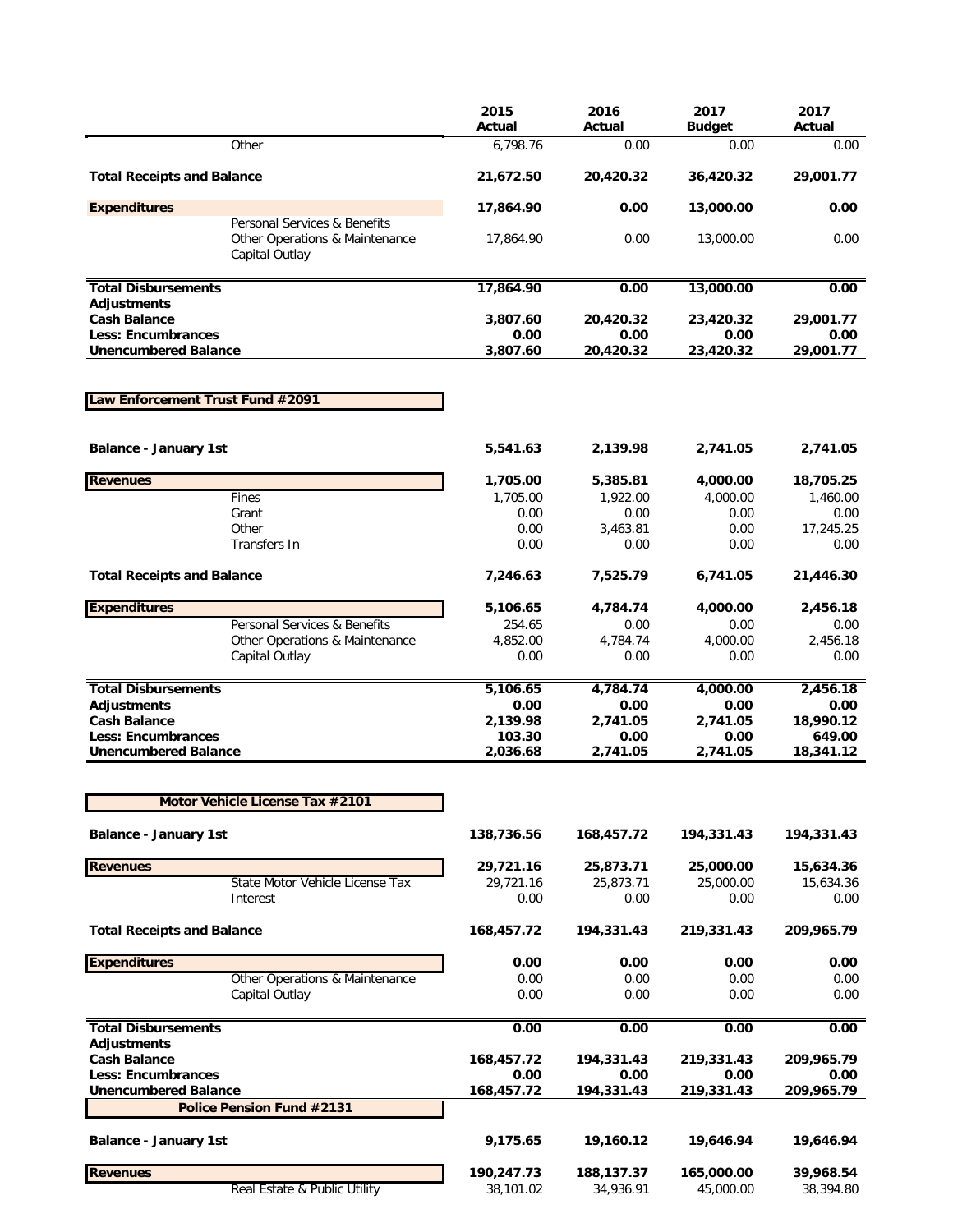|                                                  |                                  | 2015<br>Actual   | 2016<br>Actual | 2017<br><b>Budget</b> | 2017<br>Actual |
|--------------------------------------------------|----------------------------------|------------------|----------------|-----------------------|----------------|
|                                                  | Tangible Personal Property       | 0.00             | 0.00           | 0.00                  | 0.00           |
|                                                  | Homestead<br>Rollback            | 405.09           | 3,200.46       | 0.00                  | 1,573.74       |
|                                                  | CAT Tax                          | 0.00<br>1,741.62 | 0.00<br>0.00   | 0.00<br>0.00          | 0.00<br>0.00   |
|                                                  | Other - State Shared Taxes & Per | 0.00             | 0.00           | 0.00                  | 0.00           |
|                                                  | Transfer in                      | 150,000.00       | 150,000.00     | 120,000.00            | 0.00           |
| <b>Total Receipts and Balance</b>                |                                  | 199,423.38       | 207,297.49     | 184,646.94            | 59,615.48      |
| <b>Expenditures</b>                              |                                  | 180,263.26       | 187,650.55     | 193,000.00            | 128,711.16     |
|                                                  | <b>Employers Share</b>           | 179,743.82       | 187,114.80     | 192,000.00            | 128,153.91     |
|                                                  | County fees                      | 519.44           | 535.75         | 1,000.00              | 557.25         |
| <b>Total Disbursements</b><br><b>Adjustments</b> |                                  | 180,263.26       | 187,650.55     | 193,000.00            | 128,711.16     |
| <b>Cash Balance</b>                              |                                  | 19,160.12        | 19,646.94      | (8, 353.06)           | (69,095.68)    |
| <b>Less: Encumbrances</b>                        |                                  | 0.00             | 0.00           | 0.00                  | 0.00           |
| <b>Unencumbered Balance</b>                      |                                  | 19,160.12        | 19,646.94      | (8,353.06)            | (69,095.68)    |
|                                                  |                                  |                  |                |                       |                |
|                                                  | Water Meter & Repair Fund #2901  |                  |                |                       |                |
| <b>Balance - January 1st</b>                     |                                  | 524.55           | 1,017.19       | 1,569.83              | 1,569.83       |
| <b>Revenues</b>                                  |                                  | 9,340.00         | 9,400.00       | 9,200.00              | 0.00           |
|                                                  | <b>Tap Fees</b><br>Interest      | 340.00           | 400.00         | 200.00                | 0.00           |
|                                                  | Transfer (General Fund)          | 9,000.00         | 9,000.00       | 9,000.00              | 0.00           |
| <b>Total Receipts and Balance</b>                |                                  | 9,864.55         | 10,417.19      | 10,769.83             | 1,569.83       |
| <b>Expenditures</b>                              |                                  | 8,847.36         | 8,847.36       | 9,000.00              | 10,371.88      |
|                                                  | Other Operations & Maintenance   | 8,847.36         | 8,847.36       | 9,000.00              | 10,371.88      |
| <b>Total Disbursements</b>                       |                                  | 8,847.36         | 8,847.36       | 9,000.00              | 10,371.88      |
| <b>Adjustments</b>                               |                                  | 0.00             | 0.00           | 0.00                  | 0.00           |
| <b>Cash Balance</b>                              |                                  | 1,017.19         | 1,569.83       | 1,769.83              | (8,802.05)     |
| <b>Less: Encumbrances</b>                        |                                  | 0.00             | 0.00           | 0.00                  | 0.00           |
| <b>Unencumbered Balance</b>                      |                                  | 1,017.19         | 1,569.83       | 1,769.83              | (8,802.05)     |
|                                                  | <b>FEMA #2902</b>                |                  |                |                       |                |
| <b>Balance - January 1st</b>                     |                                  | 0.00             | 0.00           | 0.00                  | 0.00           |
|                                                  |                                  |                  |                |                       |                |
| <b>Revenues</b>                                  | Donations and Contributions      | 0.00             | 0.00           | 0.00                  | 0.00           |
|                                                  | Transfer (General Fund)          | 0.00<br>0.00     | 0.00<br>0.00   | 0.00<br>0.00          | 0.00<br>0.00   |
| <b>Total Receipts and Balance</b>                |                                  | 0.00             | 0.00           | 0.00                  | 0.00           |
|                                                  |                                  |                  |                |                       |                |
| <b>Expenditures</b>                              |                                  | 0.00             | 0.00           | 0.00                  | 0.00           |
|                                                  | Personal Services & Benefits     | 0.00             | 0.00           | 0.00                  | 0.00           |
|                                                  | Other Operations & Maintenance   | 0.00             | 0.00           | 0.00                  | 0.00           |
|                                                  | Capital Outlay                   | 0.00             | 0.00           | 0.00                  | 0.00           |
| <b>Total Disbursements</b>                       |                                  | 0.00             | 0.00           | 0.00                  | 0.00           |
| <b>Cash Balance</b>                              |                                  | 0.00             | 0.00           | 0.00                  | 0.00           |
| <b>Less: Encumbrances</b>                        |                                  | 0.00             | 0.00           | 0.00                  | 0.00           |
| <b>Unencumbered Balance</b>                      | Mayor's Court Computer #2903     | 0.00             | 0.00           | 0.00                  | 0.00           |
|                                                  |                                  |                  |                |                       |                |
| <b>Balance - January 1st</b>                     |                                  | 13,605.68        | 17,800.68      | 21,882.68             | 21,882.68      |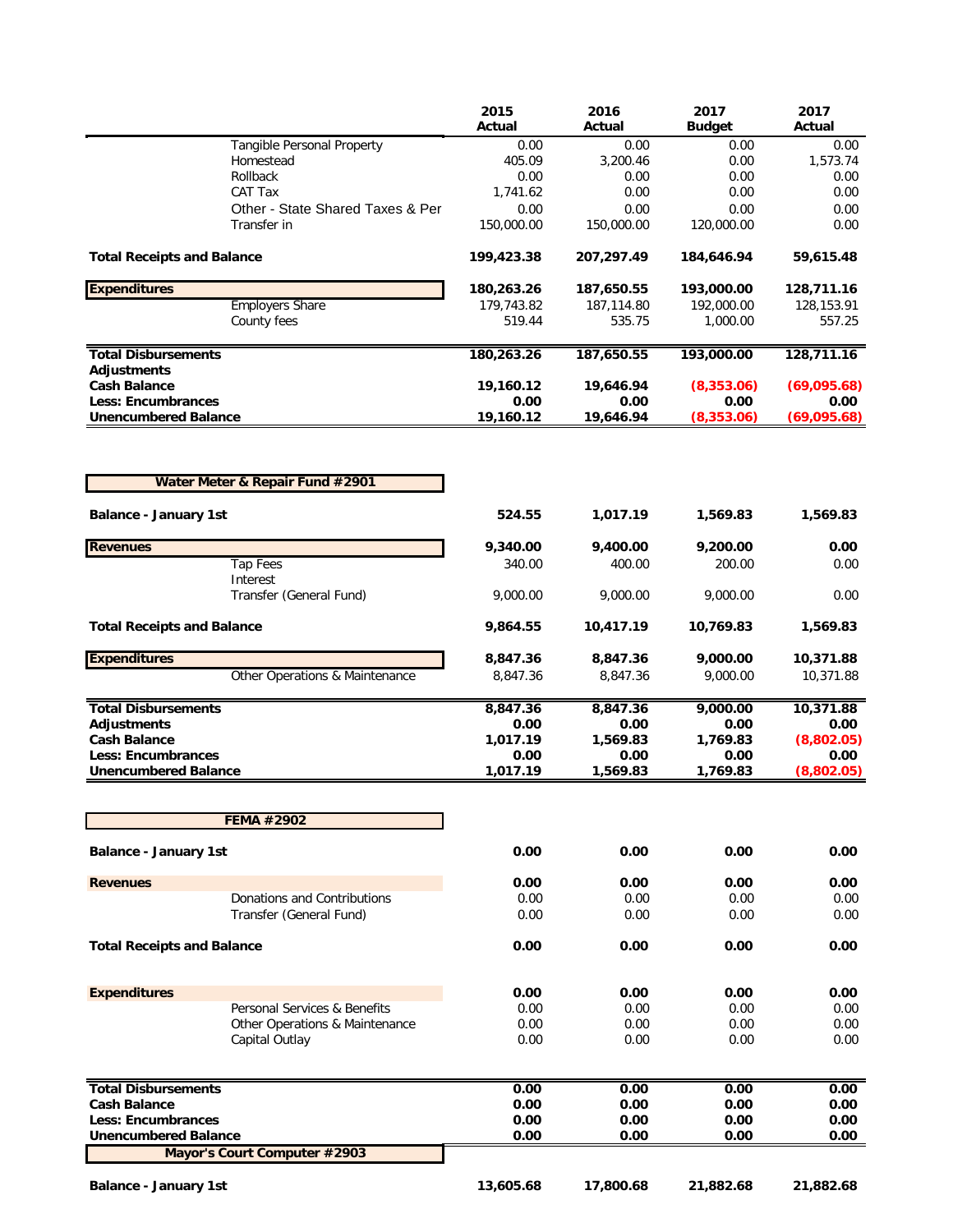|                                                         | 2015                 | 2016                 | 2017                 | 2017<br>Actual       |
|---------------------------------------------------------|----------------------|----------------------|----------------------|----------------------|
|                                                         | Actual               | Actual               | <b>Budget</b>        |                      |
| <b>Revenues</b><br><b>Court Fines</b>                   | 6,105.00<br>6,105.00 | 6,030.00<br>6,030.00 | 6,000.00<br>6,000.00 | 3,800.00<br>3,800.00 |
|                                                         |                      |                      |                      |                      |
| <b>Total Receipts and Balance</b>                       | 19,710.68            | 23,830.68            | 27,882.68            | 25,682.68            |
| <b>Expenditures</b>                                     | 1,910.00             | 1,948.00             | 3,000.00             | 1,987.00             |
| Other Operations & Maintenance                          | 0.00                 | 0.00                 | 0.00                 | 0.00                 |
| Capital Outlay                                          | 1,910.00             | 1,948.00             | 3,000.00             | 1,987.00             |
| <b>Total Disbursements</b>                              | 1,910.00             | 1,948.00             | 3,000.00             | 1,987.00             |
| <b>Adjustments</b>                                      | 0.00                 | 0.00                 | 0.00                 | 0.00                 |
| <b>Cash Balance</b>                                     | 17,800.68<br>0.00    | 21,882.68<br>0.00    | 24,882.68            | 23,695.68            |
| <b>Less: Encumbrances</b>                               |                      |                      | 0.00                 | 0.00<br>23,695.68    |
| <b>Unencumbered Balance</b>                             | 17,800.68            | 21,882.68            | 24,882.68            |                      |
| Special Bond Retirement #3101                           |                      |                      |                      |                      |
| <b>Balance - January 1st</b>                            | 272.11               | 1,050.42             | 15,555.48            | 15,555.48            |
|                                                         |                      |                      |                      |                      |
| <b>Revenues</b>                                         | 475,000.00<br>0.00   | 1,349,828.00<br>0.00 | 1,805,000.00<br>0.00 | 0.00<br>0.00         |
| <b>Special Assessments</b><br><b>Bond/Note Proceeds</b> | 375,000.00           | 1,179,828.00         | 1,685,000.00         | 0.00                 |
| Transfer In - Capital                                   | 100,000.00           | 170,000.00           | 120,000.00           | 0.00                 |
| Interest                                                | 0.00                 | 0.00                 | 0.00                 | 0.00                 |
| <b>Total Receipts and Balance</b>                       | 475,272.11           | 1,350,878.42         | 1,820,555.48         | 15,555.48            |
| <b>Expenditures</b>                                     | 474,221.69           | 1,335,322.94         | 1,782,271.67         | 20,281.23            |
| Principal                                               | 457,534.49           | 1,309,702.80         | 1,756,471.67         | 20,281.23            |
| Interest                                                | 16,687.20            | 25,620.14            | 25,800.00            | 0.00                 |
| Other                                                   | 0.00                 | 0.00                 | 0.00                 | 0.00                 |
| County fees                                             | 0.00                 | 0.00                 | 0.00                 | 0.00                 |
| <b>Total Disbursements</b>                              | 474,221.69           | 1,335,322.94         | 1,782,271.67         | 20,281.23            |
| <b>Adjustments</b>                                      | 0.00                 | 0.00                 | 0.00                 | 0.00                 |
| <b>Cash Balance</b>                                     | 1,050.42             | 15,555.48            | 38,283.81            | (4,725.75)           |
| <b>Less: Encumbrances</b>                               | 0.00                 | 0.00                 | 0.00                 | 0.00                 |
| <b>Unencumbered Balance</b>                             | 1,050.42             | 15,555.48            | 38,283.81            | (4,725.75)           |
| <b>Bond Construction Fund #4101</b>                     |                      |                      |                      |                      |
| <b>Balance - January 1st</b>                            | 0.00                 | 0.00                 | 0.00                 | 0.00                 |
|                                                         |                      |                      |                      |                      |
| <b>Revenues</b>                                         | 0.00                 | 0.00                 | 0.00                 | 0.00                 |
| Transfers - in                                          | 0.00                 | 0.00                 | 0.00                 | 0.00                 |
| Other                                                   | 0.00                 | 0.00                 | 0.00                 | 0.00                 |
| <b>Total Receipts and Balance</b>                       | 0.00                 | 0.00                 | 0.00                 | 0.00                 |
| <b>Expenditures</b>                                     | 0.00                 | 0.00                 | 0.00                 | 0.00                 |
| Other Operations & Maintenance                          | 0.00                 | 0.00                 | 0.00                 | 0.00                 |
| <b>Total Disbursements</b>                              | 0.00                 | 0.00                 | 0.00                 | 0.00                 |
| <b>Adjustments</b><br><b>Cash Balance</b>               | 0.00                 | 0.00                 | 0.00                 | 0.00                 |
| <b>Less: Encumbrances</b>                               | 0.00                 | 0.00                 | 0.00                 | 0.00                 |
| <b>Unencumbered Balance</b>                             | 0.00                 | 0.00                 | 0.00                 | 0.00                 |
|                                                         |                      |                      |                      |                      |
| <b>Issue I and II - Capital Funds #4201</b>             |                      |                      |                      |                      |
| <b>Balance - January 1st</b>                            | 0.00                 | 0.00                 | 0.00                 | 0.00                 |
| <b>Revenues</b>                                         | 0.00                 | 0.00                 | 0.00                 | 0.00                 |
| <b>Special Assessments</b>                              | 0.00                 | 0.00                 | 0.00                 | 0.00                 |
|                                                         |                      |                      |                      |                      |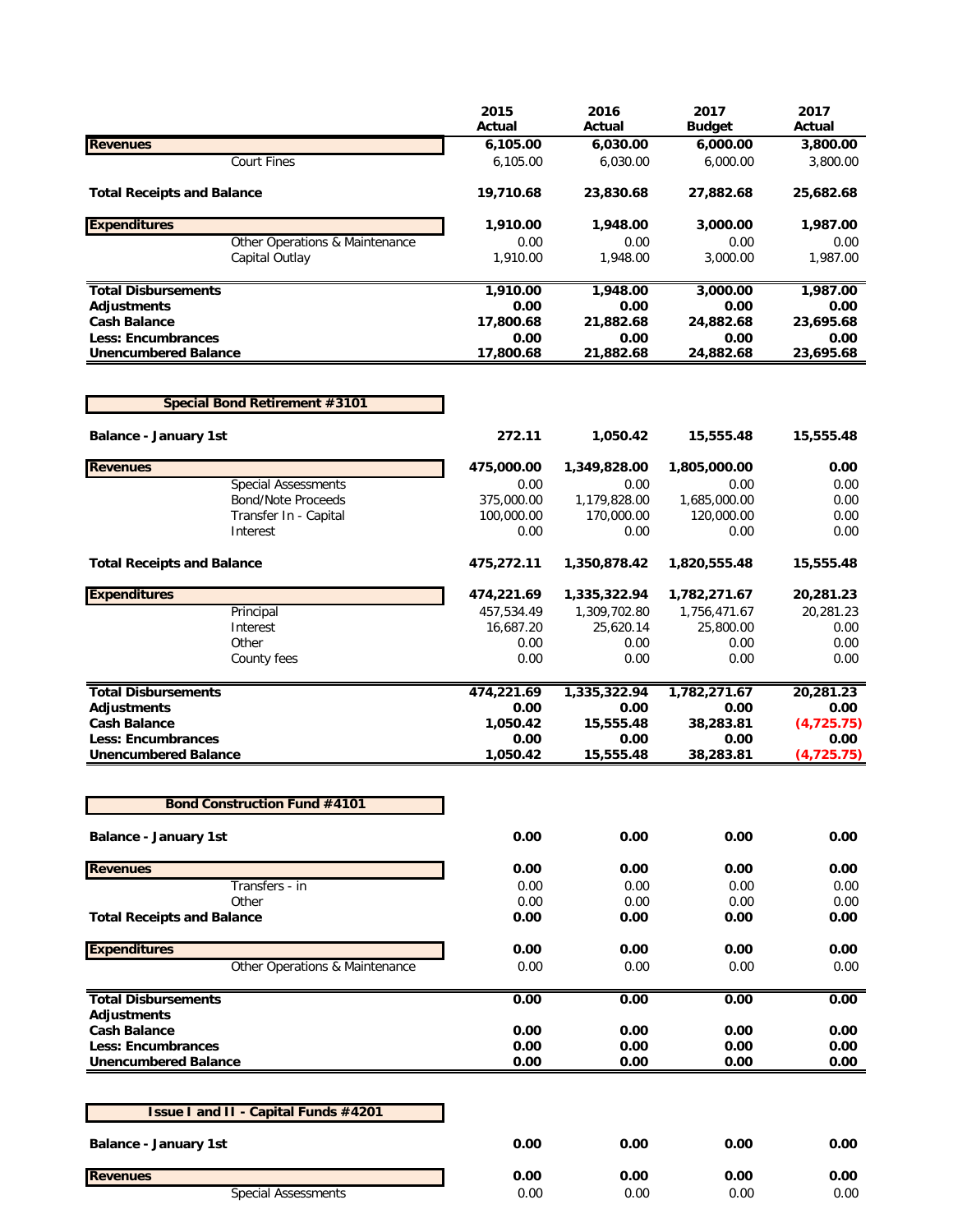|                                                          | 2015<br>Actual          | 2016<br>Actual          | 2017<br><b>Budget</b> | 2017<br>Actual              |
|----------------------------------------------------------|-------------------------|-------------------------|-----------------------|-----------------------------|
| Other<br>Transfer - In                                   | 0.00                    | 0.00                    | 0.00                  | 0.00                        |
| <b>Total Receipts and Balance</b>                        | 0.00                    | 0.00                    | 0.00                  | 0.00                        |
| <b>Expenditures</b>                                      | 0.00                    | 0.00                    | 0.00                  | 0.00                        |
| Sreets, Sidewalks, Highways & Curbs                      | 0.00                    | 0.00                    | 0.00                  | 0.00                        |
| Dunham - Water & Sewer                                   | 0.00                    | 0.00                    | 0.00                  | 0.00                        |
| <b>Transfers Out</b><br>Adjustments                      | 0.00                    | 0.00                    | 0.00                  | 0.00                        |
| <b>Total Disbursements</b>                               | 0.00                    | 0.00                    | 0.00                  | 0.00                        |
| <b>Adjustments</b><br><b>Cash Balance</b>                | 0.00                    | 0.00                    | 0.00                  | 0.00                        |
| <b>Less: Encumbrances</b>                                | 0.00                    | 0.00                    | 0.00                  | 0.00                        |
| <b>Unencumbered Balance</b>                              | 0.00                    | 0.00                    | 0.00                  | 0.00                        |
| Capital Improvement Fund #4901                           |                         |                         |                       |                             |
| <b>Balance - January 1st</b>                             | 568,599.01              | 562,415.01              | 167,353.96            | 167,353.96                  |
| <b>Revenues</b>                                          | 3,486,642.36            | 1,102,503.12            | 773,000.00            | 50,803.91                   |
| Grants                                                   | 2,294,321.65            | 369,546.93              | 380,000.00            | 16,687.66                   |
| Interest                                                 | 14,226.56               | 19,125.00               | 0.00                  | 0.00                        |
| Other                                                    | 928,094.15              | 583,096.19              | 33,000.00             | 18,565.00                   |
| Sewer Fees                                               | 0.00                    | 20,735.00               | 0.00                  | 15,551.25                   |
| Transfers - in                                           | 250,000.00              | 110,000.00              | 360,000.00            | 0.00                        |
| <b>Total Receipts and Balance</b>                        | 4,055,241.37            | 1,664,918.13            | 940,353.96            | 218,157.87                  |
| <b>Expenditures</b>                                      | 3,492,826.36            | 1,497,564.17            | 775,000.00            | 437,557.57                  |
| Capital Outlay                                           | 3,392,826.36            | 1,327,564.17            | 655,000.00            | 437,557.57                  |
| Advances - Out<br>Transfer - Out/Debt Service            | 0.00<br>100,000.00      | 0.00<br>170,000.00      | 0.00<br>120,000.00    | 0.00<br>0.00                |
| <b>Total Disbursements</b>                               | 3,492,826.36            | 1,497,564.17            | 775,000.00            | 437,557.57                  |
| <b>Adjustments</b>                                       | 0.00                    | 0.00                    | 0.00                  | 0.00                        |
| <b>Cash Balance</b>                                      | 562,415.01              | 167,353.96              | 165,353.96            | (219, 399.70)               |
| <b>Less: Encumbrances</b><br><b>Unencumbered Balance</b> | 493,332.32<br>69,082.69 | 142,180.00<br>25,173.96 | 0.00<br>165,353.96    | 107,273.22<br>(326, 672.92) |
|                                                          |                         |                         |                       |                             |
| Veteran's Memorial Fund #4902                            |                         |                         |                       |                             |
| <b>Balance - January 1st</b>                             | 8,272.11                | 6,888.56                | 5,772.51              | 5,772.51                    |
| <b>Revenues</b>                                          | 1,621.92                | 694.45                  | 1,100.00              | 434.53                      |
| Transfers - in                                           | 0.00                    | 0.00                    | 500.00                | 0.00                        |
| Other                                                    | 1,621.92                | 694.45                  | 600.00                | 434.53                      |
| <b>Total Receipts and Balance</b>                        | 9,894.03                | 7,583.01                | 6,872.51              | 6,207.04                    |
| <b>Expenditures</b>                                      | 3,005.47                | 1,810.50                | 4,500.00              | 140.00                      |
| Other Operations & Maintenance<br><b>Transfers Out</b>   | 3,005.47                | 1,810.50                | 4,500.00              | 140.00                      |
| <b>Total Disbursements</b>                               | 3,005.47                | 1,810.50                | 4,500.00              | 140.00                      |
| <b>Adjustments</b>                                       | 0.00                    | 0.00                    | 0.00                  | 0.00                        |
| <b>Cash Balance</b>                                      | 6,888.56                | 5,772.51                | 2,372.51              | 6,067.04                    |
| <b>Less: Encumbrances</b><br><b>Unencumbered Balance</b> | 135.00<br>6,753.56      | 0.00<br>5,772.51        | 0.00<br>2,372.51      | 0.00<br>6,067.04            |
| <b>Building Bond Fund #7001</b>                          |                         |                         |                       |                             |
|                                                          |                         |                         |                       |                             |
| <b>Balance - January 1st</b>                             | 0.00                    | 0.00                    | 0.00                  | 0.00                        |
| <b>Revenues</b><br>Transfers - in                        | 0.00<br>0.00            | 0.00<br>0.00            | 0.00<br>0.00          | 0.00<br>0.00                |
|                                                          |                         |                         |                       |                             |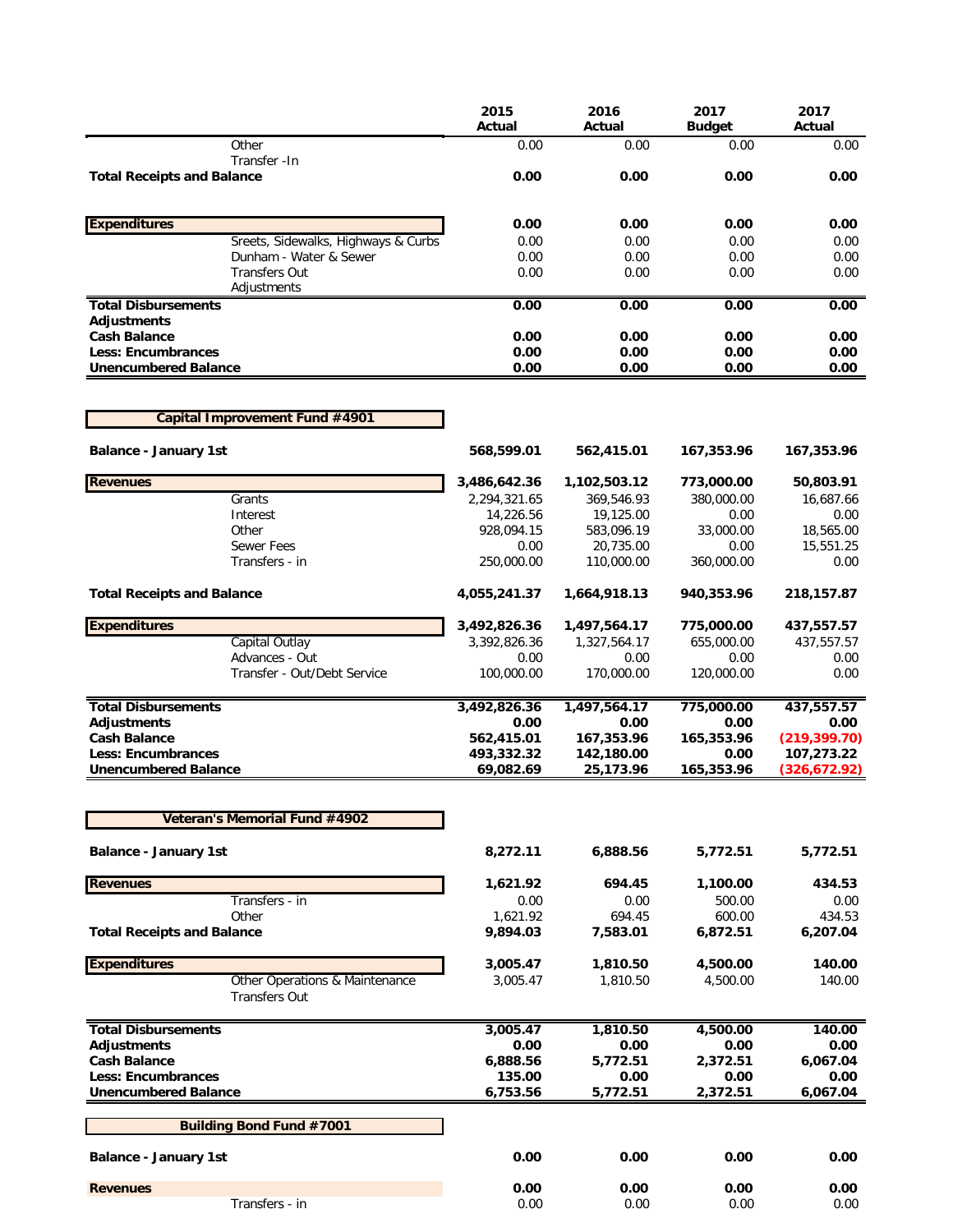|                                                     | 2015<br>Actual     | 2016<br>Actual     | 2017<br><b>Budget</b> | 2017<br>Actual     |
|-----------------------------------------------------|--------------------|--------------------|-----------------------|--------------------|
| Other<br><b>Total Receipts and Balance</b>          | 0.00<br>0.00       | 0.00<br>0.00       | 0.00<br>0.00          | 0.00<br>0.00       |
| <b>Expenditures</b>                                 | 0.00               | 0.00               | 0.00                  | 0.00               |
| Other Operations & Maintenance                      | 0.00               | 0.00               | 0.00                  | 0.00               |
| <b>Transfers Out</b>                                | 0.00               | 0.00               | 0.00                  | 0.00               |
| <b>Total Disbursements</b>                          | 0.00               | 0.00               | 0.00                  | 0.00               |
| <b>Cash Balance</b>                                 | 0.00               | 0.00               | 0.00                  | 0.00               |
| <b>Less: Encumbrances</b>                           | 0.00               | 0.00               | 0.00                  | 0.00               |
| <b>Unencumbered Balance</b>                         | 0.00               | 0.00               | 0.00                  | 0.00               |
| <b>Unclaimed Monies #9101</b>                       |                    |                    |                       |                    |
| <b>Balance - January 1st</b>                        | 50.00              | 50.00              | 50.00                 | 50.00              |
| <b>Revenues</b>                                     | 0.00               | 0.00               | 0.00                  | 0.00               |
| Other                                               | 0.00               | 0.00               | 0.00                  | 0.00               |
| <b>Total Receipts and Balance</b>                   | 50.00              | 50.00              | 50.00                 | 50.00              |
| <b>Expenditures</b>                                 | 0.00               | 0.00               | 0.00                  | 0.00               |
| Other Operations & Maintenance                      | 0.00               | 0.00               | 0.00                  | 0.00               |
| <b>Total Disbursements</b>                          | 0.00               | 0.00               | 0.00                  | 0.00               |
| <b>Adjustments</b>                                  | 0.00               | 0.00               | 0.00                  | 0.00               |
| <b>Cash Balance</b><br><b>Less: Encumbrances</b>    | 50.00              | 50.00              | 50.00                 | 50.00              |
| <b>Unencumbered Balance</b>                         | 50.00              | 50.00              | 50.00                 | 50.00              |
| <b>Building Bonds #9901</b>                         |                    |                    |                       |                    |
| <b>Balance - January 1st</b>                        | 125,116.99         | 131,116.99         | 126,071.23            | 126,071.23         |
| <b>Revenues</b>                                     | 6,000.00           | 2,500.00           | 0.00                  | 0.00               |
| Other                                               | 6,000.00           | 2,500.00           | 0.00                  | 0.00               |
| <b>Total Receipts and Balance</b>                   | 131,116.99         | 133,616.99         | 126,071.23            | 126,071.23         |
| <b>Expenditures</b>                                 | 0.00               | 7,545.76           | 0.00                  | 2,050.00           |
| Other Operations & Maintenance                      | 0.00               | 7,545.76           | 0.00                  | 2,050.00           |
| <b>Total Disbursements</b>                          | 0.00               | 7,545.76           | 0.00                  | 2,050.00           |
| <b>Adjustments</b><br><b>Cash Balance</b>           | 0.00<br>131,116.99 | 0.00<br>126,071.23 | 0.00<br>126,071.23    | 0.00<br>124,021.23 |
| <b>Less: Encumbrances</b>                           | 0.00               | 0.00               | 0.00                  | 0.00               |
| <b>Unencumbered Balance</b>                         | 131,116.99         | 126,071.23         | 126,071.23            | 124,021.23         |
|                                                     |                    |                    |                       |                    |
| <b>Building Bonds #9901</b><br>Mayor's Court - 9902 |                    |                    |                       |                    |
| <b>Balance - January 1st</b>                        | 19,459.26          | 23,052.60          | 28,686.94             | 28,686.94          |
| <b>Revenues</b>                                     | 310,047.40         | 306,178.65         | 0.00                  | 181,923.00         |
| Other                                               | 310,047.40         | 306,178.65         | 0.00                  | 181,923.00         |
| <b>Total Receipts and Balance</b>                   | 329,506.66         | 329,231.25         | 28,686.94             | 210,609.94         |
| <b>Expenditures</b>                                 | 306,454.06         | 300,544.31         | 0.00                  | 178,235.09         |
| Other Operations & Maintenance                      | 306,454.06         | 300,544.31         | 0.00                  | 178,235.09         |
| <b>Total Disbursements</b>                          | 306,454.06         | 300,544.31         | 0.00                  | 178,235.09         |
| <b>Adjustments</b>                                  | 0.00               | 0.00               | 0.00                  | 0.00               |